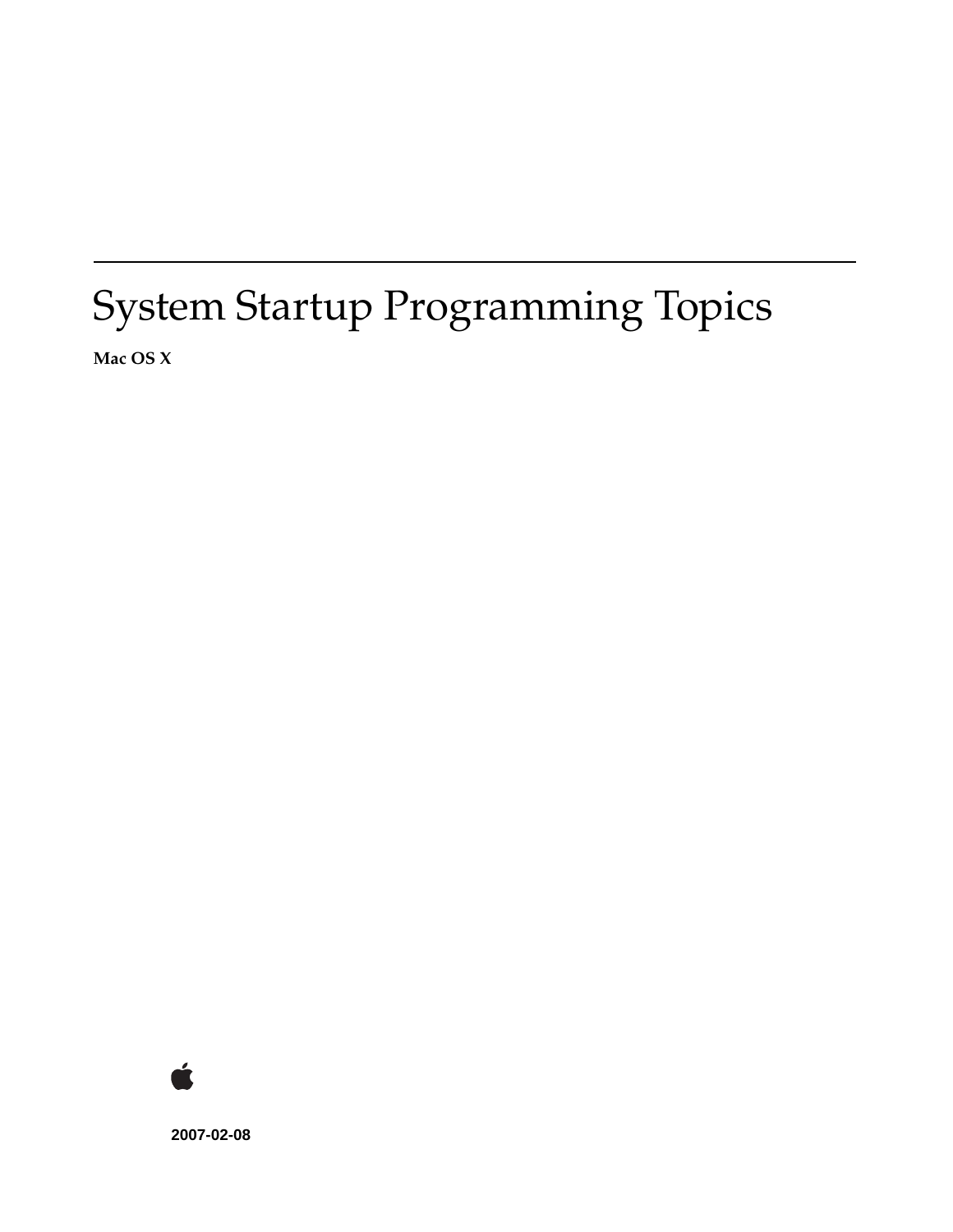### á

Apple Inc. © 2003, 2007 Apple Inc. All rights reserved.

No part of this publication may be reproduced, stored in a retrieval system, or transmitted, in any form or by any means, mechanical, electronic, photocopying, recording, or otherwise, without prior written permission of Apple Inc., with the following exceptions: Any person is hereby authorized to store documentation on a single computer for personal use only and to print copies of documentation for personal use provided that the documentation contains Apple's copyright notice.

The Apple logo is a trademark of Apple Inc.

Use of the "keyboard" Apple logo (Option-Shift-K) for commercial purposes without the prior written consent of Apple may constitute trademark infringement and unfair competition in violation of federal and state laws.

No licenses, express or implied, are granted with respect to any of the technology described in this document. Apple retains all intellectual property rights associated with the technology described in this document. This document is intended to assist application developers to develop applications only for Apple-labeled computers.

Every effort has been made to ensure that the information in this document is accurate. Apple is not responsible for typographical errors.

Apple Inc. 1 Infinite Loop Cupertino, CA 95014 408-996-1010

.Mac is a registered service mark of Apple Inc.

Apple, the Apple logo, Carbon, Cocoa, iTunes, Mac, Mac OS, Macintosh, Pages, and Xcode are trademarks of Apple Inc., registered in the United States and other countries.

Finder is a trademark of Apple Inc.

Intel and Intel Core are registered trademarks of Intel Corportation or its subsidiaries in the United States and other countries.

Java and all Java-based trademarks are trademarks or registered trademarks of Sun Microsystems, Inc. in the U.S. and other countries.

PowerPC and and the PowerPC logo are trademarks of International Business Machines Corporation, used under license therefrom.

UNIX is a registered trademark of The Open Group

Simultaneously published in the United States and Canada.

**Even though Apple has reviewed this document,<br>APPLE MAKES NO WARRANTY OR<br>REPRESENTATION, EITHER EXPRESS OR<br>IMPLIED, WITH RESPECT TO THIS<br>DOCUMENT, ITS QUALITY, ACCURACY,<br>MERCHANTABILITY, OR FITNESS FOR A<br>PARTICULAR PURPOS YOU, THE READER, ARE ASSUMING THE ENTIRE RISK AS TO ITS QUALITY AND ACCURACY.**

**IN NO EVENT WILL APPLE BE LIABLE FOR DIRECT, INDIRECT, SPECIAL, INCIDENTAL, OR CONSEQUENTIAL DAMAGES RESULTING FROM ANY DEFECT OR INACCURACY IN THIS DOCUMENT, even if advised of the possibility of such damages.**

**THE WARRANTY AND REMEDIES SET FORTH ABOVE ARE EXCLUSIVE AND IN LIEU OF ALL OTHERS, ORAL OR WRITTEN, EXPRESS OR IMPLIED. No Apple dealer, agent, or employee is authorized to make any modification, extension, or addition to this warranty.**

**Some states do not allow the exclusion or** limitation of implied warranties or liability for<br>incidental or consequential damages, so the<br>above limitation or exclusion may not apply to you. This warranty gives you specific legal<br>rights, and you may also have other rights which<br>vary from state to state.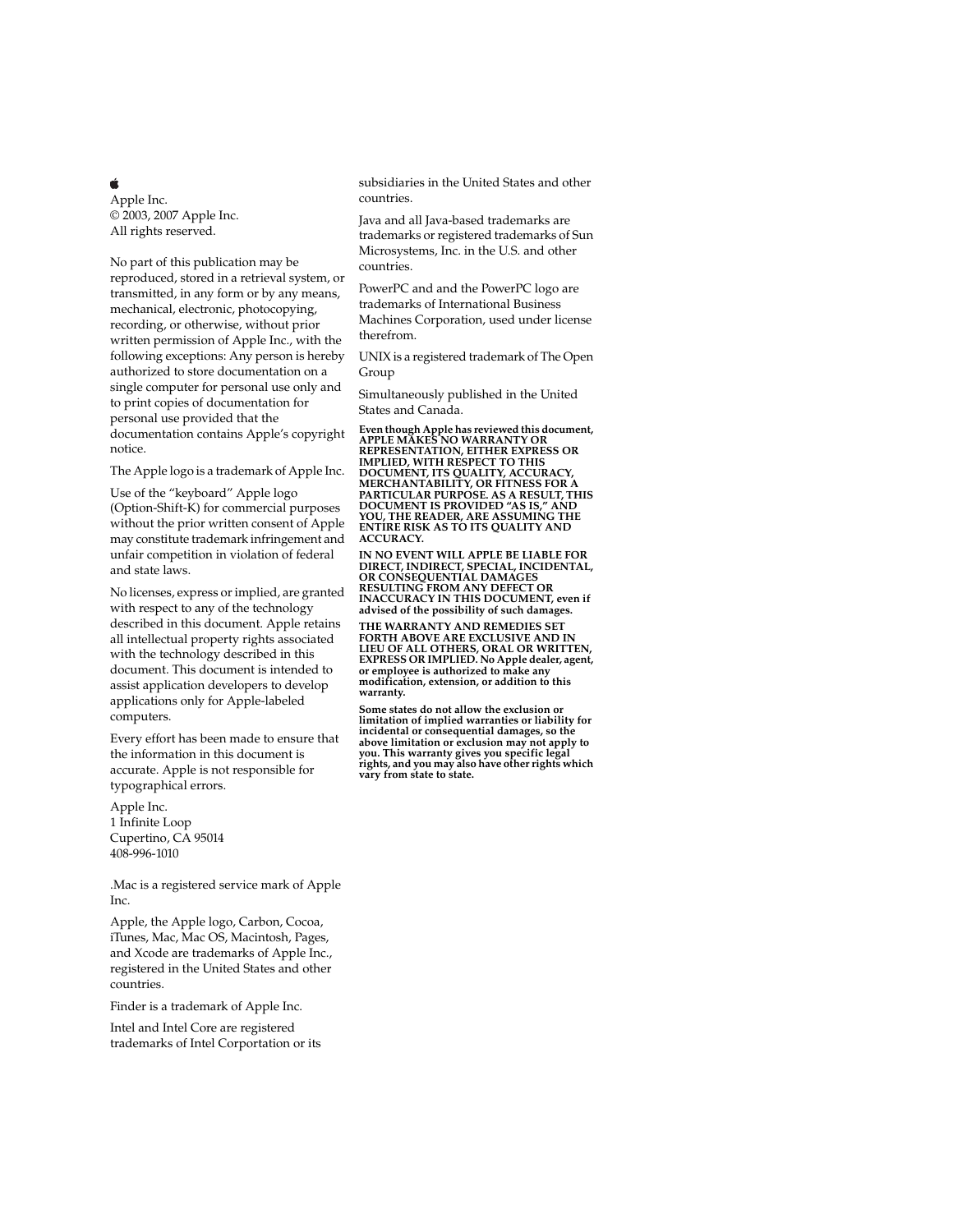## Contents

#### Introduction to System Startup [Programming](#page-6-0) Topics 7

[Organization](#page-6-1) of This Document 7

### The Boot [Process](#page-8-0) 9

[BootROM](#page-8-1) 9 BootX, boot.efi, and System [Initialization](#page-9-0) 10 [Authenticating](#page-11-0) Users 12 [Configuring](#page-11-1) User Sessions 12 Logout [Responsibilities](#page-12-0) 13 Application [Responsibilities](#page-13-0) 14 [Terminating](#page-13-1) Processes 14 [Identifying](#page-14-0) the Scope of Processes 15 The [Shutdown](#page-14-1) Process 15

#### [Daemons](#page-16-0) 17

[Communicating](#page-16-1) With Daemons 17 Viewing the [Currently](#page-17-0) Running Daemons 18 Running a Process on a [Schedule](#page-18-0) 19 Timed Jobs Using [Periodic](#page-18-1) Jobs 19 [Timed](#page-19-0) Jobs Using cron 20 Timed Jobs Using [launchd](#page-19-1) 20 [Timed](#page-20-0) Jobs Using at 21

### [Guidelines](#page-22-0) for Creating and Launching Daemons 23

When Is a Custom Daemon [Appropriate?](#page-22-1) 23 [Launching](#page-23-0) Daemons 24 [Launching](#page-23-1) Custom Daemons Using launchd 24 [Launching](#page-24-0) Daemons with Startup Items 25

#### Creating launchd [Daemons](#page-26-0) and Agents 27

The [launchd](#page-26-1) Startup Process 27 Daemon [Requirements](#page-27-0) 28 Required [Behaviors](#page-27-1) 28 [Recommended](#page-28-0) Behaviors 29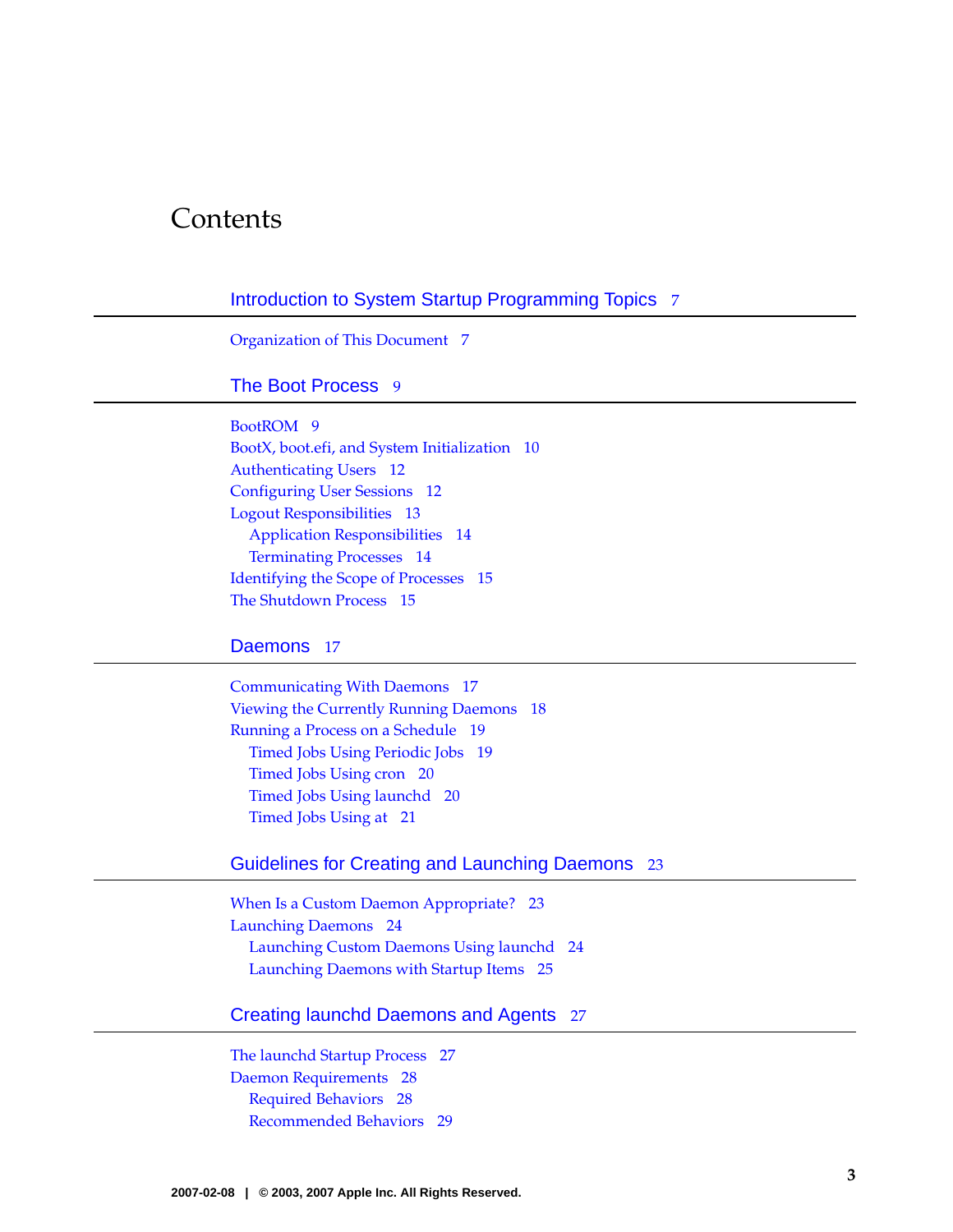Creating a [Launchd](#page-29-0) Property List File 30 [Deciding](#page-30-0) When to Shut Down 31 Special [Dependencies](#page-30-1) 31 [Non-Launch-on-Demand](#page-32-0) Daemons 33 For More [Information](#page-32-1) 33

### [Creating](#page-34-0) a Startup Item 35

[Anatomy](#page-34-1) of a Startup Item 35 Creating the Startup Item [Executable](#page-35-0) 36 [Specifying](#page-36-0) the Startup Item Properties 37 [Managing](#page-38-0) Startup Items 39 [Displaying](#page-38-1) and Localizing a Startup Message 39 Startup Item [Permissions](#page-39-0) 40

### Logging Errors and [Warnings](#page-42-0) 43

Log [Levels](#page-42-1) and Log Files 43 [Logging](#page-43-0) Errors Using the syslog API 44 [Logging](#page-44-0) Errors Using the asl API 45

#### [Customizing](#page-46-0) Login and Logout 47

[Login](#page-46-1) Items 47

[Adding](#page-46-2) Login and Logout Items with Apple Events 47 Adding Login and Logout Items with [CFPreferences](#page-46-3) 47 Adding Login and Logout Items [Manually](#page-47-0) 48 [Loginwindow](#page-48-0) Scripts 49 [Installing](#page-48-1) Scripts Using Defaults 49 Installing Scripts Using [Loginwindow](#page-49-0) Hooks 50 [Bootstrap](#page-50-0) Daemons 51 [Launchd](#page-50-1) User Agents 51

### [Document](#page-52-0) Revision History 53

[Index](#page-54-0) 55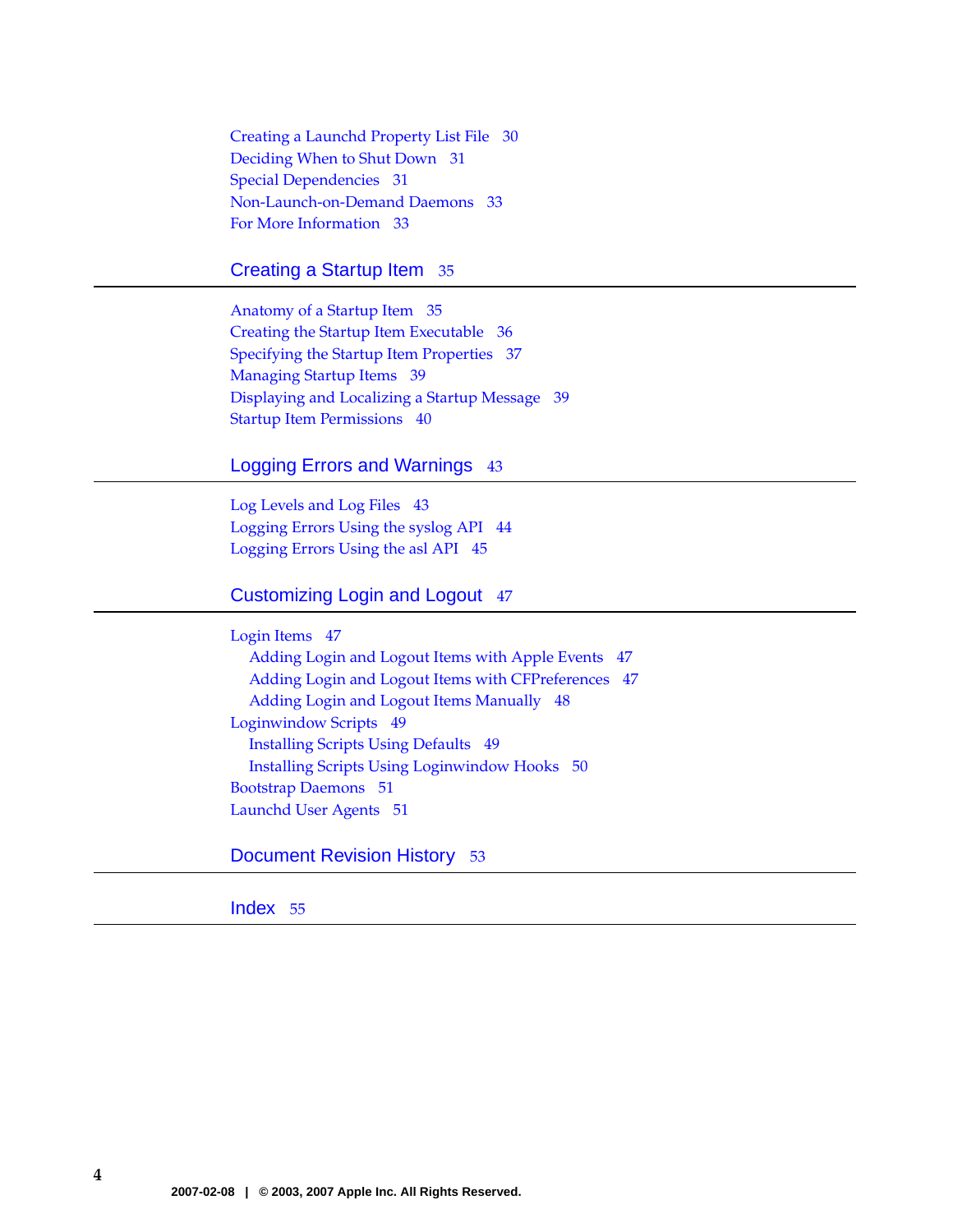# Figures, Tables, and Listings

| Daemons 17 |                                                  |
|------------|--------------------------------------------------|
| Figure 1   | Processes shown in Activity Monitor 19           |
|            | Guidelines for Creating and Launching Daemons 23 |
| Listing 1  | <b>Conditional Startup Item Execution</b> 24     |
|            | Creating launchd Daemons and Agents 27           |
| Table 1    | Required and recommended property list keys 30   |
|            | Creating a Startup Item 35                       |
| Table 1    | StartupParameters.plist key-value pairs 37       |
|            | Customizing Login and Logout 47                  |
| Table 1    | loginwindow parameters 50                        |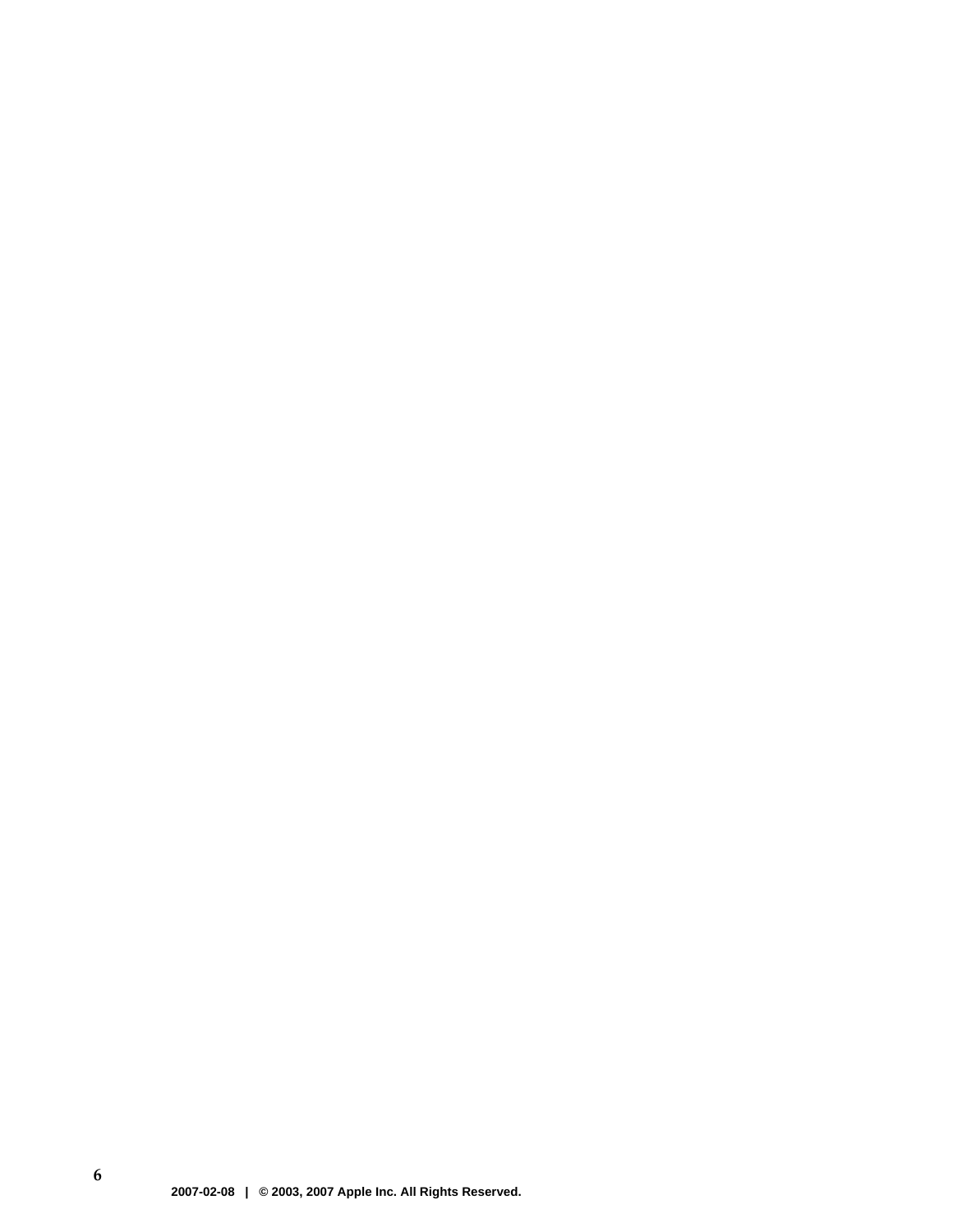# <span id="page-6-0"></span>Introduction to System Startup Programming Topics

System startup (also known as the boot process) involves a sequence of actions that prepare the computer for use by the user. This sequence includes a number of different tasks, including initializing hardware, starting system daemons, and displaying the login window. After a user logs in, the system completes an additional series of actions that sets up the computing environment for that user.

This document provides information that developers of daemons and other low-level system services need to write their code and incorporate it into the startup process. It also provides some useful information for system administrators who must manage the startup process on the computers they manage.

You should read this document if you are writing or porting software that needs to be launched at boot time or at user login time. You should also read this document ifyou are interested in the system logging facilities provided by Apple system log (asl) facility.

## <span id="page-6-1"></span>Organization of This Document

This programming topic includes the following articles:

- "The Boot [Process"](#page-8-0) (page 9) describes the overall sequence that occurs when Mac OS X boots, focusing on the places where developers can customize the boot cycle.
- ["Daemons"](#page-16-0) (page 17) provides background information on daemons in Mac OS X.
- ["Guidelines](#page-22-0) for Creating and Launching Daemons" (page 23) provides basic guidelines for developers who want to run daemons on Mac OS X.
- "Creating launchd Daemons and Agents" (page 27) provides guidance on how to create a daemon that runs under launchd.
- ["Creating](#page-34-0) a Startup Item" (page 35) provides information about how to create startup items to support the launching of daemons on versions of Mac OS X prior to 10.4.
- "Logging Errors and [Warnings"](#page-42-0) (page 43) provides sample code for logging errors and warnings using syslog and asl.
- ["Customizing](#page-46-0) Login and Logout" (page 47) provides information on how to customize the login process on older versions of Mac OS X.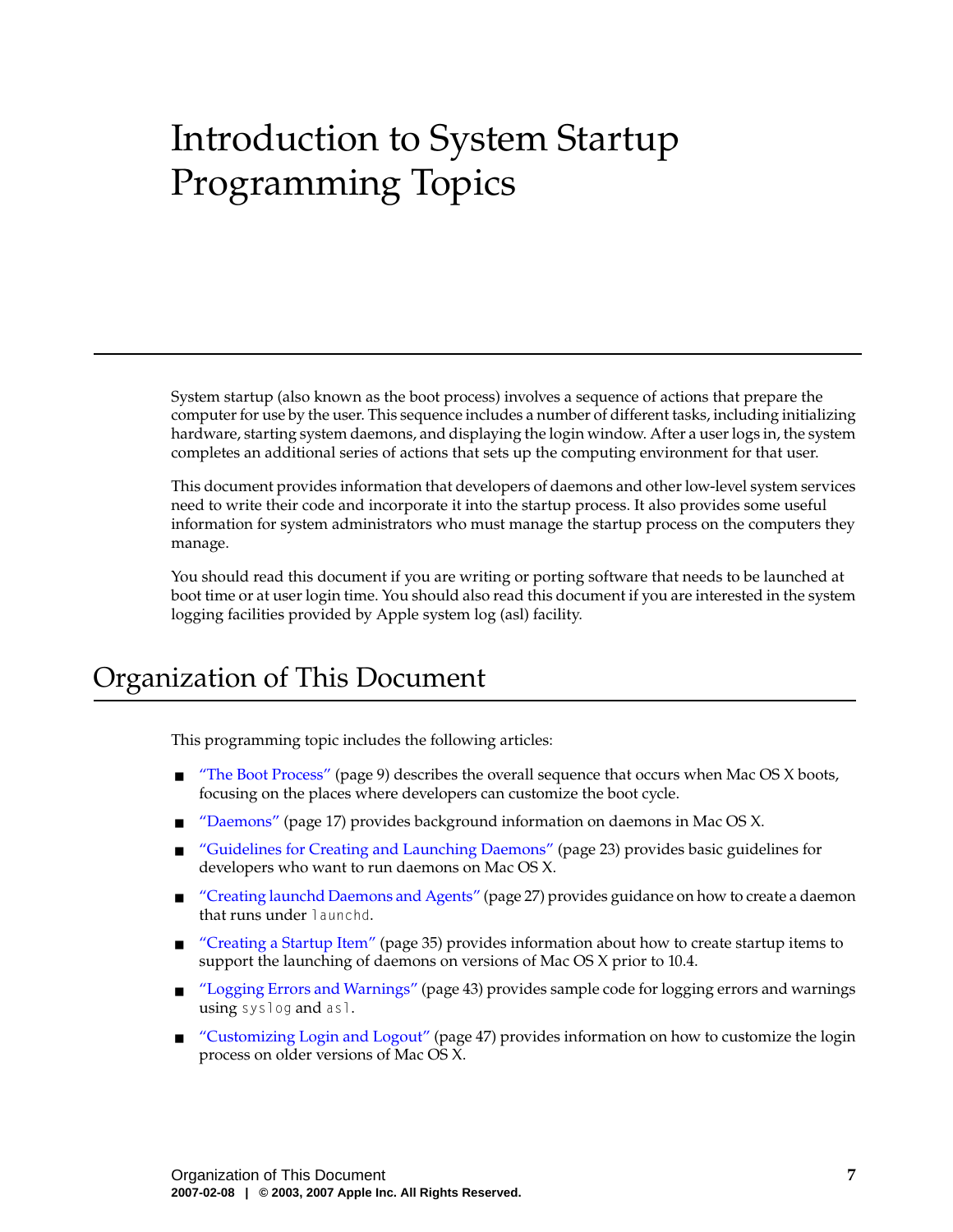Introduction to System Startup Programming Topics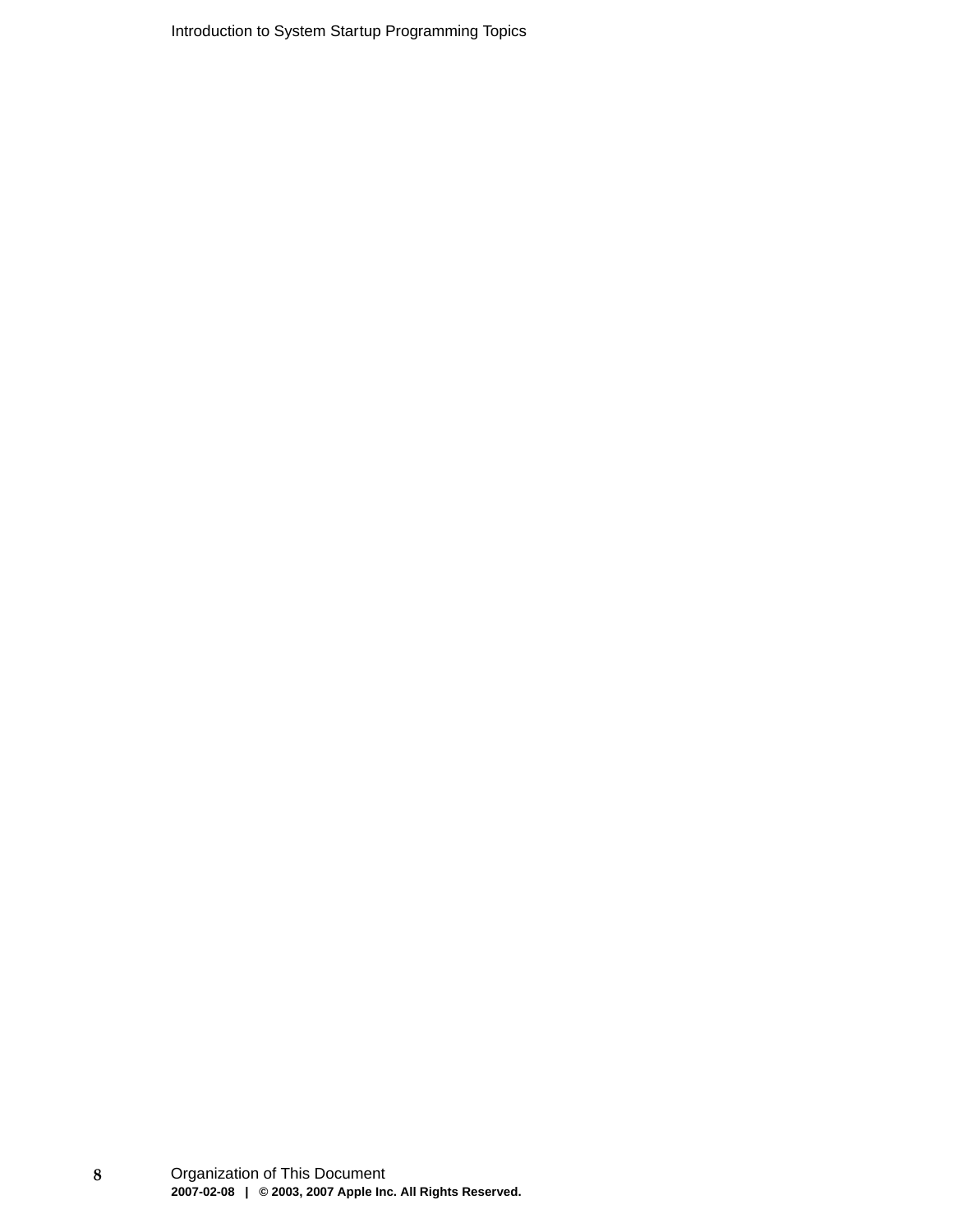# <span id="page-8-0"></span>The Boot Process

From the moment a user turns on a Mac OS X system to beyond the time the login window appears, Mac OS X executes a boot sequence that readies the system for use. If you provide system services to all users, you might need to execute some code during this process. The following sections explain the basic boot sequence and the places where your code can tie into it.

## <span id="page-8-1"></span>BootROM

<span id="page-8-5"></span><span id="page-8-2"></span>When the power to a Macintosh computer is turned on, the BootROM firmware is activated. BootROM (which is part of the computer's hardware) has two primary responsibilities: it initializes system hardware and it selects an operating system to run. BootROM has two components to help it carry out these functions:

- <span id="page-8-4"></span>POST (Power-On Self Test) initializes some hardware interfaces and verifies that sufficient memory is available and in a good state.
- <span id="page-8-3"></span>■ On PowerPC-based Macintosh computers, Open Firmware initializes the rest of the hardware, builds the initial device tree (a hierarchical representation of devices associated with the computer), and selects the operating system to use.

On Intel-based Macintosh computers, EFI does basic hardware initialization and selects which operating system to use.

If multiple installations of Mac OS X are available, BootROM chooses the one that was last selected by the Startup Disk System Preference. The user can override this choice by holding down the Option key while the computer boots, which causes Open Firmware or EFI to display a screen for choosing the boot volume.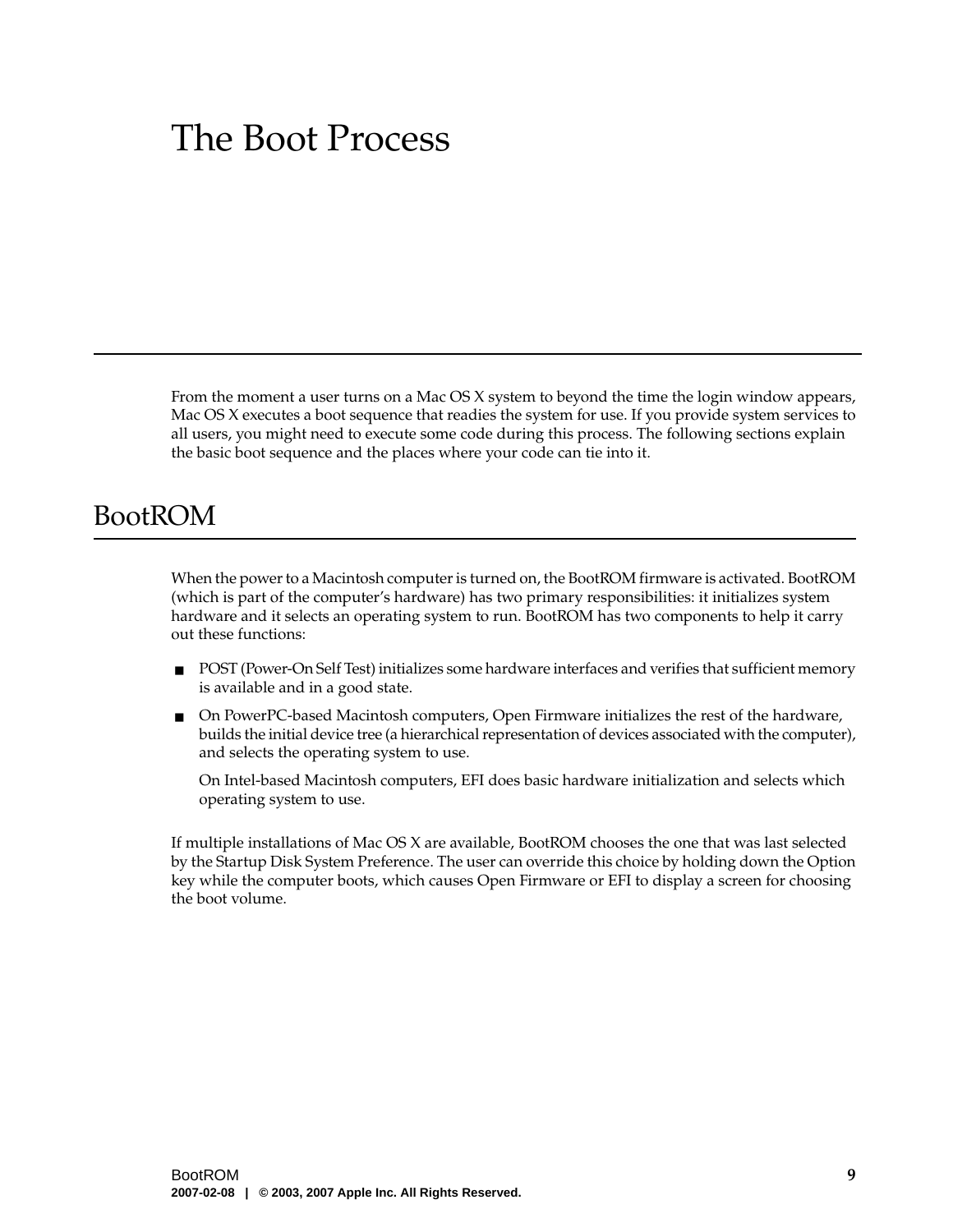**Note:** On some legacy hardware, the same version of BootROM can start either Mac OS 9 or Mac OS X. Most current hardware can start only Mac OS X.

## <span id="page-9-0"></span>BootX, boot.efi, and System Initialization

<span id="page-9-1"></span>Once BootROM is finished and a Mac OS X partition has been selected, control passes to the BootX (PowerPC) or boot.efi (Intel) boot loader. The principal job of this boot loader is to load the kernel environment. As it does this, the boot loader draws the "booting" image on the screen.

BootX and boot.efi can be found in the /System/Library/CoreServices directory on the root partition. In addition, a copy of boot.efi can be found at /usr/standalone/i386/boot.efi.

In "exotic" boot situations such as booting from a UFS volume, a software RAID volume, and so on, a copy of the boot loader is stored on a separate HFS+ "helper" volume to get the system started. In some versions of Mac OS X, a copy of the kernel and mkext cache are also included on the helper volume. In these cases, the booter and other components on the root volume are unused.

The boot loader first attempts to load a prelinked version of the kernel that includes all device drivers that are involved in the boot process. This prelinked kernel is located in /System/Library/Caches/com.apple.kernelcaches. By linking these drivers into the kernel ahead of time, boot time is reduced.

<span id="page-9-2"></span>If the prelinked kernel is missing, out-of-date, or corrupt, the boot loader attempts to load that same set of device drivers all at once in the form of a single, compressed archive called an mkext cache.

<span id="page-9-4"></span>If this cache is also out-of-date, missing, or corrupt, the boot loader searches /System/Library/Extensions for drivers and other kernel extensions whose OSBundleRequired property is set to a value appropriate to the type of boot (for example, local or network boot).

For more information on how drivers are loaded, see *I/O Kit Fundamentals*.

<span id="page-9-3"></span>Once the kernel and all drivers necessary for booting are loaded, the boot loader starts the kernel's initialization procedure. At this point, enough drivers are loaded forthekernel to find the root device. Also from this point, on PowerPC-based Macintosh computers, Open Firmware is no longer accessible (quiesced).

The kernel initializes the Mach and BSD data structures and then initializes the I/O Kit. The I/O Kit links the loaded drivers into the kernel, using the device tree to determine which drivers to link. Once the kernel finds the root device, it roots(\*) BSD off of it.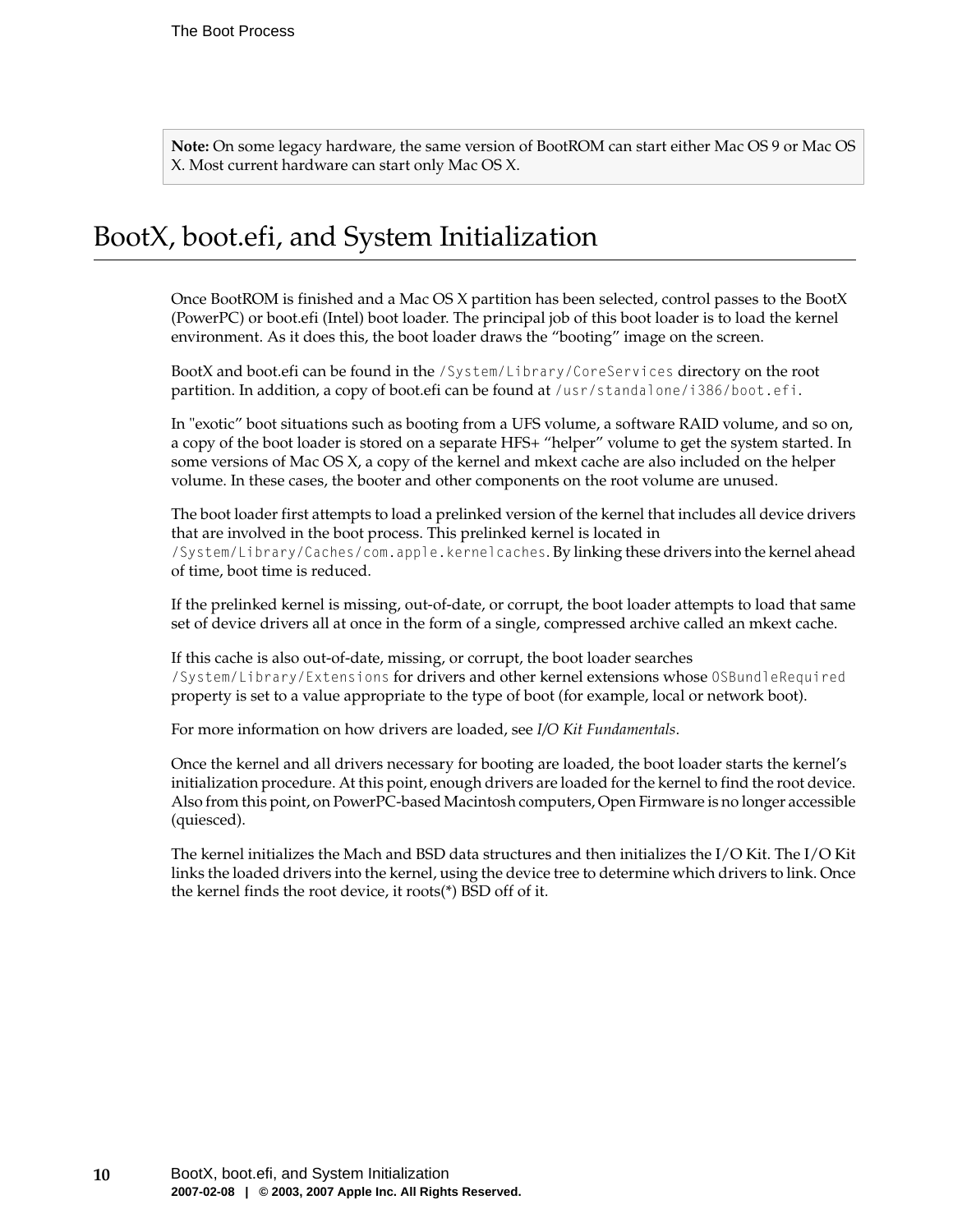Note: As a terminology aside, the term "boot" was historically reserved for loading a bootstrap loader and kernel off of a disk or partition. In more recent years, the usage has evolved to allow a second meaning: the entire process from initial bootstrap until the OS is generally usable by an end user. In this case, the term is used according to the former meaning.

As used here, the term "root" refers to mounting a partition as the root, or top-level, filesystem. Thus, while the OS boots off of the root partition, the kernel roots the OS off of the partition before executing startup scripts from it.

<span id="page-10-3"></span><span id="page-10-0"></span>Prior to Mac OS X v10.4, the remaining system initialization was handled by the mach\_init and init processes. During the course of initialization, these processes would call various system scripts  $(including /etc/rc)$ , run startup items, and generally prepare the system for the user. While many of the same scripts and daemons are still run, the mach\_init and init processes have been replaced by launchd in Mac OS X v10.4 and later. This change means that launchd is now the root system process.

<span id="page-10-1"></span>In addition to initializing the system, the launchd process coordinates the launching of system daemons in an orderly manner. Like the inetd process, launchd launches daemons on-demand. Daemons launched in this manner can shut down during periods of inactivity and be relaunched as needed. (When a subsequent service request comes in, launchd automatically relaunches the daemon to process the request.)

This technique frees up memory and other resources associated with the daemon, which is worthwhile if the daemon is likely to be idle for extended periods of time. More importantly, however, this guarantees that runtime dependencies between daemons are satisfied without the need for manual lists of dependencies.

Next, launchd starts SystemStarter, which starts any non-launch-on-demand daemons.

**Note:** While launchd does support non-launch-on-demand daemons, this use is not recommended. The launchd daemon was designed to remove the need for dependency ordering among daemons. If you do not make your daemon be launch-on-demand, you will have to handle these dependencies in another way, such as by using the legacy startup item mechanism.

<span id="page-10-2"></span>For more information about launch-on-demand and SystemStarter daemons and how to launch them, see ["Daemons"](#page-16-0) (page 17).

As the final part of system initialization, launchd launches loginwindow. The loginwindow program controls several aspects of user sessions and coordinates the display of the login window and the authentication of users.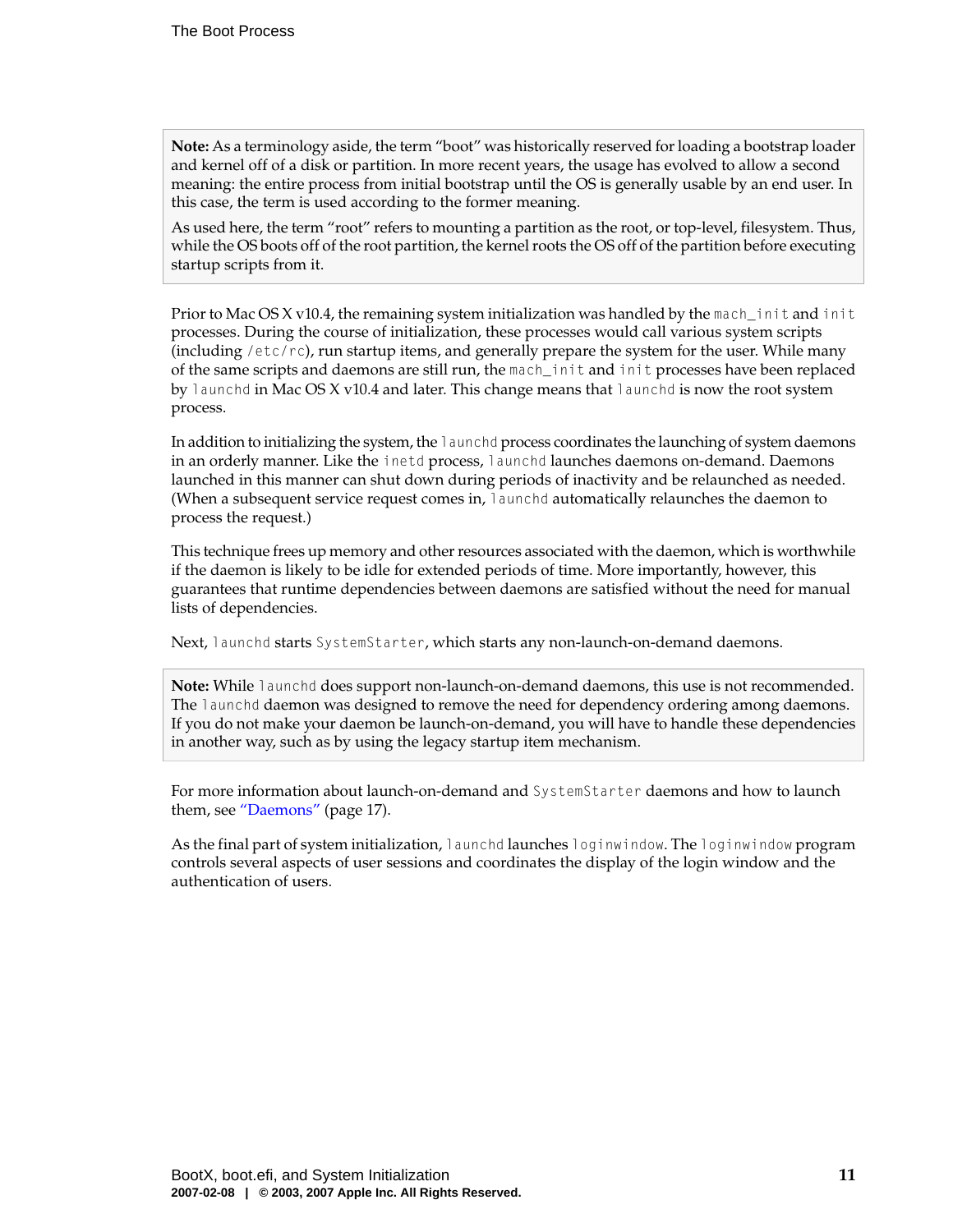**Note:** By default, Mac OS X boots with a graphical boot screen. For debugging the boot process, it is often useful to disable this, revealing the text console underneath. This mode is known as verbose boot mode. To enable verbose boot mode, simply hold down command-v after the boot chime.

# <span id="page-11-0"></span>Authenticating Users

<span id="page-11-2"></span>Mac OS X requires users to authenticate themselves prior to accessing the system. The loginwindow program coordinates the visual portion of the login process (as manifested by the window where users enter name and password information) and the security portion (which handles the user authentication). Once a user is authenticated by the security systems, loginwindow begins setting up the user environment.

In two key situations, loginwindow bypasses the usual login prompt and begins the user session immediately. The first situation occurs when the system administrator has configured the computer to automatically log in as a specified user. The second occurs during software installation when the installer program is to be launched immediately after a reboot.

## <span id="page-11-1"></span>Configuring User Sessions

Immediately after the user is successfully authenticated, loginwindow sets up the user environment and records information about the login. As part of this process, it performs the following tasks:

- Secures the login session from unauthorized remote access. Applications that are launched remotely are not registered with the pasteboard server's (Clipboard's) port. As a result, some standard features are blocked for these processes, including copy, cut, paste, Apple events, window minimization, and other services.
- <span id="page-11-5"></span><span id="page-11-3"></span>Records the login in the system's utmp database.
- Sets the owner and permissions for the console terminal.
- Resets the user's preferences to include global system defaults (NSRegistrationDomain).
- Registers the pasteboard server ( $pbs$ ) with the bootstrap port and launches  $pbs$ .
- Configures the mouse, keyboard, and system sound using the user's preferences.
- <span id="page-11-4"></span>Sets the user's group permissions  $(\text{gid})$ .
- Retrieves the user record from Directory Services and applies that information to the session.
- It loads the user's computing environment (including preferences, environment variables, device and file permissions, keychain access, and so on).
- It launches the Dock, Finder, and SystemUIServer.
- It automatically launches applications specified in the Login Items pane of the Accounts System Preferences for the user.

Once the user session is up and running, loginwindow monitors the session and user applications in the following ways: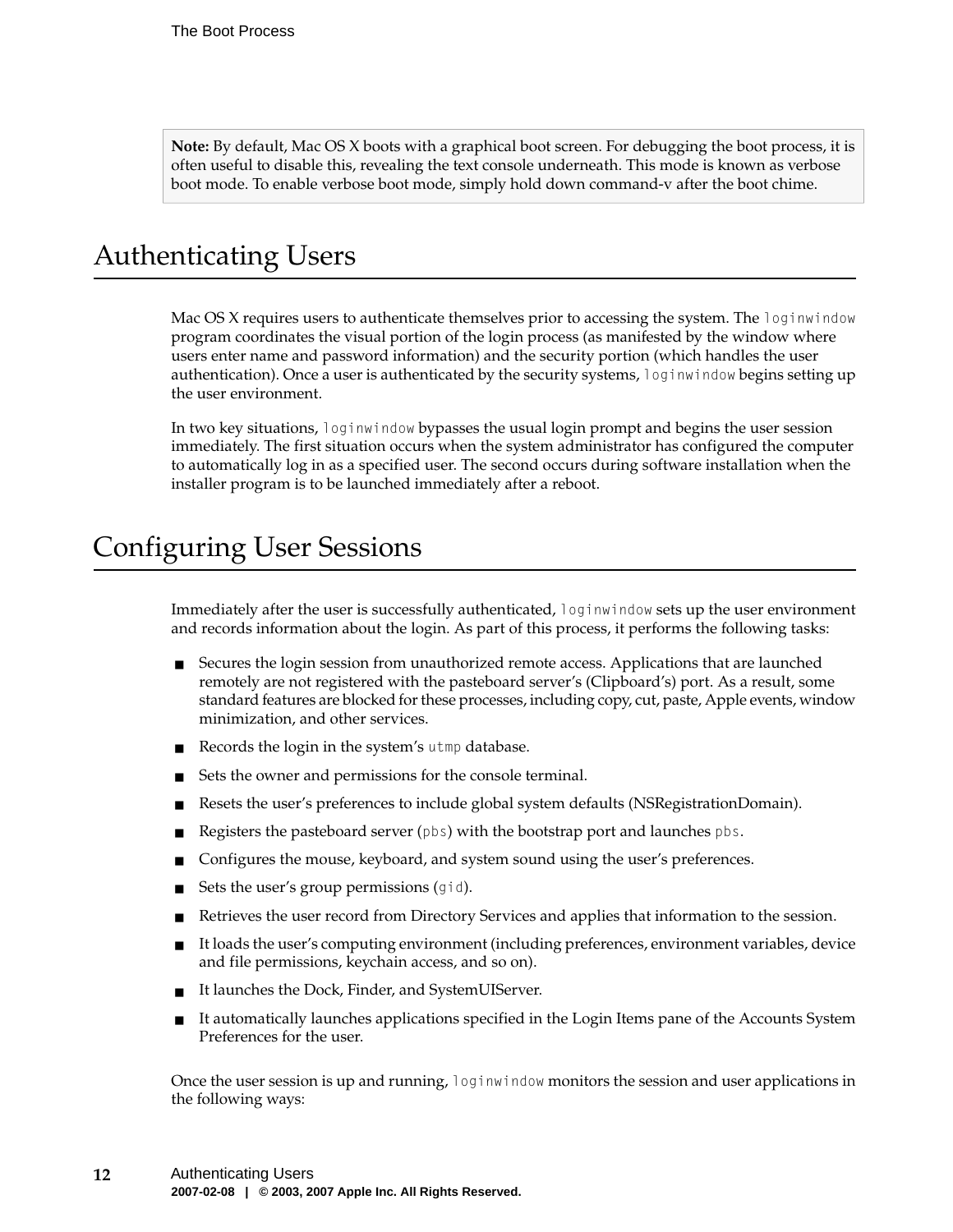- It manages the logout, restart, and shutdown procedures. See "Logout [Responsibilities"](#page-12-0) (page 13) for more information.
- <span id="page-12-1"></span>It manages the Force Quit window, which includes monitoring the currently active applications and responding to user requests to force-quit applications and relaunch the Finder. (Users open this window from the Apple menu or by pressing Command-Option-Escape.)
- <span id="page-12-3"></span>It writes any standard-error (stderr) output to a log file. Log files are stored in the /Library/Logs/Console/*<uid>*/console.log file, where *<uid>* is the user ID of the currently logged in user.

If the Finder, Dock, or SystemUIServer processes die for some reason, loginwindow automatically restarts them. In the same manner, if the loginwindow process dies, the launchd process automatically restarts it.

## <span id="page-12-0"></span>Logout Responsibilities

<span id="page-12-2"></span>The procedures for logging out, restarting the system, or shutting down the system have similar semantics. The foreground process usually initiates these procedures in response to the user choosing an item from the Apple menu; however, a process can also initiate the procedure programmatically by sending an appropriate Apple event to loginwindow. The loginwindow program carries out the procedure, posting alerts and notifying applications to give them a chance to clean up before closing.

A typical logout/restart/shutdown procedure is as follows:

- 1. The user selects Log Out, Restart, or Shut Down from the Apple menu.
- 2. The foreground application initiates the user request by sending an Apple event to loginwindow. (See "Application [Responsibilities"](#page-13-0) (page 14) for a list of events.)
- 3. The loginwindow program displays an alert to the user asking for confirmation of the action.
- 4. If the user confirms the action, loginwindow sends a Quit Application Apple event (kAEQuitApplication) to every foreground and background user process.
- 5. Once all processes have quit, loginwindow closes out the user session and continues with the action.
	- For a logout action, loginwindow dequeues all events in the event queue, starts the logout-hook program (if one is defined), records the logout, resets device permissions and user preferences to their defaults, and quits. It is subsequently relaunched by launchd to handle a new login. (See ["Customizing](#page-46-0) Login and Logout" (page 47) for more on loginwindow hooks.)
	- For a restart action, loginwindow sets the device permissions and user preferences to their defaults and then restarts the system.
	- For a shutdown action, loginwindow powers off the system.

Foreground processes can choose not to terminate when they receive the Quit Application event. See ["Terminating](#page-13-1) Processes" (page 14) for more information.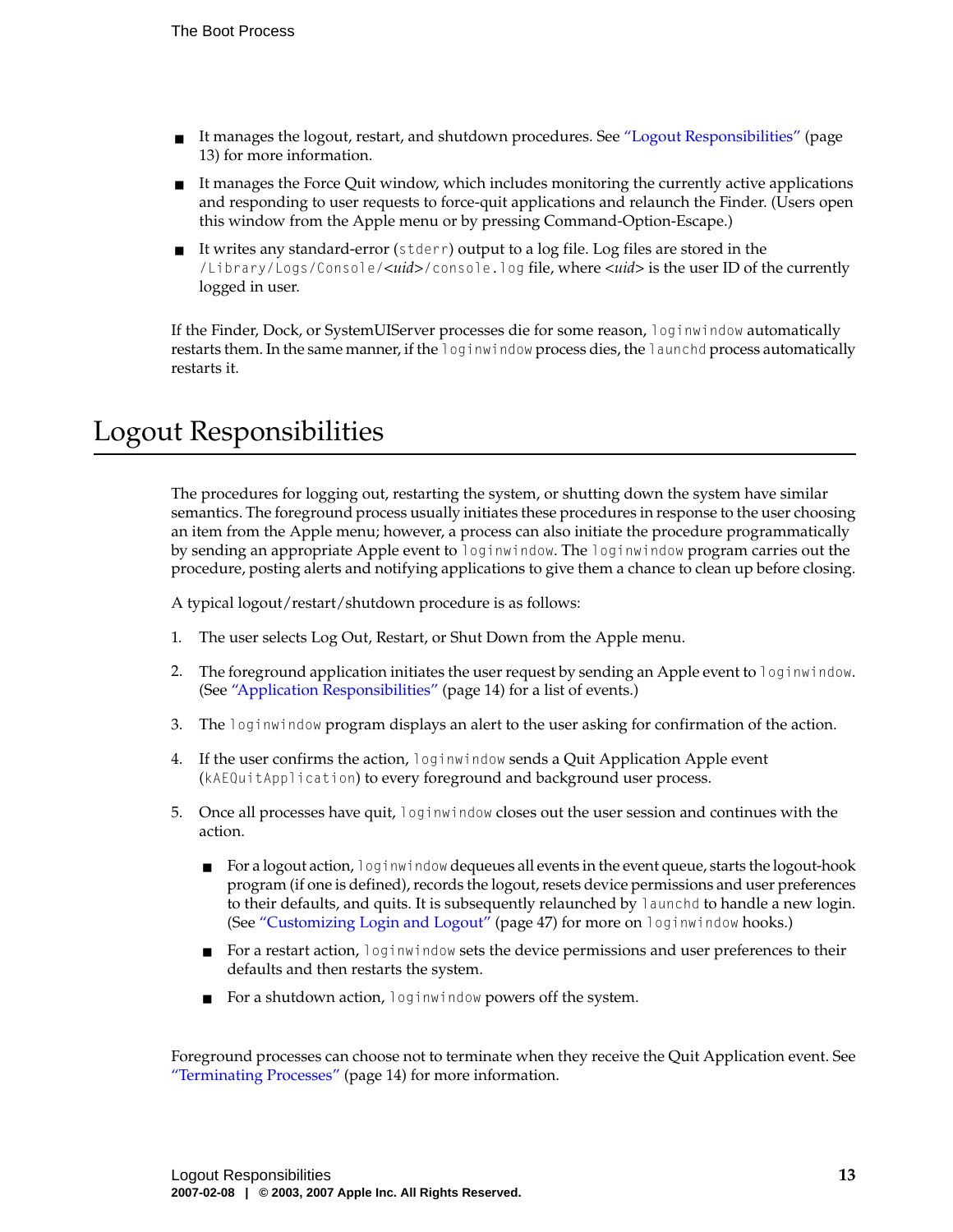## <span id="page-13-0"></span>Application Responsibilities

<span id="page-13-2"></span>To initiate a logout, restart, or shutdown sequence programmatically, the foreground application must send an appropriate Apple event to loginwindow. Upon receipt of the event, loginwindow begins the process of shutting down the user session. Depending on the Apple event sent by the process, loginwindow may or may not post an alert dialog and give the user a chance to abort the sequence.

<span id="page-13-5"></span>The following list shows the preferred Apple events for logout, restart, and shutdown procedures. These events have no required parameters.

- <span id="page-13-7"></span>■ kAELogOut
- <span id="page-13-8"></span>■ kAEShowRestartDialog
- kAEShowShutdownDialog

Upon receipt of one of these events, loginwindow displays an alert notifying the user of the impending action. At this point, the user may continue with the action or abort it. If the user continues with the action, loginwindow sends an Apple event to each application asking it to quit. See ["Terminating](#page-13-1) [Processes"](#page-13-1) (page 14).

<span id="page-13-9"></span><span id="page-13-6"></span>In addition to the preferred Apple events, there are two additional events that tell loginwindow to proceed immediately with a restart or shutdown sequence:

- kAERestart
- kAEShutDown

<span id="page-13-3"></span>These events proceed with the corresponding sequence without posting an alert dialog to the user. Thus, if you send one of these events to loginwindow, the user does not have an opportunity to abort the sequence. These events should be used sparingly, if at all.

<span id="page-13-1"></span>**Important:** Note that if a logout, restart, or shutdown event originates from an application in the Classic environment, the event affects only the Classic environment and its applications. The rest of the user session continues running.

## <span id="page-13-10"></span>Terminating Processes

<span id="page-13-4"></span>As part of a log out, restart, or shutdown sequence, loginwindow attempts to terminate all foreground and background user processes. It sends each process a Quit Application Apple event (kAEQuitApplication), as a courtesy, to give each process a chance to shut itself down gracefully. For foreground processes, loginwindow sends the event and waits for a reply. For background processes, loginwindow sends the event but does not wait for a reply. It terminates any lingering background processes by sending a kill command.

When a foreground process receives the Quit Application Apple event from loginwindow, it should terminate itself immediately or post an alert dialog if a user decision is required first (such as when there is an unsaved document);when that condition is resolved the application should then terminate. If the user decides to abort the termination sequence (byclicking Cancel in a Save dialog, for example) the application should respond to the event by returning a userCancelledErr error.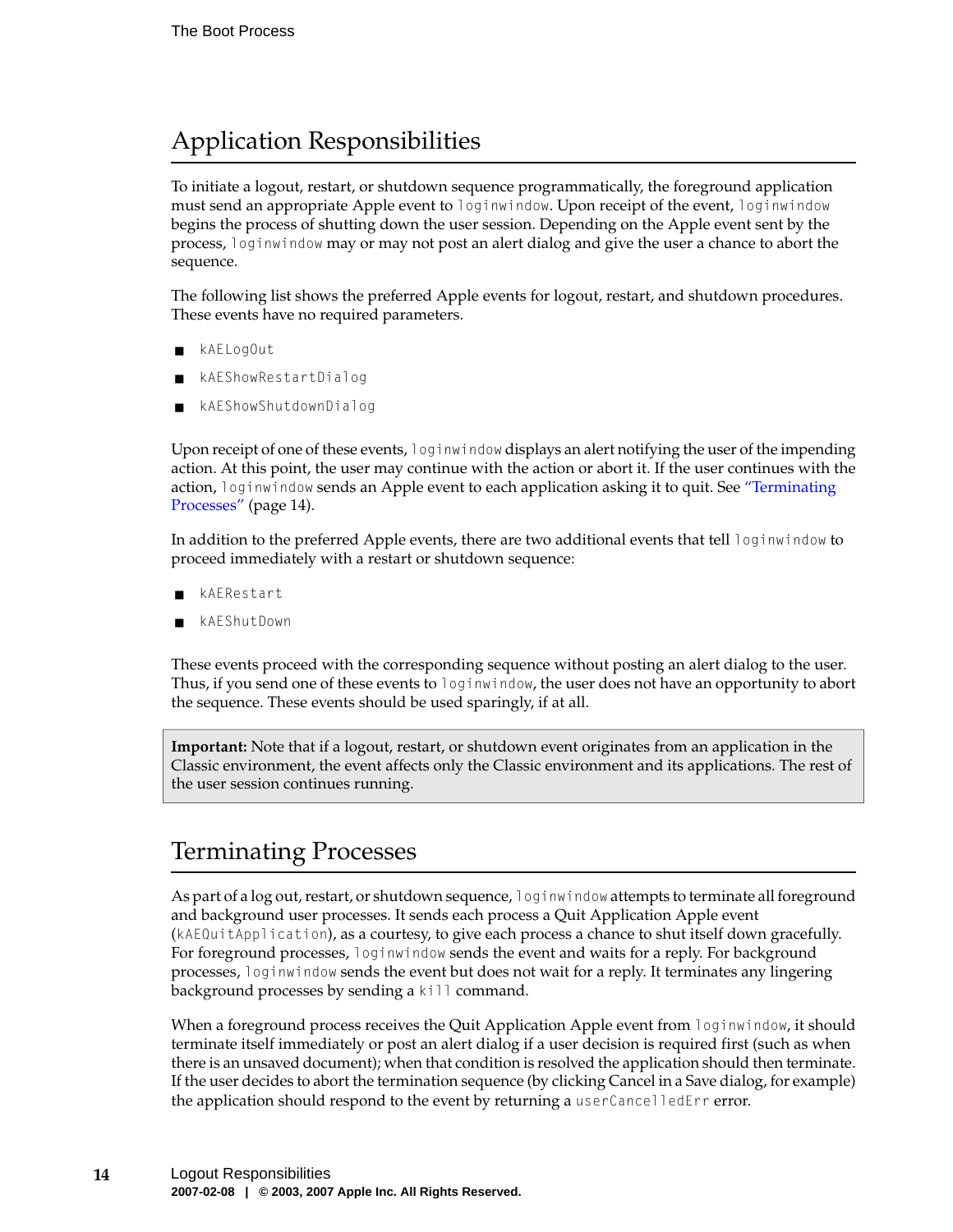**Note:** Cocoa applications do not see the kAEQuitApplication event directly. The Application Kit notifies your application by calling its applicationShouldTerminate: delegate method. To abort the termination sequence, implement this method and return NSTerminateCancel; otherwise, termination of your application continues normally.

If a foreground application fails to reply or terminate itself after 45 seconds, loginwindow automatically aborts the termination sequence. This safeguard is to protect data in various situations, such as when an application is saving a large file to disk and is unable to terminate in the allotted time. If a foreground application is unresponsive and not doing anything, the user must use the Force Quit window to kill it before proceeding.

<span id="page-14-2"></span>For user background processes that link with Carbon, Cocoa, or Java, the procedure is a little different. The loginwindow program notifies the process that it is about to be terminated by sending it a Quit Application Apple event (kAEQuitApplication) as before. Unlike foreground processes, however, loginwindow does not wait for a reply. It proceeds to terminate any open background processes, regardless of any returned errors.

During a user logout, loginwindow does not terminate processes residing in the root context. These processes reside outside the context of the user session and are terminated only during a restart or shutdown sequence. The loginwindow program also does not kill background processes that are independent of Carbon, Cocoa, or Java, even if they are launched from the user context. (Though launched from a user context, these processes are taken over by the system when the user logs out.) Mac OS X does not send any notifications to system processes before terminating them.

## <span id="page-14-3"></span><span id="page-14-0"></span>Identifying the Scope of Processes

Although the launchd process owns every other process on the system, a distinction can still be made between user and system processes. Startup items, daemonized processes, and any processes run prior to loginwindow typically run in the root context. Processes in this context provide services to all users of the system.

Processes that run within the context of an authenticated user session are *user processes*. User processes are always associated with a particular user session and are usually children of the WindowServer or loginwindow processes associated with the user login.

<span id="page-14-1"></span>**Note:** Not all user processes are children of the WindowServer process. Processes launched as root, and some special system processes, are owned by the user but are children of the launchd process. You can use the ActivityMonitor application to determine the owner and parent of any process on the system.

# The Shutdown Process

At shutdown, Mac OS X first executes the service stop routines in any SystemStarter startup items such as those described in ["Creating](#page-34-0) a Startup Item" (page 35).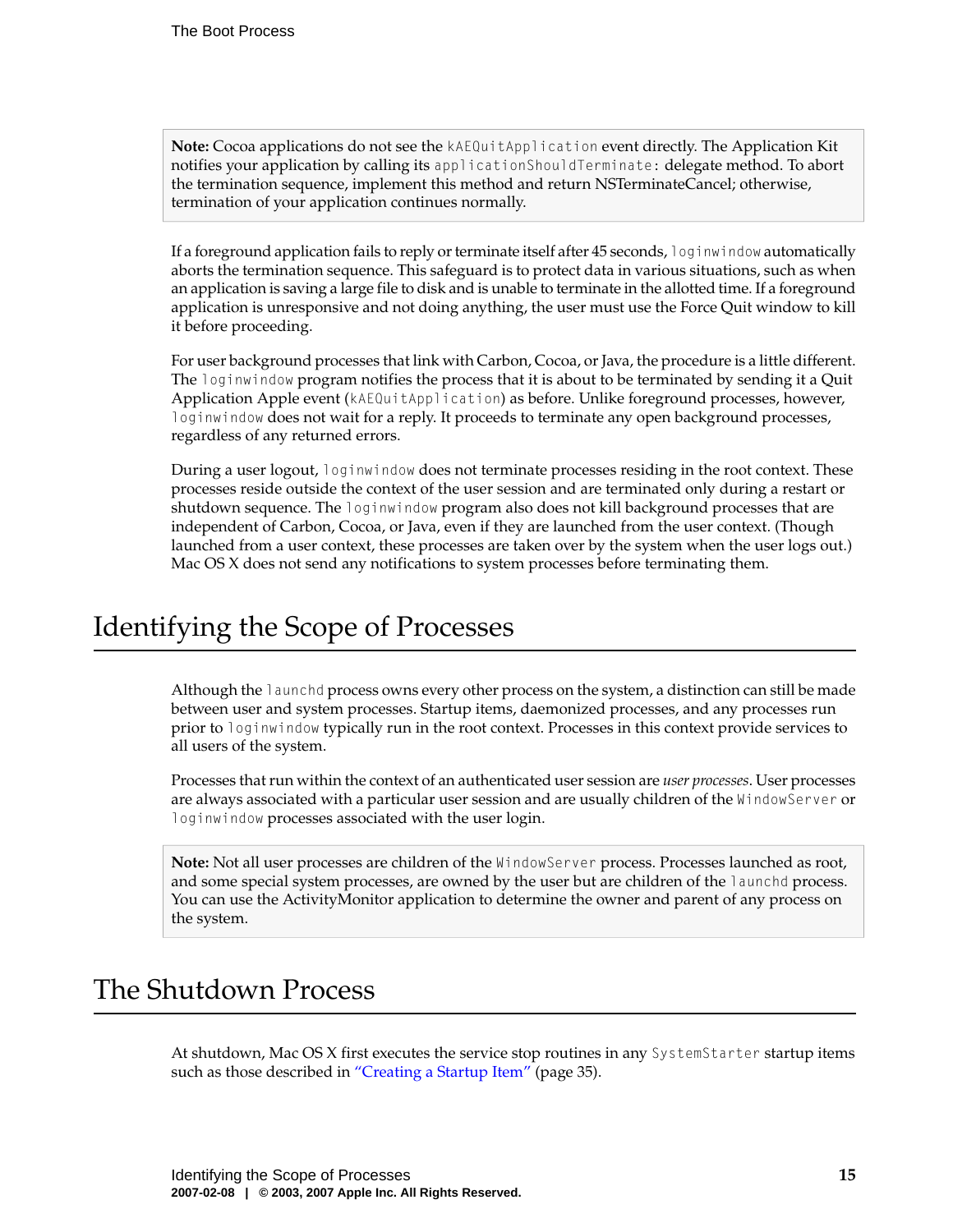Next, as with most UNIX-based and UNIX-like operating systems, Mac OS X sends a SIGTERM signal to all running processes prior to shutdown. Upon receiving this signal, your daemon should quickly make an orderly shutdown.

Every reasonable attempt will be made to wait for it to exit, but it is ultimately the responsibility of your daemon to keep the amount of unsaved state information to a level that can be reasonably written to disk in the time allotted.

A few seconds later, your daemon will receive a SIGKILL signal and will be terminated.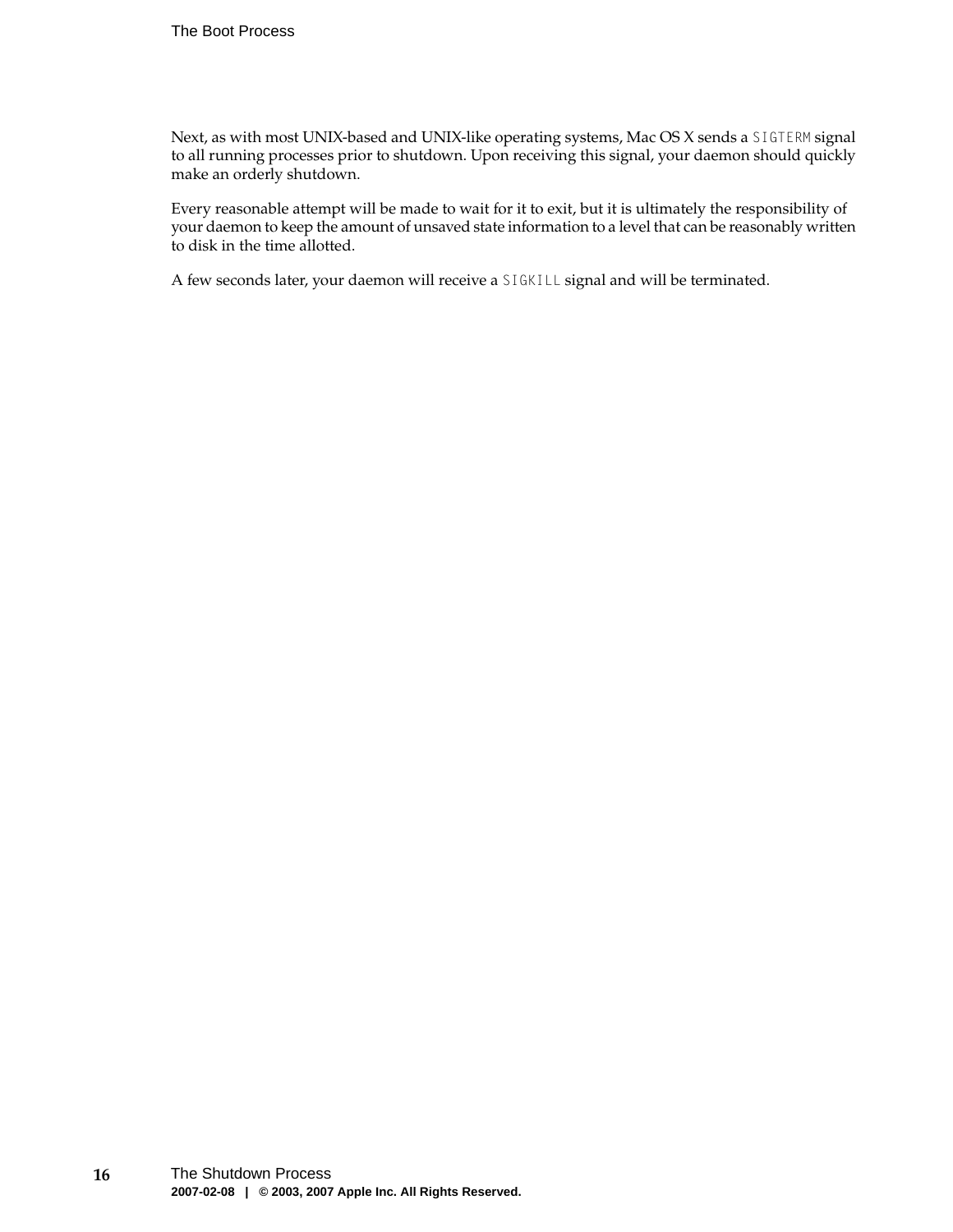# <span id="page-16-0"></span>Daemons

<span id="page-16-5"></span><span id="page-16-4"></span>By the time a user logs in to a Mac OS X system, a number of processes are already running. Many of these processes are known as daemons. A **daemon** is a background process that provides a service to the users of the system. For example, the cupsd daemon coordinates printing requests while the httpd daemon responds to requests for web pages.

<span id="page-16-2"></span>Most daemons run in the root context of the system—that is, theyrun at the lowest level of the system and make their services available to all user sessions. Daemons at this level continue running even when no users are logged into the system. Because of this fact, the daemon program should have no direct knowledge of users. Instead, the daemon must wait for a user program to contact it and make a request. As part of that request, the user program usually tells the daemon how to return any results.

**Note:** For more information about the root context and user sessions, see *Multiple User Environments*.

## <span id="page-16-3"></span><span id="page-16-1"></span>Communicating With Daemons

Applications communicate transparently with built-in system daemons most of the time. For example, when you use the CFNetwork API to open a network connection, the API itself may communicate with several daemons to process your request. For the most part, your program does not need to worry about the details of this communication.

**Note:** It is possible to communicate with many system daemons directly if needed. Most system daemons are part of the Darwin layer of Mac OS X and have well-documented communication protocols. In most cases, though, it is easier, more practical, and more reliable to let the Mac OS X libraries and frameworks handle this communication for you.

When creating a custom daemon, however, you must define the protocol for receiving requests and returning the results. To simplify matters for clients who might use your daemon, you should define your own library of routines for initiating requests and receiving results.

For example, if you created a daemon to manage database transactions, you would likely also create a library of functions for communicating with that daemon. Client applications linking to your library would then talk transparently to your daemon without the need to understand the communication mechanism itself.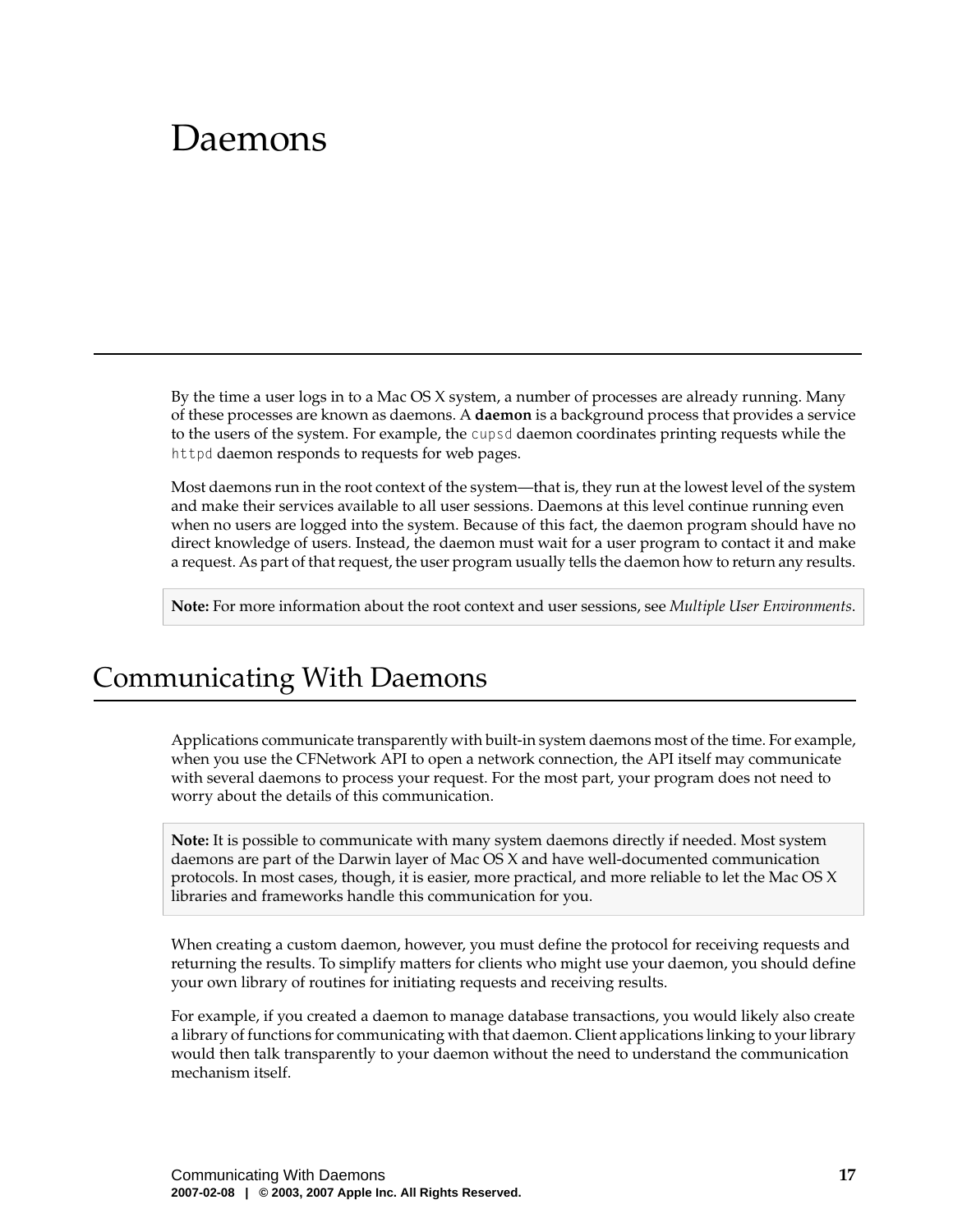There are three major classes of communication mechanisms commonly used between daemons and their clients: traditional client-server communications (including Apple events, TCP/IP, UDP, other socket and pipe mechanisms, and Mach IPC), remote procedure calls (including Mach RPC, Sun RPC, and Distributed Objects), and memory mapping (used underneath the Core Graphics APIs, among others).

In general, you should use a traditional client-server communication API. Code based on these APIs tends to be easier to understand and maintain than RPC or memory mapping designs. It also tends to be more portable to other platforms.

If both your client and daemon are written in Cocoa, and if most of your communication involves sending a message and expecting a reply, you should consider Distributed Objects, which is an RPC mechanism.

Because memory mapping requires more complex management (and represents a security risk if you are not careful about what memory pages you share), you should use memory mapping only if your client and daemon require a large amount of shared state with low latency, such as passing audio or photo data in a real-time fashion.

The details of using these communication mechanisms are outside the scope of this document, but you can find documentation elsewhere in the ADC Reference Library to help you with the details. Some related documents include:

- *Apple Events Programming Guide*
- *Distributed Objects Programming Topics*
- *SharedMemory*
- *CFSocket Reference*
- *NSSocketPort Class Reference*
- <span id="page-17-1"></span>UNIX [Socket](http://www.developerweb.net/forum/) FAQ

# <span id="page-17-0"></span>Viewing the Currently Running Daemons

If you want to see the daemons currently running on your system, use the Activity Monitor application (located in /Applications/Utilities). This application letsyou viewinformation about all processes including their resource usage. [Figure](#page-18-2) 1 (page 19) shows the Activity Monitor window and the process information.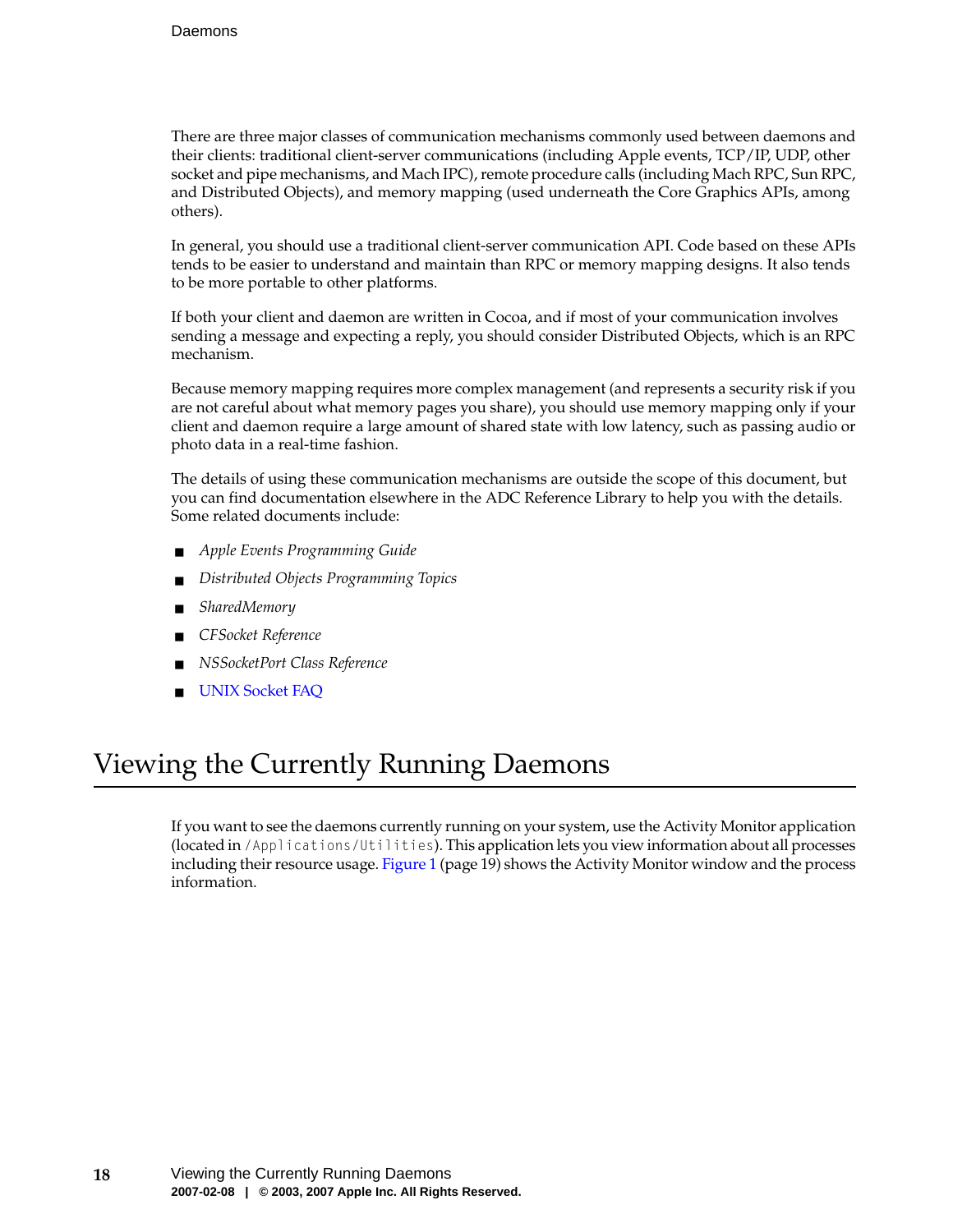<span id="page-18-3"></span>**Note:** If you want to know more about the services provided by a particular daemon, consult the man page for that daemon. You can also view the manual pages online by reading *Mac OS X Man Pages*.

| $\mathbf{\Theta} \mathbf{\Theta} \mathbf{\Theta}$ |                     |                         | <b>Activity Monitor</b> |                           |            |                       | $\bigcirc$   |
|---------------------------------------------------|---------------------|-------------------------|-------------------------|---------------------------|------------|-----------------------|--------------|
|                                                   | Q- Filter           |                         |                         | <b>Windowed Processes</b> |            | $\div$                |              |
| <b>Quit Process</b>                               | Inspect             | Filter                  |                         |                           | Show       |                       |              |
| Process ID                                        | <b>Process Name</b> |                         | <b>User</b>             | $\mathbf{v}$<br>% CPU     |            | # Threads Real Memory | <b>VSIZE</b> |
| 361                                               | Finder              |                         | steve                   | 0.00                      | 4          | 21.05 MB              | 238.26 MB    |
| 366                                               | Safari              |                         | steve                   | 0.00                      | 6          | 23.53 MB              | 252.85 MB    |
| 346                                               | loginwindow         |                         | steve                   | 0.00                      | 2          | 3.80 MB               | 185.66 MB    |
| 367                                               | đū<br>iTunes        |                         | steve                   | 4.00                      | 10         | 22.03 MB              | 239.66 MB    |
| 371                                               |                     | <b>Activity Monitor</b> | steve                   | 2.80                      | 2          | 20.11 MB              | 246.64 MB    |
| 368                                               | iPhoto<br>A         |                         | steve                   | 0.00                      | з          | 33.39 MB              | 281.90 MB    |
| 374                                               | Terminal            |                         | steve                   | 0.00                      | 4          | 12.98 MB              | 244.08 MB    |
| 360                                               |                     | SystemUIServer          | steve                   | 0.00                      | 2          | 5.35 MB               | 227.74 MB    |
| 359                                               | <b>Dock</b>         |                         | steve                   | 0.00                      | 2          | 6.43 MB               | 200.11 MB    |
|                                                   | CPU                 | <b>System Memory</b>    | <b>Disk Activity</b>    |                           | Disk Usage | <b>Network</b>        |              |
|                                                   |                     |                         |                         |                           |            | <b>CPU Usage</b>      |              |
|                                                   | % User: 4.50        |                         | Threads: 213            |                           |            |                       |              |
|                                                   | % System:<br>4.00   |                         | Processes:              | 65                        |            |                       |              |
|                                                   | % Nice:<br>0.00     |                         |                         |                           |            |                       |              |
|                                                   | % Idle: 91.50       | п                       |                         |                           |            |                       |              |
|                                                   |                     |                         |                         |                           |            |                       |              |
|                                                   |                     |                         |                         |                           |            |                       |              |

#### <span id="page-18-2"></span>**Figure 1** Processes shown in Activity Monitor

## <span id="page-18-0"></span>Running a Process on a Schedule

<span id="page-18-1"></span>Sometimes you need to run a daemon or other background process on a timed schedule. In Mac OS X, you can do this in four ways: cron jobs, at jobs, launchd timed jobs, and periodic jobs. This section explains these methods briefly and provides links to manual pages that provide additional details.

## Timed Jobs Using Periodic Jobs

If your timed job just needs to be run periodically, the easiest way to make this happen is to create a periodic job. To create a periodic job, you simply create a shell script that executes your program with the desired flags and place it in the daily, weekly, or monthly directory in /etc/periodic.

Mac OS X runs these jobs in different ways depending on the version of Mac OS X. In Mac OS X v10.3 and earlier, cron is responsible for starting periodic jobs. In v10.4 and later, launchd starts the jobs.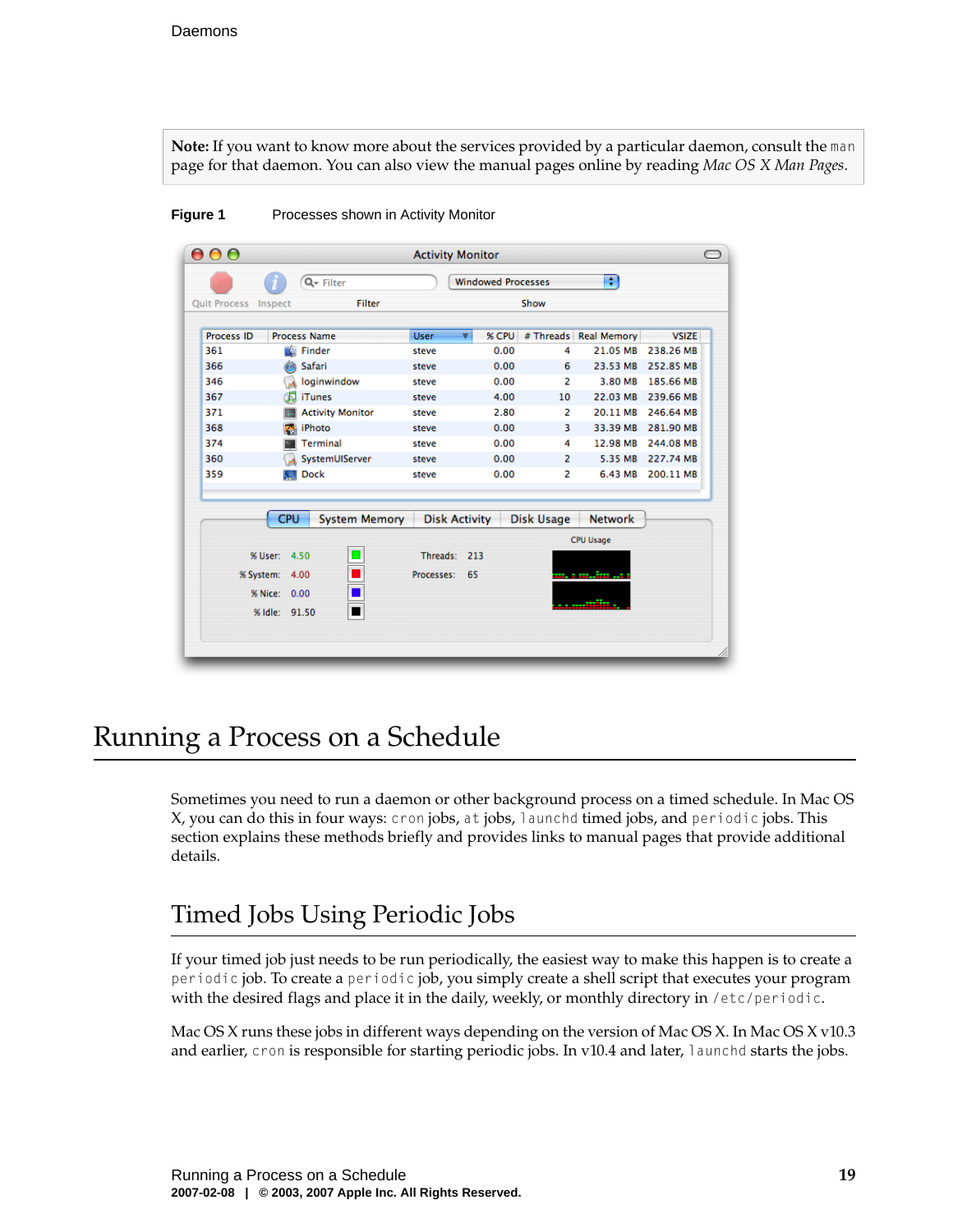As a result, if your computer is asleep at the scheduled time, in Mac OS X v10.3 and earlier, the job does not run; in Mac OS X v10.4 and later, the job executes automatically when the computer wakes up. For this reason, you should not assume that a job will run at a particular time or on a particular day.

**Note:** If the computer is turned off at the scheduled time, the jobs does not run at all, regardless of what version of Mac OS X you are using.

<span id="page-19-0"></span>You can configure the periodic tool by modifying /etc/defaults/periodic.conf. For more information, see the manual page for periodic.conf.

## Timed Jobs Using cron

The cron daemon is the most common tool for executing a job at a particular time. Although all versions of Mac OS X support cron jobs, beginning in v10.4, the functionality of cron is largely superseded by launchd, and all periodic jobs built into Mac OS  $X$  are launchd jobs.

A cron job is not guaranteed to run. If the system is turned off or asleep at the designated time, the job does not execute until the designated time occurs again.

Systemwide cron jobs can be installed by modifying /etc/crontab. Per-user cron jobs can be installed using the crontab tool. The format of these crontab files is described in the man page for the crontab file format.

<span id="page-19-1"></span>Because installing cron jobs requires modifying a shared resource (the crontab file), you should not programmatically add a cron job. However, cron is a very important tool for system administrators and power users.

## Timed Jobs Using launchd

Beginning in Mac OS  $X$  v10.4, the preferred way to add a timed job is to use a launchd timed job. A launchd timed job is similar to a cron job, with two key differences:

- Each launchd job is described by a separate file. This means that you can add launchd timed jobs by simply adding or removing a file.
- If the computer is asleep at the designated time, a launchd job executes as soon as the computer wakes. This is similar to the behavior of anacron and other cron replacements).

To create a launchd timed job, you should create a configuration property list file similar to those described in ["Creating](#page-29-0) a Launchd Property List File" (page 30) except that, instead of including an OnDemand key with a value of true, you specify a StartCalendarInterval key containing a dictionary of time values.

For example, the following property list runs the program happybirthday at midnight every time July 11 falls on a Sunday.

```
<?xml version="1.0" encoding="UTF-8"?>
<!DOCTYPE plist PUBLIC -//Apple Computer//DTD PLIST 1.0//EN
http://www.apple.com/DTDs/PropertyList-1.0.dtd >
```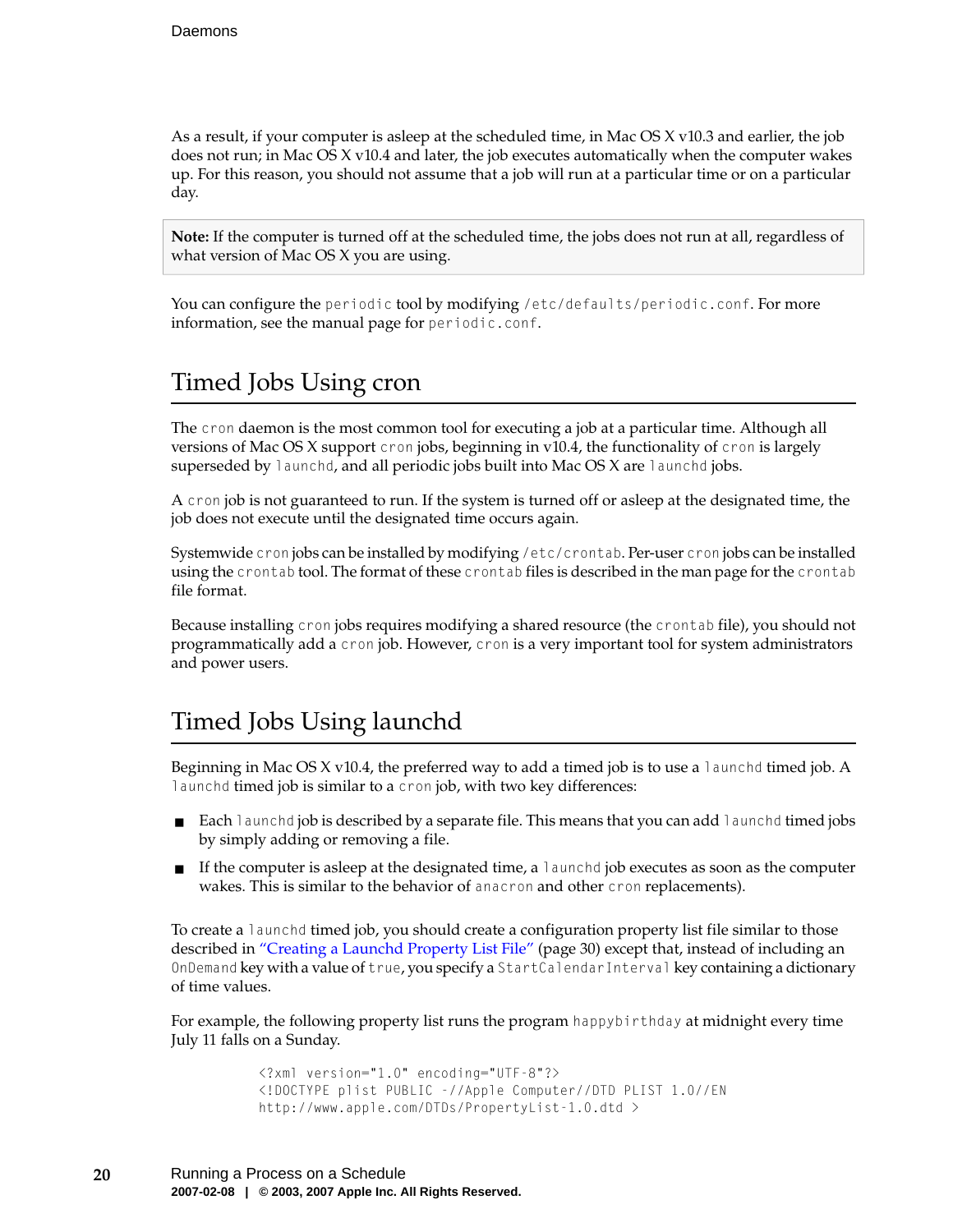```
<plist version="1.0">
<dict>
     <key>Label</key>
     <string>com.example.happybirthday</string>
     <key>ProgramArguments</key>
     \langlearray\rangle<string>happybirthday</string>
     </array>
     <key>OnDemand</key>
     <false/>
     <key>StartCalendarInterval</key>
     <dict>
         <key>Hour</key>
         <integer>00</integer>
         <key>Minute</key>
         <integer>00</integer>
         <key>Month</key>
         <integer>7</integer>
         <key>Day</key>
         <integer>11</integer>
         <key>Weekday</key>
         <integer>0</integer>
     </dict>
</dict>
</plist>
```
<span id="page-20-0"></span>For more information on these values, see the manual page for launchd.plist.

## Timed Jobs Using at

The at daemon is disabled by default in Mac OS X to reduce power consumption. If you need to enable it, you can learn how in the manual page for at.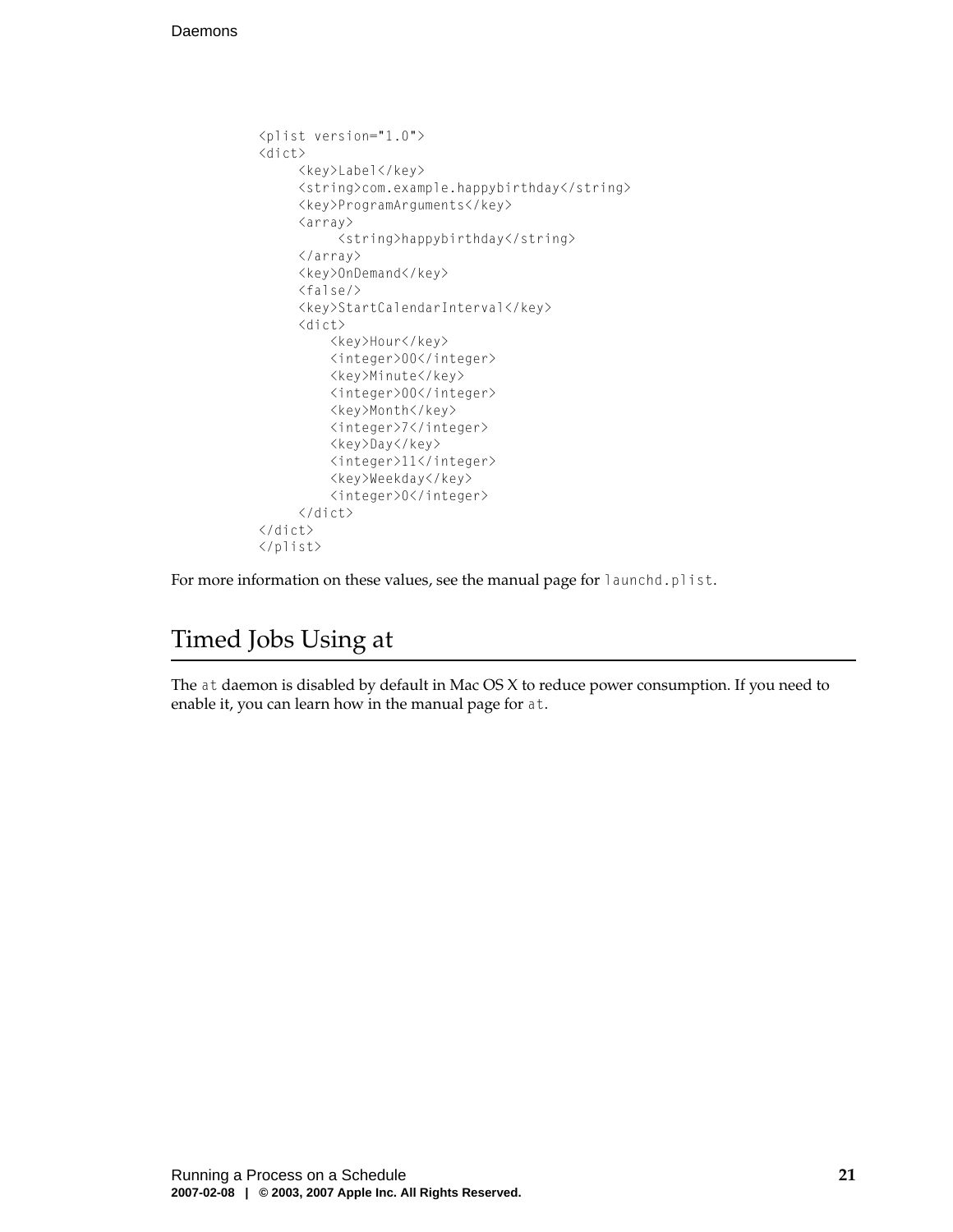Daemons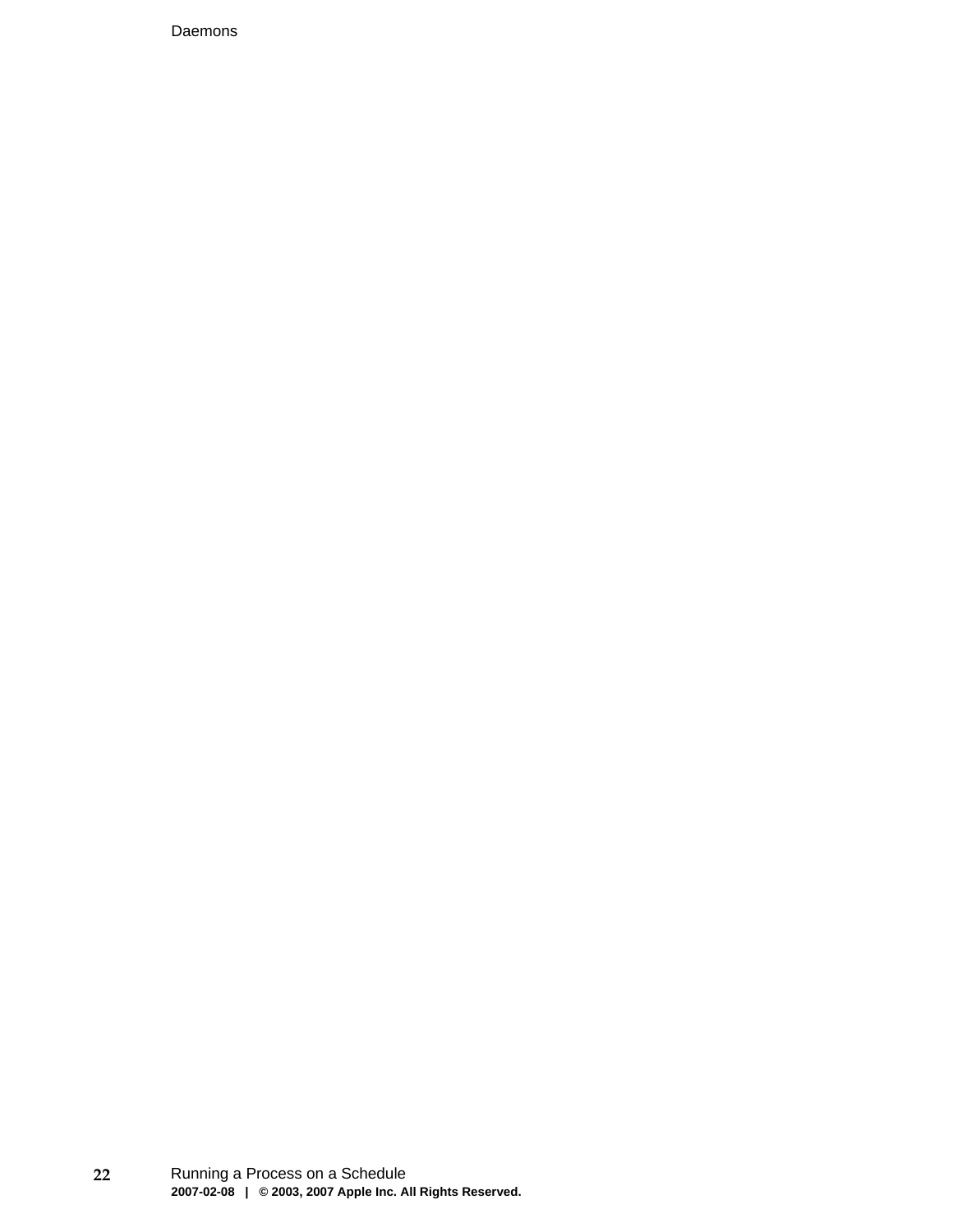# <span id="page-22-0"></span>Guidelines for Creating and Launching Daemons

<span id="page-22-4"></span>Mac OS X comes with several daemons that provide most of the basic system services. Examples of these services include handling network lookup requests, serving web pages, monitoring hardware devices, and gathering metadata from the file system. The clients of these services may be the operating system, client applications, or both. An example of a daemon used by the system is the mds daemon, which monitors the file system and initiates the gathering of metadata. The system gathers the metadata and puts it in a central repository, which client applications can then access.

Although the general steps for how to create a new daemon are beyond the scope of this document, there are some things that daemon writers need to understand before writing daemons for Mac OS X.

## <span id="page-22-1"></span>When Is a Custom Daemon Appropriate?

<span id="page-22-5"></span>Most application developers will never need to create a daemon directly. Even those developers that need some sort of background server may not find a daemon to be the best choice in all cases.

<span id="page-22-2"></span>Daemons run in the root context, which means they are unaware of the users logged on to the system. A daemon cannot initiate contact with a user process directly, although it can respond to requests made by user processes. Because they have no knowledge of users, daemons also have no access to the window server, and thus no ability to post a visual interface. Daemons are strictly background processes that respond to low-level requests.

<span id="page-22-3"></span>If you need to provide user-specific services, you should create an **agent** instead of a daemon. An agent is essentially the same thing as a daemon, except that it runs in the context of a user session. Agents can communicate with other processes in the same user session and with system-wide daemons in the root context. Because they have access to the window server, agents can also post a user interface, although theyshould do so sparingly, if at all. Like daemons, agents should be launched automatically.

<span id="page-22-6"></span>The only difference between a daemon and an agent is location: daemons are installed in /Library/LaunchDaemons, while agents are installed in /Library/LaunchAgents or in the LaunchAgents subdirectory of an individual user's Library directory.

If you find that your code provides both user-specific and user-independent services, you might want to create both a daemon and an agent. Your daemon would run in the root context and provide the user-independent services while a copy of your agent would run in each user session. The agents would then coordinate with the daemon to provide the services to each user.

For more information about the root context and user sessions, see *Multiple User Environments*.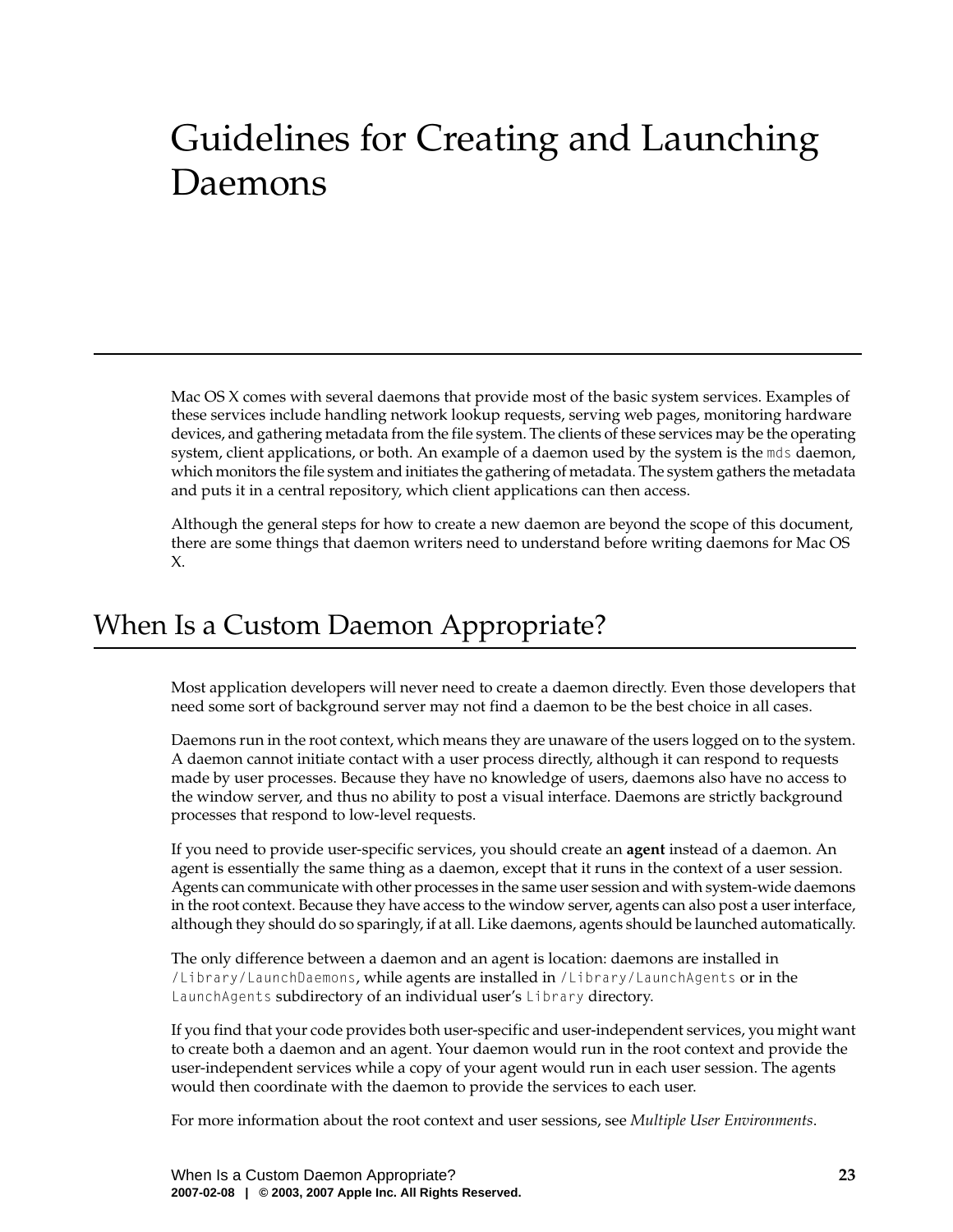## <span id="page-23-0"></span>Launching Daemons

Mac OS X provides two methods for launching daemons: startup items and launchd daemons. Which one you use depends largely on the versions of Mac OS X that the daemon must support.

- **Mac OS X v10.3 and earlier:** You must use startup items. The launchd service is not supported prior to v10.4.
- **Mac OS X v10.4 and earlier:** You can either use startup items or launchd daemons. Using launchd daemons is preferred unless you also require backwards compatibility with versions of Mac OS X prior to v10.4.

Of course, you do not necessarily have to choose one or the other. For optimal compatibility and performance, you could use both. The key is to add a command-line argument or arguments to enable or disable launchd-compliant behavior, such as launch-on-demand support.

<span id="page-23-2"></span>Once you have the ability to launch your daemon in either form, you can install both a launchd property list and a startup item. To avoid launching your daemon twice, be sure to add code to the startup item to disable it in Mac OS X v10.4 or later. For example, the following will print "10.3 or earlier" if it is running on a version of Mac OS X prior to v10.4:

#### **Listing 1** Conditional Startup Item Execution

```
#!/bin/sh
```

```
OSVERSION="$(sw_vers -productVersion)"
MAJOR="$(echo $OSVERSION | sed 's/\..*//')"
MINOR="$(echo $OSVERSION | sed -E 's/[0-9]+\.([0-9]+)\..*/\1/')"
PATCH="$(echo $OSVERSION | sed -E 's/[0-9]+\.[0-9]+\.([0-9]+).*/\1/')"
echo "MAJOR: $MAJOR"
echo "MINOR: $MINOR"
echo "PATCH: $PATCH"
if [ $MAJOR -eq 10 ] ; then
       if [ $MINOR -le 3 ] ; then
               echo "10.3 or earlier";
        fi
fi
```
<span id="page-23-3"></span><span id="page-23-1"></span>For more information about shell scripting, read *Shell Scripting Primer*.

## Launching Custom Daemons Using launchd

With the introduction of launchd in Mac OS X v10.4, an effort was made to improve the steps needed to launch and maintain daemons. Prior to 10.4, if you wanted to launch a custom daemon, you had to create a startup item to do so. During boot up, the system would execute your startup item, allowing you to run a script that launched your daemon. Once launched, your daemon would continue running (and continue holding on to memory and resources) until the computer was shut down or restarted, the daemon was manually shut down, or the daemon itself crashed.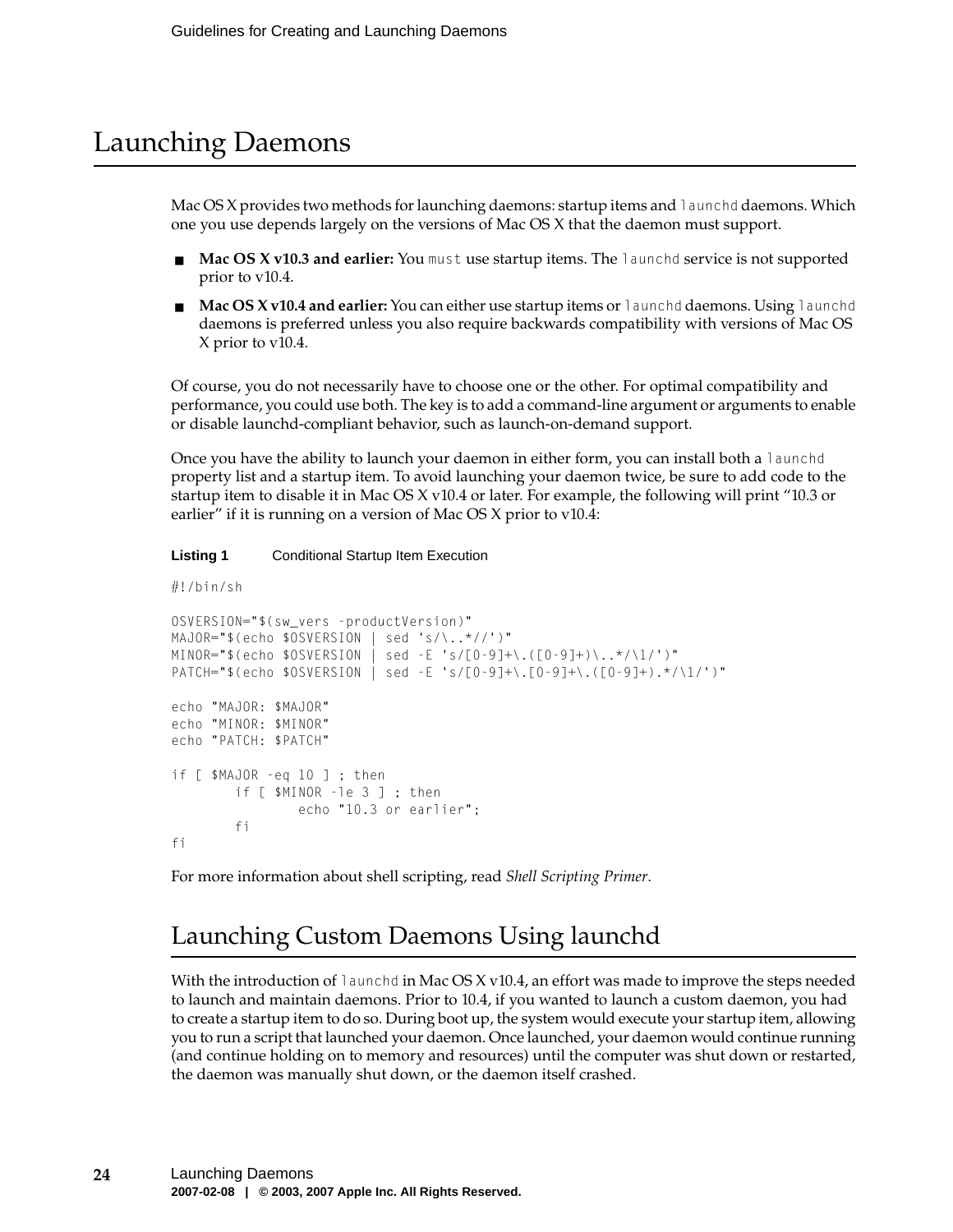<span id="page-24-3"></span>What launchd does is provide a harness for launching and relaunching your daemon as needed. To client programs, the port representing your daemon's service is always available and ready to handle requests. In reality, the daemon may or may not be running. So, when a client sends a request to the port, launchd may have to launch the daemon so that it can handle the request. Once launched, the daemon can continue running or shut itself down to free up the memory and resources it holds. If a daemon shuts itself down, launchd once again relaunches it as needed to process requests.

In addition to the launch-on-demand feature, launchd provides the following benefits to daemon developers:

- Simplifies the daemonization process by handling many of the standard housekeeping chores normally associated with launching a daemon.
- <span id="page-24-2"></span>Provides system administrators with a central place to manage daemons on the system.
- Supports inetd-style daemons.
- Eliminates the primary reason for running daemons as root. Because launchd runs as root, it can create low-numbered TCP/IP listen sockets and hand them off to the daemon.
- Simplifies error handling and dependency management for inter-daemon communication. Because daemons launch on demand, communication requests do not fail if the daemon is not launched. They are simply delayed until the daemon can launch and process them.

<span id="page-24-0"></span>For more information on how to create a launch-on-demand daemon, see "Creating launchd Daemons and [Agents"](#page-26-0) (page 27).

## <span id="page-24-1"></span>Launching Daemons with Startup Items

<span id="page-24-4"></span>If your software includes a custom daemon and must support versions of Mac OS X prior to 10.4, use a startup item to launch the daemon. A startup item is a bundled shell script or executable binary that runs once when the computer first boots (see "The Boot [Process"](#page-8-0) (page 9)).

If you have custom startup items, you should install them in the /Library/StartupItems directory. Apple startup items are located in the /System/Library/StartupItems directory, although most of them have been stubbed out in Mac OS X v10.4 and later and replaced by launchd-compliant versions. The stubbed out versions remain for the benefit of other startup items that have dependencies on them.

For information on how to create a startup item, see ["Creating](#page-34-0) a Startup Item" (page 35).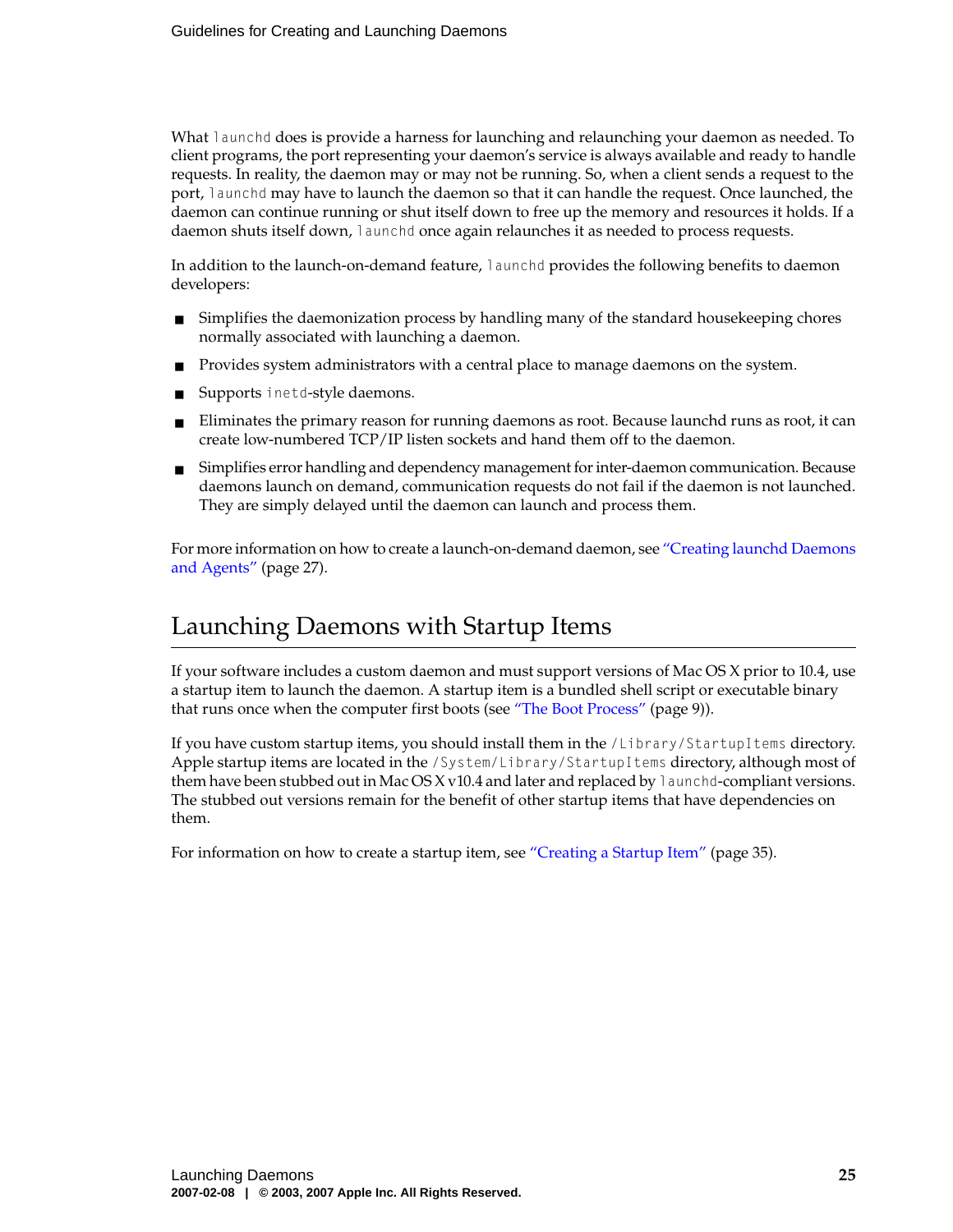Guidelines for Creating and Launching Daemons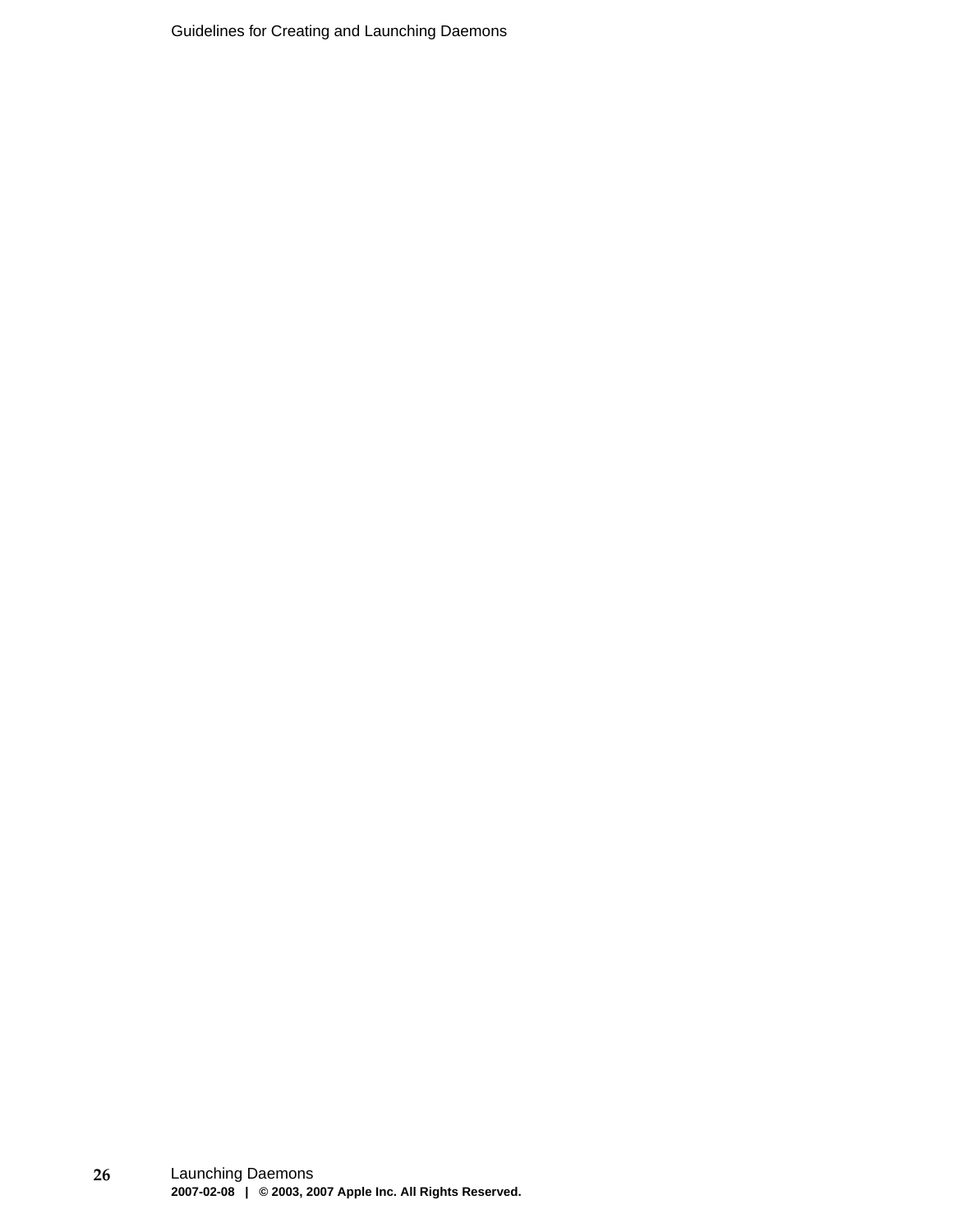# <span id="page-26-0"></span>Creating launchd Daemons and Agents

If you are developing daemons to run on Mac OS X version 10.4 and later, it is highly recommended that you design your daemons to be launchd-compliant. Using launchd provides better performance and flexibility for daemons. It also improves the ability of administrators to manage the daemons running on a given system.

If you are running per-user background processes for Mac OS X v10.4 and later, launchd is also the preferred way to start these processes. These per-user processes are referred to as user agents. A user agent is essentially identical to a daemon, but is specific to a given logged-in user and executes only while that user is logged in.

Unless otherwise noted, for the purposes of this chapter, the terms "daemon" and "agent" can be used interchangeably. Thus, the term "daemon" is used generically in this section to encompass both system-level daemons and user agents except where otherwise noted.

There are four ways to launch daemons using launchd. The preferred method is on-demand launching, but launchd can launch daemons that run continuously, and can replace inetd for launching inetd-style daemons. This chapter describes these three methods.

<span id="page-26-2"></span>In addition, launchd can start jobs at timed intervals much like cron jobs. This is described in ["Timed](#page-19-1) Jobs Using [launchd"](#page-19-1) (page 20).

## <span id="page-26-1"></span>The launchd Startup Process

After the system is booted and the kernel is running, launchd is run to finish the system initialization. As part of that initialization, it goes through the following steps:

- 1. It loads the parameters for each launch-on-demand system-level daemon from the property list files found in /System/Library/LaunchDaemons/ and /Library/LaunchDaemons/.
- 2. It registers the sockets and file descriptors requested by those daemons.
- 3. It launches any daemons that requested to be running all the time.
- 4. As requests for a particular service arrive, it launches the corresponding daemon and passes the request to it.
- 5. When the system shuts down, it sends a SIGTERM signal to all of the daemons that it started.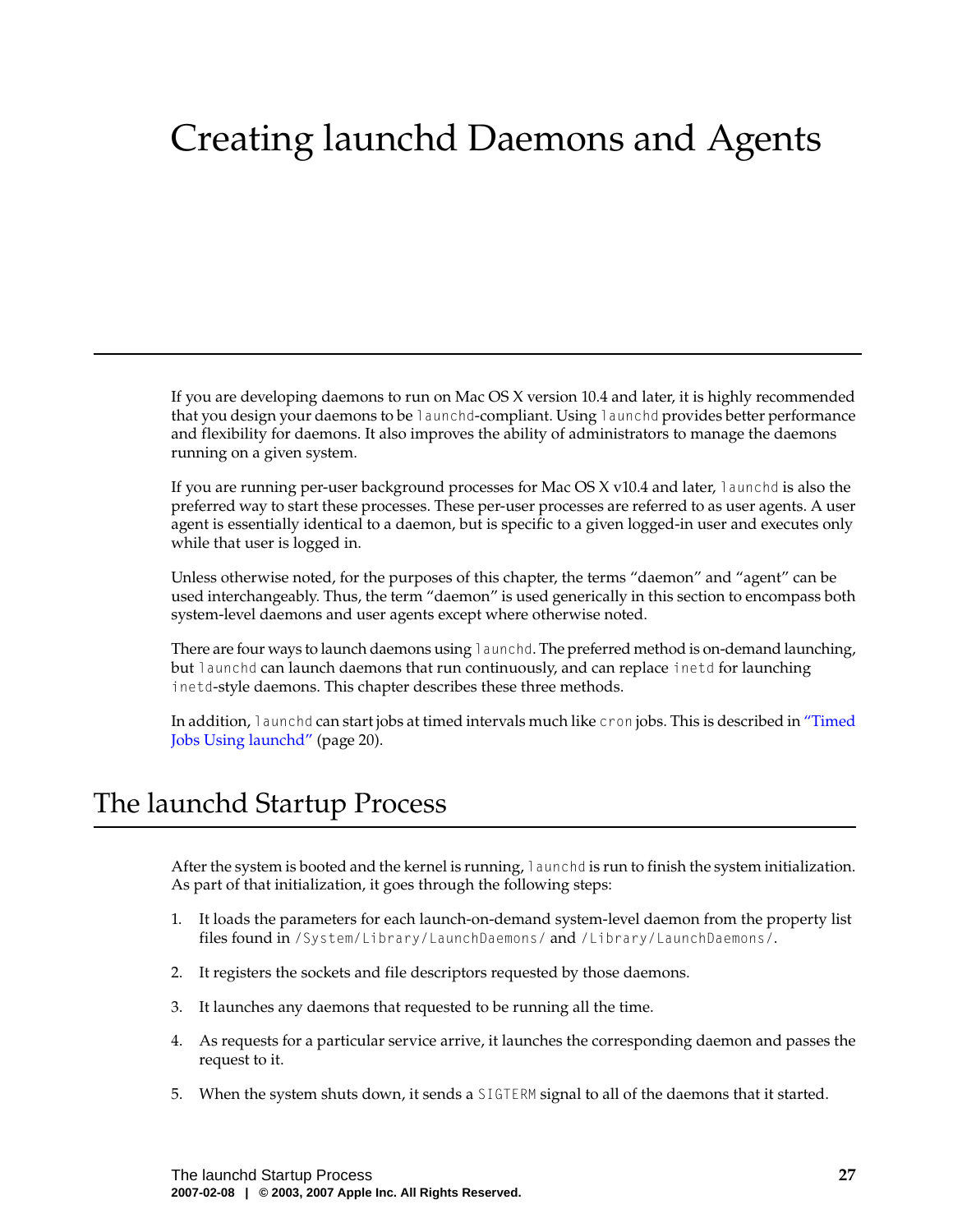The process for per-user agents is similar. When a user logs in, a per-user launchd is started. It does the following:

- 1. It loads the parameters for each launch-on-demand user agent from the property list files found in /System/Library/LaunchAgents, /Library/LaunchAgents, and the user's individual Library/LaunchAgents directory.
- 2. It registers the sockets and file descriptors requested by those daemons.
- 3. It launches any daemons that requested to be running all the time.
- 4. As requests for a particular service arrive, it launches the corresponding daemon and passes the request to it.
- 5. When the user logs out, it sends a SIGTERM signal to all of the user agents that it started.

Because launchd registers the sockets and file descriptors used by all daemons before it launches any of them, daemons can be launched in any order. If a request comes in for a daemon that is not yet running, the requesting process is suspended until the target daemon finishes launching and responds.

If a daemon does not receive any requests over a specific period of time, it can choose to shut itself down and release the resources it holds. When this happens, launchd monitors the shutdown and makes a note to launch the daemon again when future requests arrive.

**Important:** If your daemon shuts down too quickly after being launched, launchd may think it has crashed. Daemons that continue this behavior maybe suspended and not launched againwhen future requests arrive. To avoid this behavior, do not shut down for at least 10 seconds after launch.

## <span id="page-27-0"></span>Daemon Requirements

If you are looking to implement a daemon that supports launchd, there are some behaviors with which you should be familiar. Creating daemons to run under launchd is actually simpler than in previous versions of Mac OS X. The reason is that many tasks normally implemented in your daemon code are now handled automatically by launchd.

<span id="page-27-3"></span><span id="page-27-1"></span>**Note:** The following sections describe only the changes you must make to your daemons to support launchd. The overall process for creating daemons is not covered.

## <span id="page-27-2"></span>Required Behaviors

To support launchd, you must obey the following guidelines when writing your daemon code:

- You must provide a property list with some basic launch-on-demand criteria for your daemon. See ["Creating](#page-29-0) a Launchd Property List File" (page 30).
- You must not fork your process and have the parent process exit.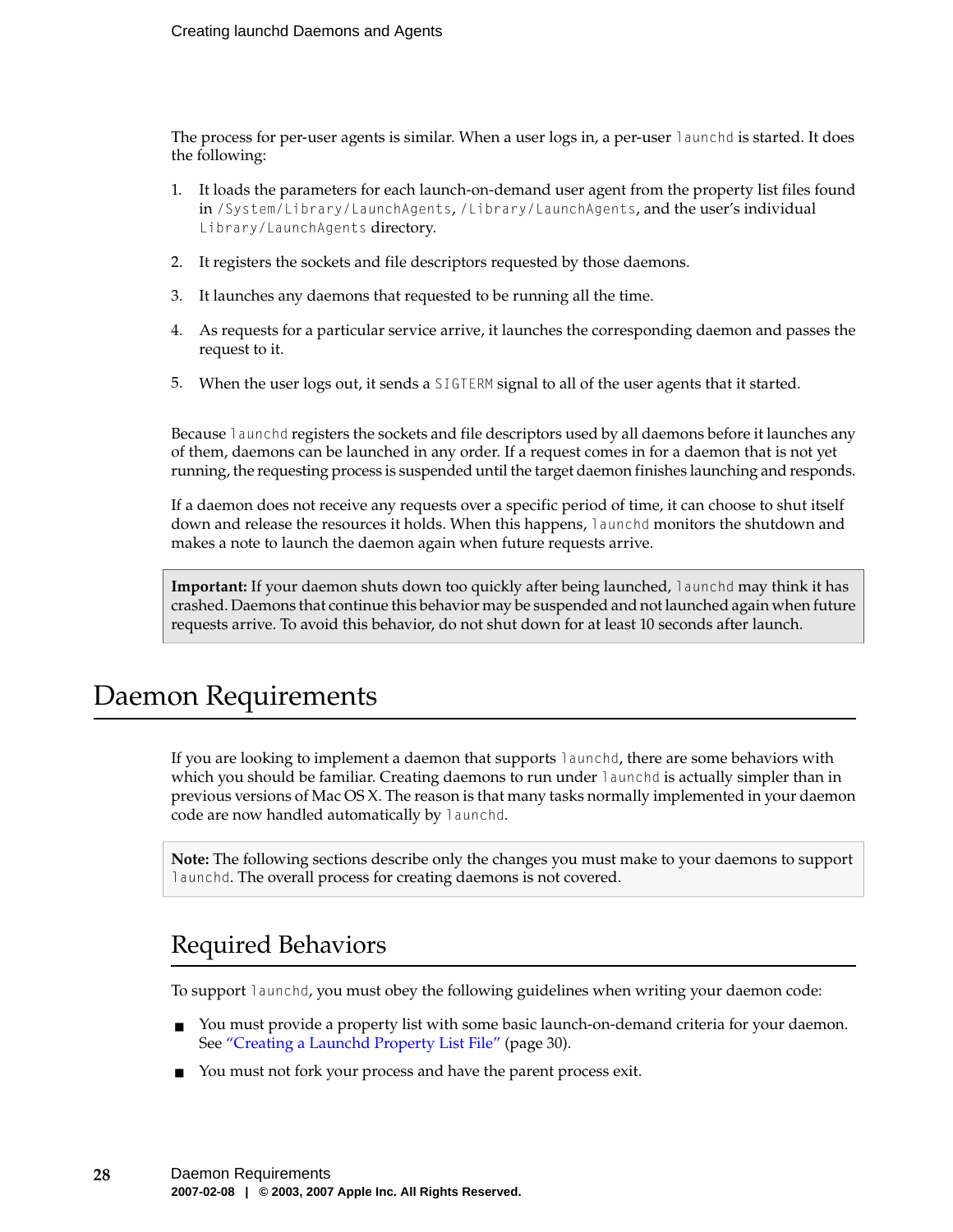- <span id="page-28-1"></span>■ You must not daemonize your process. This includes calling the daemon function, calling for k followed by exec, or calling fork followed by exit. If you do, launchd thinks your process has died. Depending on your property list key settings, launchd will either keep trying to relaunch your process until it gives up (with a "respawning too fast" error message) or will be unable to restart it if it really does die.
- Your daemon and its property list file must be owned by the root user (except for agents, which may be owned by the logged-in user), and must not be group writable or other writable.

Although they are normally part of the daemon creation process, it is worth emphasizing that forking and exiting the parent process and calling the daemon function must be avoided if you want to support launchd. The launchd program configures your daemon to run as a daemon before your code is ever called, so these steps are unnecessary. In addition, calling them interferes with the ability of launchd to launch your daemon on demand.

## <span id="page-28-3"></span><span id="page-28-0"></span>Recommended Behaviors

<span id="page-28-2"></span>To support launchd, it is recommended that you obey the following guidelines when writing your daemon code:

- Wait until your daemon is fully initialized before attempting to process requests. Your daemon should always provide a reasonable response (as opposed to an error) when processing requests.
- <span id="page-28-5"></span>■ Register the sockets and file descriptors used by your daemon in your launchd configuration property list file.
- Check in with launchd as part of your daemon initialization using the routines in launch.h.
- <span id="page-28-8"></span>During checkin, get the launch dictionary from launchd, extract its contents, store those contents locally, and get rid of the dictionary. Caching the dictionary locally and accessing it frequently could hurt performance.
- <span id="page-28-4"></span>Provide a handler to catch the SIGTERM signal.

<span id="page-28-9"></span>In addition to the preceding list, the following is a list of things it is recommended you do *not* do in your code:

- <span id="page-28-7"></span>Do not set the user or group ID for your daemon. Include the UserName, UID, GroupName, or GID keys in your daemon's configuration property list instead.
- Do not set the working directory. Include the WorkingDirectory key in your daemon's configuration property list instead.
- Do not call chroot to change the root directory. Include the RootDirectory key in your daemon's configuration property list instead.
- <span id="page-28-6"></span>■ Do not call setsid to create a new session.
- Do not close any stray file descriptors.
- Do not change stdio to point to /dev/null. Include the StandardOutPath or StandardErrorPath keys in your daemon's configuration property list file instead.
- Do not set up resource limits with setrusage.
- Do not set the daemon priority with setpriority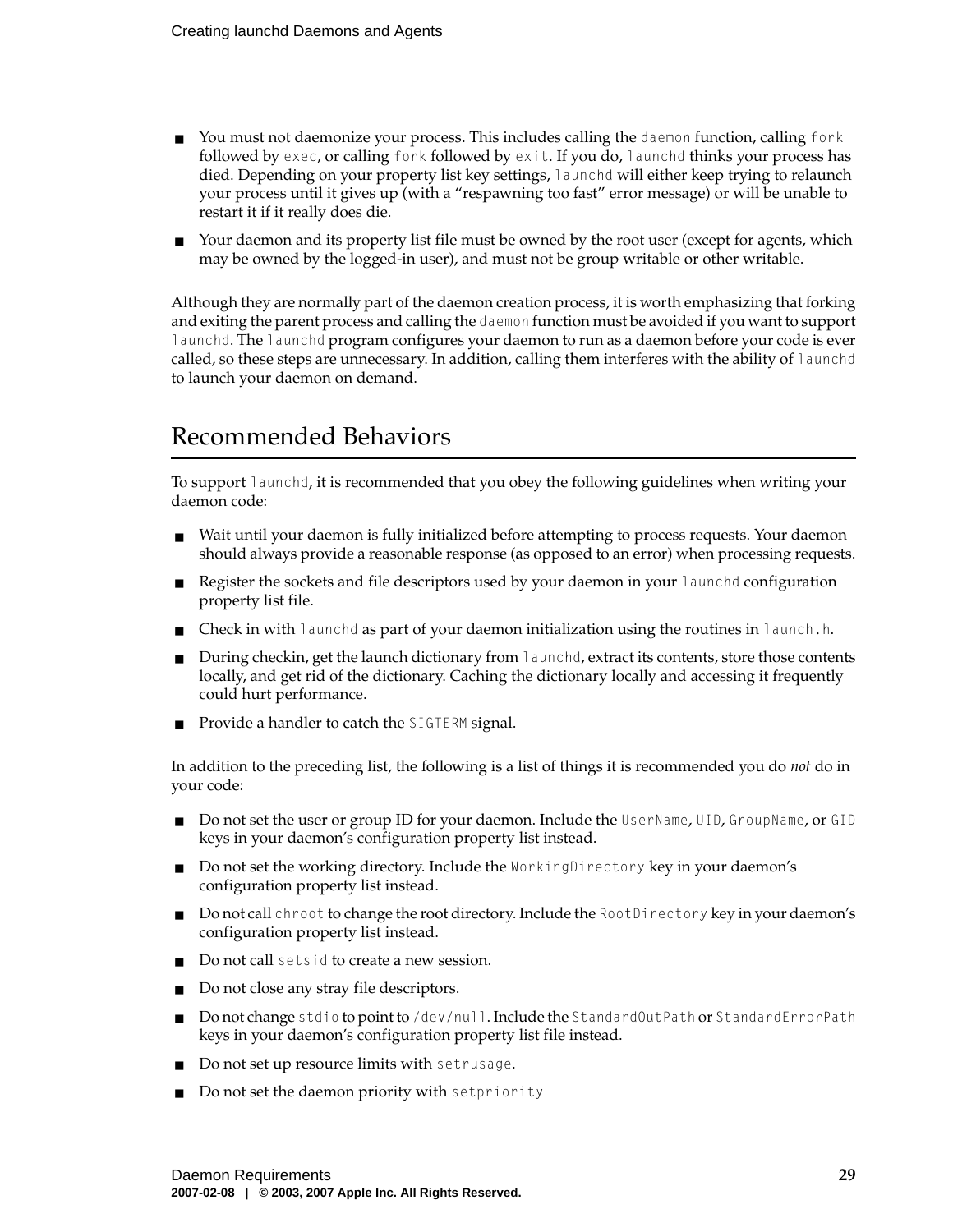Although many of the preceding behaviors may be standard tasks for daemons to perform, they are not recommended when running under launchd. The reason is that launchd configures the operating environment for the daemons that it manages. Changing this environment could interfere with the normal operation of your daemon.

# <span id="page-29-0"></span>Creating a Launchd Property List File

<span id="page-29-2"></span>To run under launchd, you must provide a configuration property list file for your daemon. This file contains information about your daemon, including the list of sockets or file descriptors it uses to process requests. Specifying this information in a property list file lets launchd register the corresponding file descriptors and launch your daemon only after a request arrives for your daemon's services. Table 1 lists the required and recommended keys for all daemons.

| <b>Key</b>         | <b>Description</b>                                                                                                                                                                                                                                                                                                                         |
|--------------------|--------------------------------------------------------------------------------------------------------------------------------------------------------------------------------------------------------------------------------------------------------------------------------------------------------------------------------------------|
| label              | Contains a unique string that identifies your daemon to launchd. This key<br>is required.                                                                                                                                                                                                                                                  |
| ProgramArguments   | Contains the arguments used to launch your daemon. This key is required.                                                                                                                                                                                                                                                                   |
| inetdCompatibility | Indicates that your daemon requires a separate instance per incoming<br>connection. This causes launchd to behave like inetd, passing each daemon<br>a single socket that is already connected to the incoming client. This key is<br>required if your daemon was designed to be launched by inetd; otherwise,<br>it must not be included. |
| OnDemand           | This key specifies whether your daemon launches on-demand or must<br>always be running. This key is recommended.                                                                                                                                                                                                                           |

<span id="page-29-1"></span>

| Table 1 |  | Required and recommended property list keys |  |  |
|---------|--|---------------------------------------------|--|--|
|---------|--|---------------------------------------------|--|--|

Depending on the needs of your daemon, you would also include other keys in your configuration property list file. For example, if your daemon monitors a well-known port (those listed in /etc/services), you would add a Sockets entry that looks like this:

```
<key>Sockets</key>
<dict>
   <key>Listeners</key>
    <dict>
        <key>SockServiceName</key>
        <string>bootps</string>
        <key>SockType</key>
        <string>dgram</string>
        <key>SockFamily</key>
        <string>IPv4</string>
    </dict>
</dict>
```
Note that the string for SockServiceName typically comes from the leftmost column in /etc/services. The SockType is one of dgram (UDP) or stream (TCP/IP).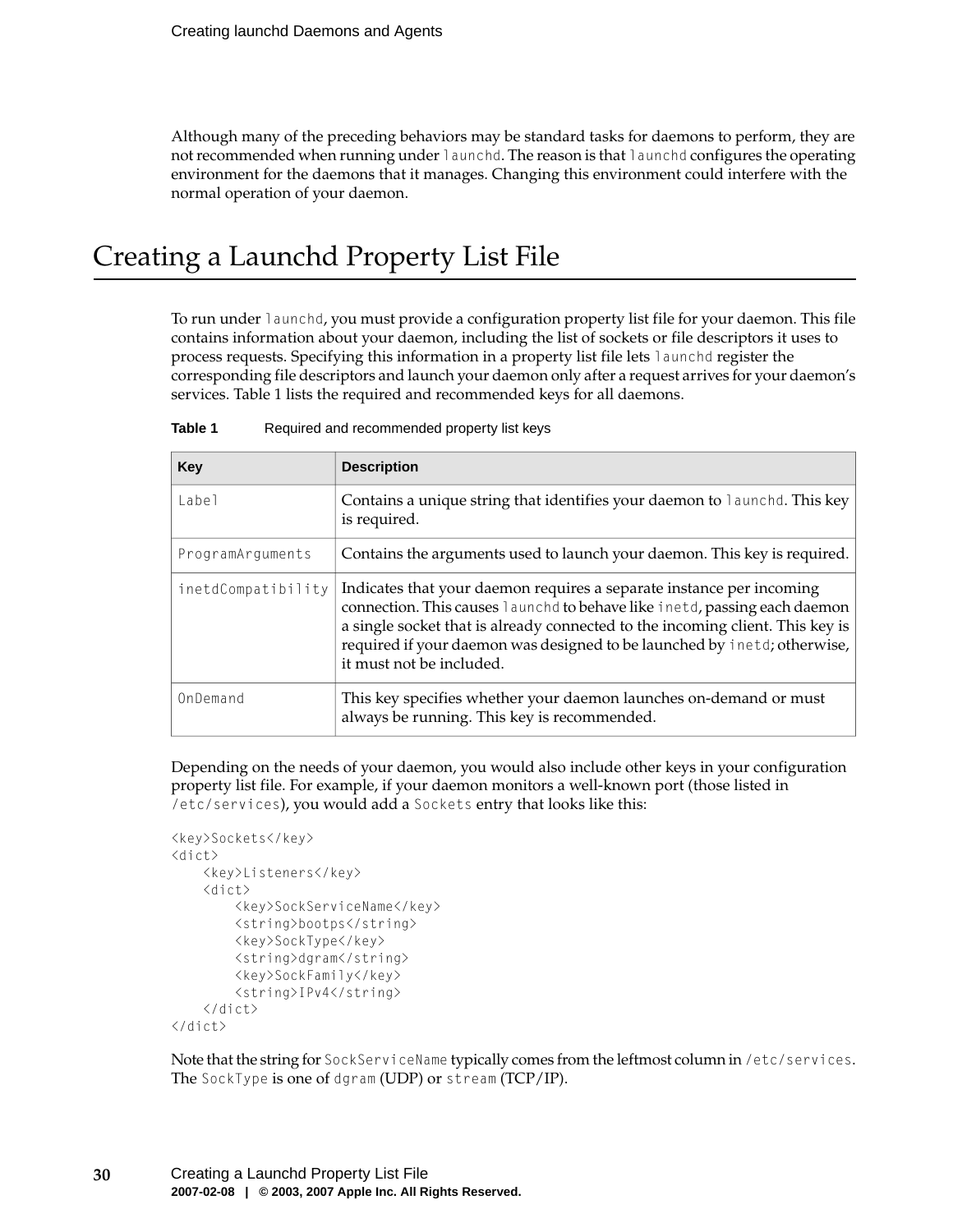If you need to pass a port number that is not listed in the well-known ports list, the format is basically the same, except the string contains a number instead of a name. For example:

<key>SockServiceName</key> <string>23</string>

You can also pass additional keys to further configure your daemon. For a list of sample configuration propertylists, lookat the files in /System/Library/LaunchDaemons/. These files are used to configure many daemons that run on Mac OS X.

For additional information about the keys you can specify in your configuration property list file, see the man page for launchd.plist.

## <span id="page-30-0"></span>Deciding When to Shut Down

<span id="page-30-2"></span>If you do not expect your daemon to handle many requests, you might want to shut it down after a predetermined amount of idle time, rather than continue running. Although a well-written daemon does not consume any CPU resources, it still consumes memory and could be paged out during periods of intense memory use.

The timing of when to shut down is different for each daemon and depends on several factors, including:

- The number and frequency of requests it receives
- The time it takes to launch the daemon
- The time it takes to shut down the daemon
- The need to retain state information

If your daemon does not receive frequent requests and can be launched and shut down quickly, you might prefer to shut it down rather than wait for it to be paged out to disk. Paging memory to disk, and subsequently reading it back, incurs two disk operations. If you do not need the data stored in memory, your daemon can shut down and avoid the step of writing memory to disk.

## <span id="page-30-1"></span>Special Dependencies

While launchd takes care of dependencies between daemons, in some cases, your daemon may depend on other system functionality that cannot be addressed in this manner. This section describes many of these special cases and how to handle them.

Disk or server availability:

If your daemon depends on the availability of a mounted volume (whether local or remote), you can determine the status of that volume using the disk arbitration framework. This is documented in *Disk Arbitration Framework Reference*.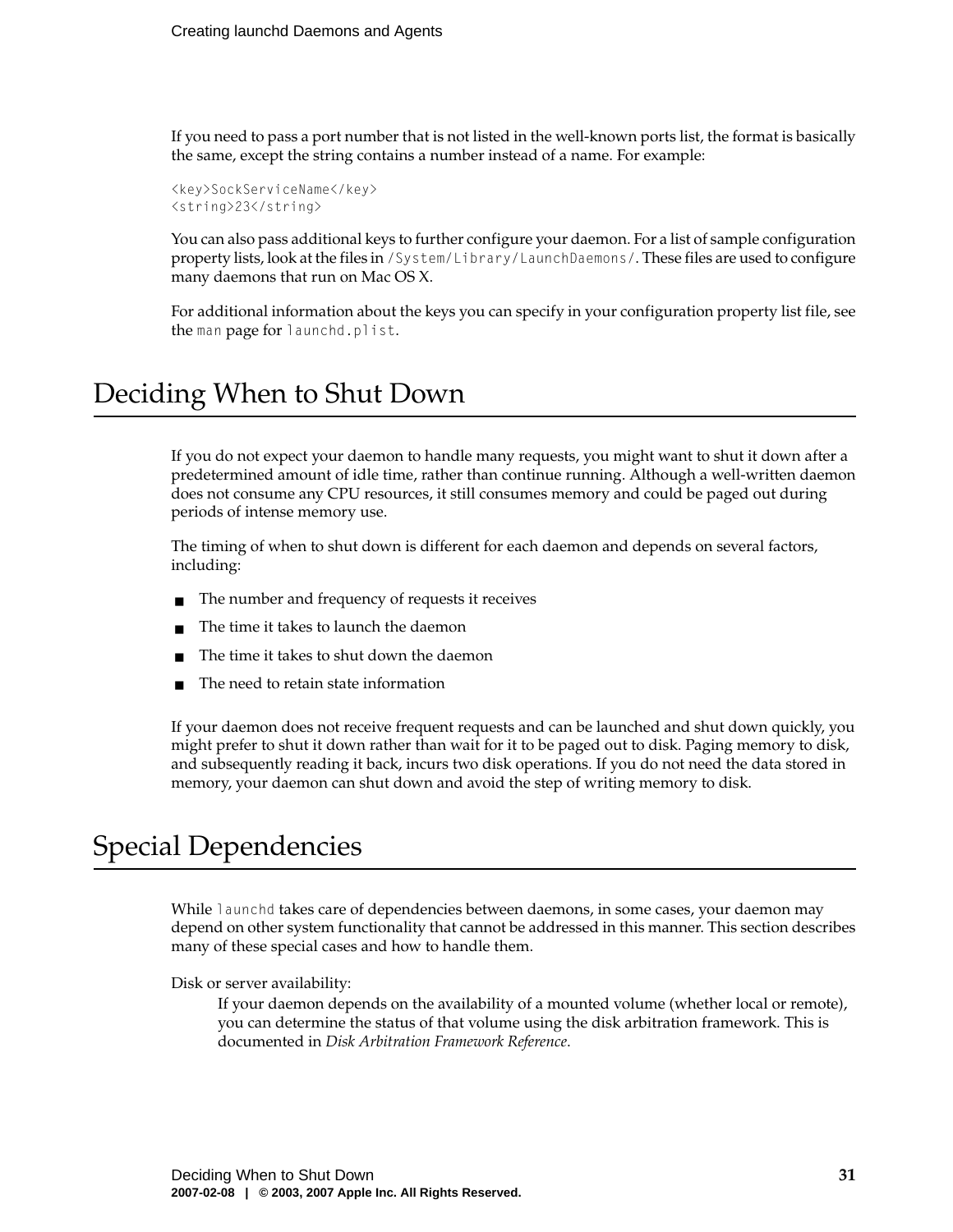#### Kernel Extensions

If your daemon requires that a certain kernel extension be loaded prior to executing, you have two options: load it yourself, or wait for it to be loaded.

#### Load it yourself:

The daemon may manually request that an extension be loaded. To do this, run kextload with the appropriate arguments using exec or variants thereof.

**Note:** The kextload executable must be run as root in order to load extensions into the kernel. For security reasons, it is not a setuid executable. This means that your daemon must either be running as the root user or must include a helper binary that is setuid root in order to use kextload to load a kernel extension.

Wait for a matching service:

Your daemon may wait for a kernel service to be available. To do this, you should first register for service change notification using the functions described in IOKitLib. This header is part of the I/O Kit Framework, which is further documented in *I/O Kit Framework Reference*.

After registering for these notifications, you should check to see if the service is already available. By doing this after registering for notifications, you avoid waiting forever if the service becomes available between checking for availability and registering for the notification.

**Note:** In order for your kernel extension to be detected in a useful way, it must publish a node in the I/O registry to advertise the availability of its service. For I/O Kit drivers, this is usually handled by the I/O Kit family.

For other kernel extensions, you must explicitly register the service by publishing a nub, which must be an instance of IOService.

> For more information about I/O Kit services and matching, see *I/O Kit Fundamentals*, *I/O Kit Framework Reference* (user space reference), and *Kernel Framework Reference* (kernel space reference).

#### Network availability:

If your daemon depends on the network being available with a valid outgoing route, this cannot be handled with dependencies because network interfaces can come and go at any time in Mac OS X. To solve this problem, you should use the network reachability functionality in the system configuration framework. This is documented in *System Configuration Programming Guidelines* and *System Configuration Framework Reference*.

Non-launchd daemons:

If your daemon has a dependency on a non-launchd daemon, you must take additional care to ensure that your daemon works correctly if that non-launchd daemon has not started when your daemon is started. The best way to do this is to include a loop at start time that checks to see if the non-launchd daemon is running, and if not, sleeps for several seconds before checking again.

Be sure to set up handlers for SIGTERM prior to this loop to ensure that you are able to properly shut down if the daemon you rely on never becomes available.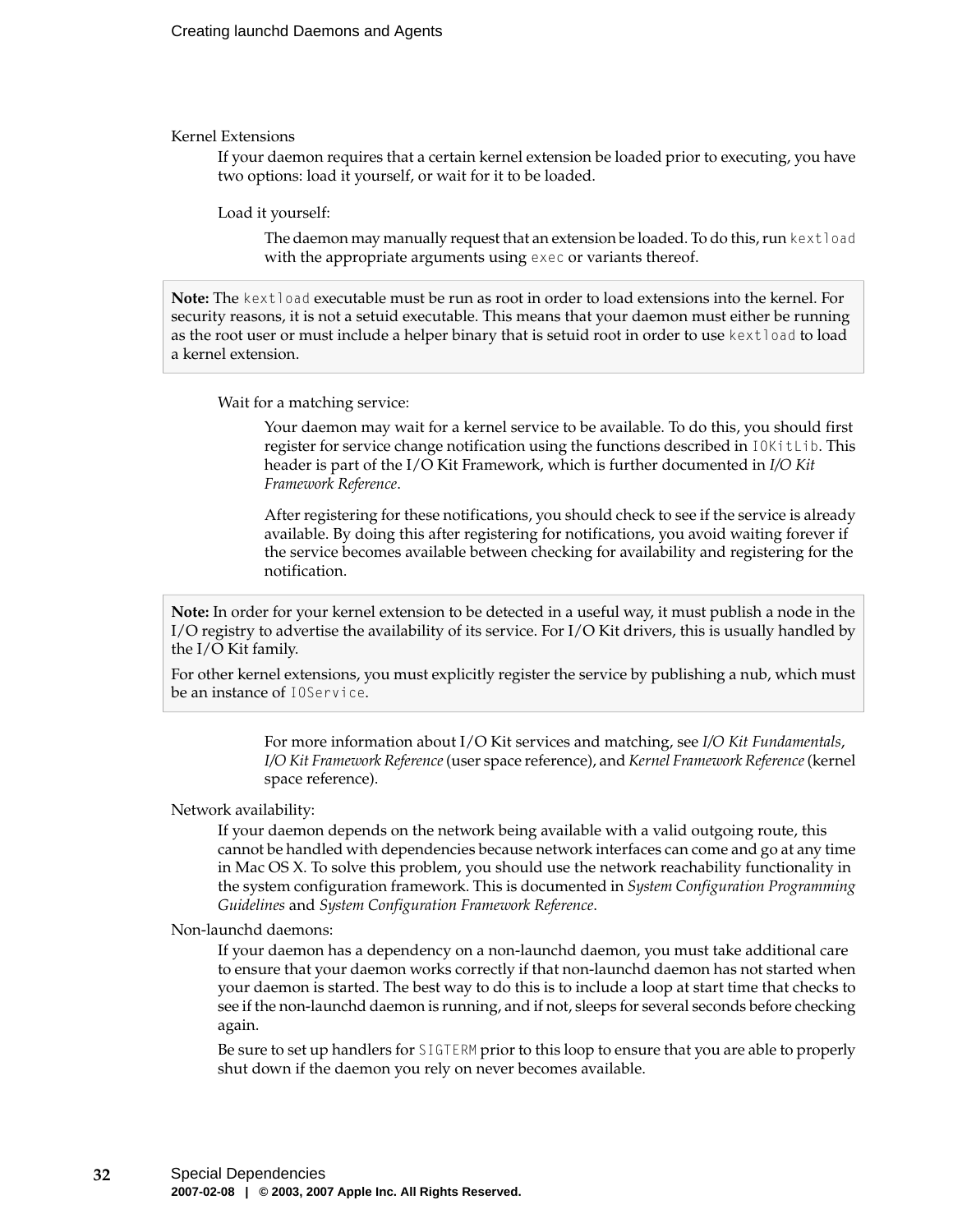User login:

In general, a daemon should not care whether a user is logged in, and user agents should be used to provide per-user functionality. However, in some cases, this may be useful.

To determine what user is logged in at the console, you can use the system configuration framework to register for login and logout notifications, as described in [Technical](http://developer.apple.com/qa/qa2001/qa1133.html) Q&A QA1133.

## <span id="page-32-0"></span>Non-Launch-on-Demand Daemons

While most daemons should generallybe run on demand, it can sometimes be useful to run a daemon continuously.

In Mac OS X v10.3 and earlier, the preferred facility for launching a daemon was a startup item. If you need to support versions of Mac OS X prior to v10.4, you should use a startup item. This is described in ["Creating](#page-34-0) a Startup Item" (page 35).

In Mac OS X v10.4 and later, the preferred facility for launching daemons is launchd. To create a non-on-demand launchd daemon, you need to add some additional keys to your daemon's launchd property list file:

- **OnDemand—set this to false. This will tell launchd that your daemon is not designed for** on-demand launching.
- **RunAtLoad**—set this to true. This will cause your daemon to be launched as soon as launchd starts. Because of the nature of on-demand facilities for things like networking, any dependencies will automatically be launched as needed to support your daemon.

Important: Before using launchd to launch any daemon (on-demand or otherwise), you should read about the requirements for a launchd daemon in "Daemon [Requirements"](#page-27-0) (page 28).

In particular,your daemon must*not* daemonize itself (fork and exit). If it does, launchdwill interpret this as a failed launch and will repeatedly try to respawn it before eventually giving up.

# <span id="page-32-1"></span>For More Information

The manual pages for launchd and launchd.plist are the two best sources for information about launchd.

In addition, you can find a source daemon accompanying the launchd source code (available from [http://www.macosforge.org/\)](http://www.macosforge.org/). This daemon is also provided from the ADC reference library as the [SampleD](http://developer.apple.com/samplecode/SampleD/index.html) sample code project.

Finally, many Apple-provided daemons support launchd. Their property list files can be found in /System/Library/LaunchDaemons. Some of these daemons are also available as open source from <http://www.opensource.apple.com/> or <http://www.macosforge.org/>.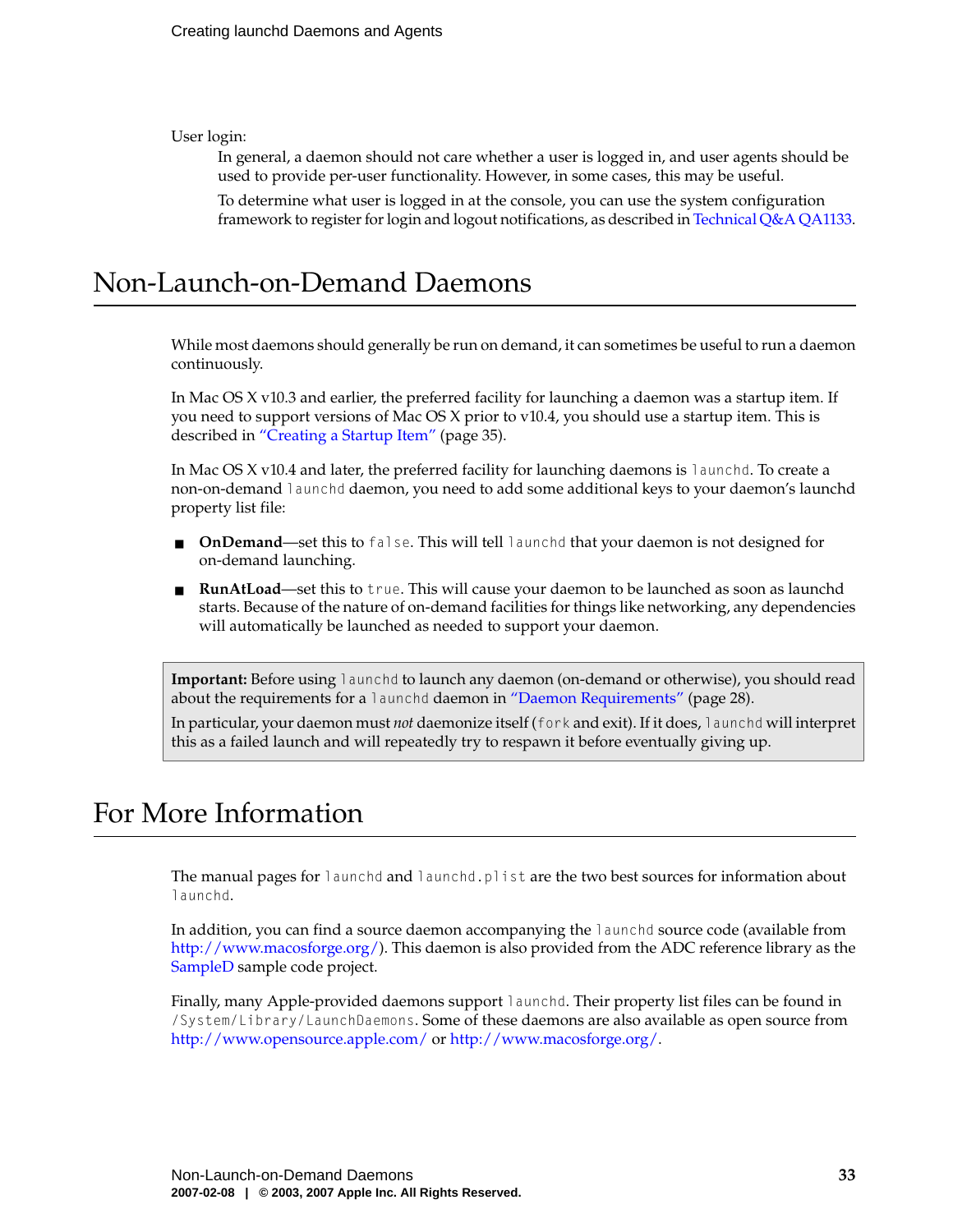Creating launchd Daemons and Agents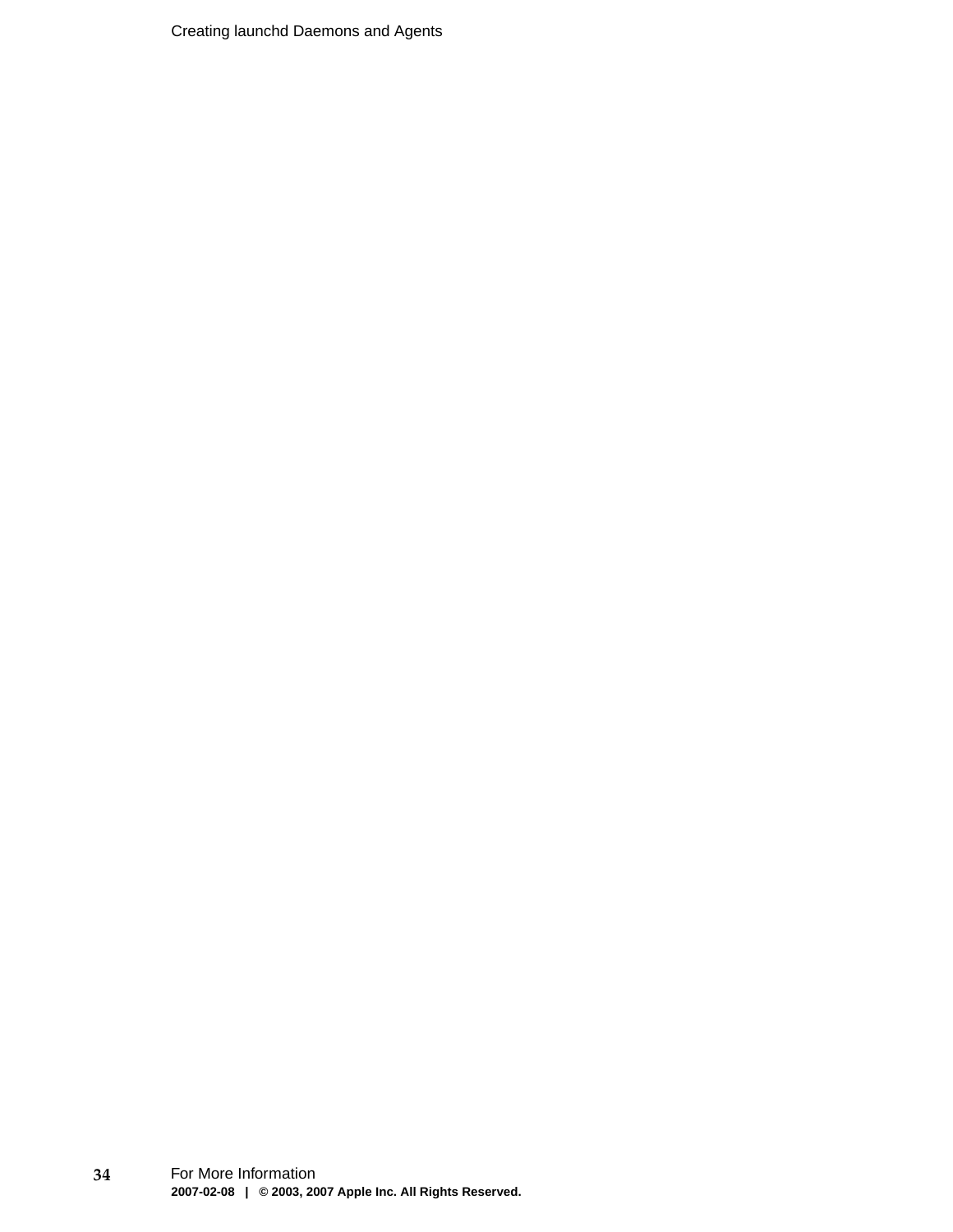# <span id="page-34-0"></span>Creating a Startup Item

A startup item is a specialized bundle whose code is executed during the final phase of the boot process, and at other predetermined times (see ["Managing](#page-38-0) Startup Items" (page 39)). The startup item typically contains a shell script or other executable file along with configuration information used by the system to determine the execution order for all startup items.

The /System/Library/StartupItems directory is reserved for startup items that ship with Mac OS X. All other startup items should be placed in the /Library/StartupItems directory. Note that this directory does not exist by default and may need to be created during installation of the startup item.

**Note:** The launchd facility is he preferred mechanism for launching daemons in Mac OS X v10.4 and higher. Unless your software requires compatibility with Mac OS X v10.3 or earlier, you should use the launchd facility instead of writing a startup item. For more information, see ["Guidelines](#page-22-0) for Creating and [Launching](#page-22-0) Daemons" (page 23).

**Important:** A startup item is *not* an application. You cannot display windows or do anything else that you can't do while logged in via ssh. If you want to launch an application after login, you should install a login item instead. For more information, see ["Customizing](#page-46-0) Login and Logout" (page 47).

## <span id="page-34-1"></span>Anatomy of a Startup Item

Unlike many other bundled structures, a startup item does not appear as an opaque file in the Finder. A startup item is a directory whose executable and configuration property list reside in the top-level directory. The name of the startup item executable must match the name of the startup item itself. The name of the configuration property list is always StartupParameters.plist. Depending on your needs, you may also include other files in your startup item bundle directory.

```
MyStartupItem/
   MyStartupItem
   StartupParameters.plist
```
To create your startup item:

1. Create the startup item directory. The directory name should correspond to the behavior you're providing.

```
Example: MyDBServer
```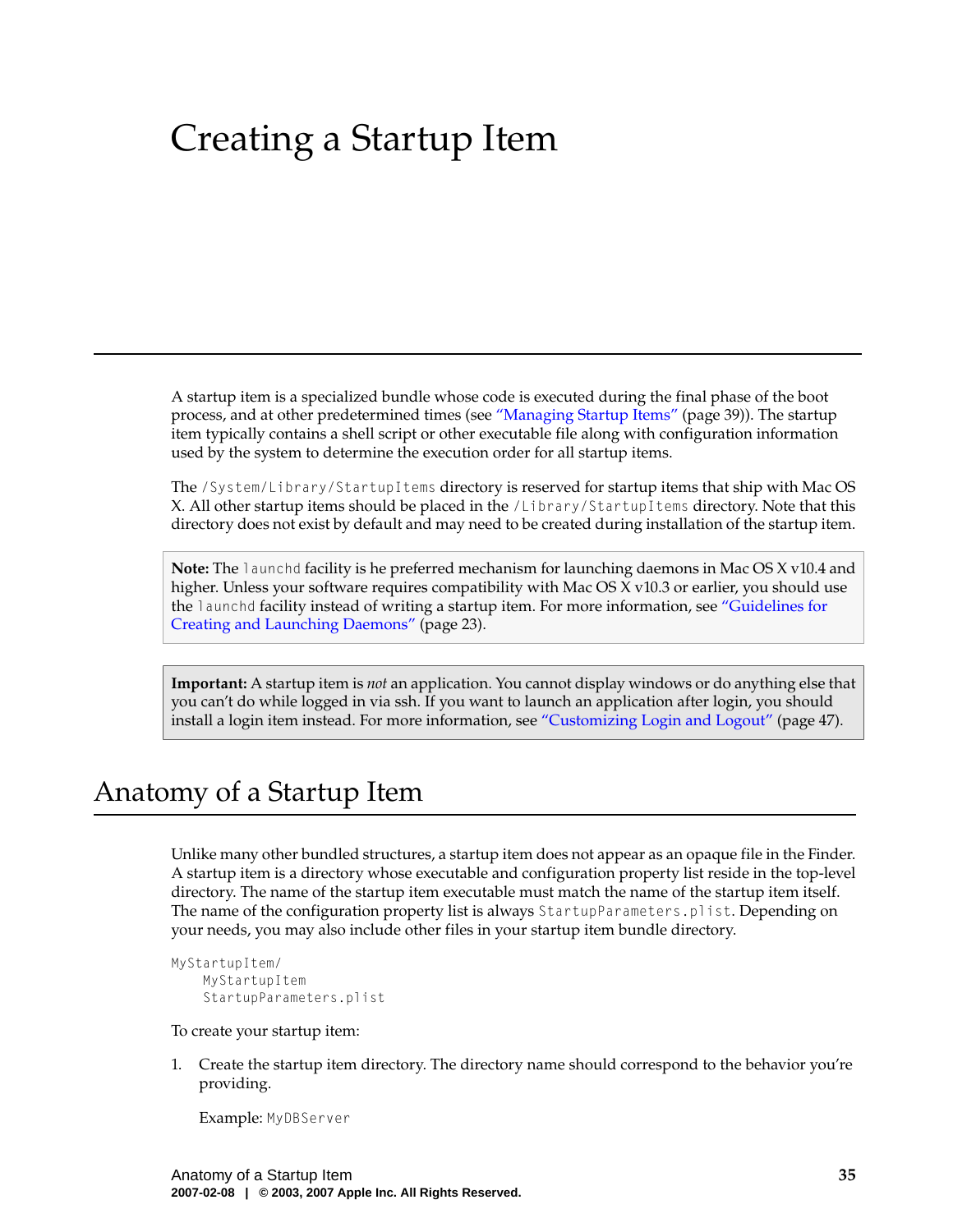- 2. Add your executable to the directory. The name of your executable should be exactly the same as the directory name. For more information, see "Creating the Startup Item [Executable"](#page-35-0) (page 36).
- <span id="page-35-2"></span>3. Create a property list with the name StartupParameters.plist and add it to the directory. For information on the keys to include in this property list, see "Specifying the Startup Item Properties ["](#page-36-0) (page 37).

Example: MyDBServer/StartupParameters.plist

4. Create an installer to place your startup item in the /Library/StartupItems directory of the target system. (Your installer may need to create this directory first.)

Your installer script should set the permissions of the startup item directory to prevent non-root users from modifying the startup item or its contents. For more information, see ["Startup](#page-39-0) Item [Permissions"](#page-39-0) (page 40).

## <span id="page-35-0"></span>Creating the Startup Item Executable

<span id="page-35-1"></span>The startup item executable can be a binary executable file or an executable shell script. Shell scripts are more commonly used because they are easier to create and modify.

If you are implementing your startup-item executable as a shell script, Mac OS X provides some code to simplifythe process of creatingyour script. The file /etc/rc.common defines routines for processing command-line arguments and for gathering system settings. In your shell script, source the rc.common file and call the RunService routine, passing it the first command-line argument, as shown in the following example:

```
#!/bin/sh
. /etc/rc.common
# The start subroutine
StartService() {
   # Insert your start command below. For example:
   mydaemon -e -i -e -i -o
   # End example.
}
# The stop subroutine
StopService() {
   # Insert your stop command(s) below. For example:
   killall -TERM mydaemon
   sleep 10
   killall -9 mydaemon
   # End example.
}
# The restart subroutine
RestartService() {
   # Insert your start command below. For example:
   killall -HUP mydaemon
   # End example.
}
```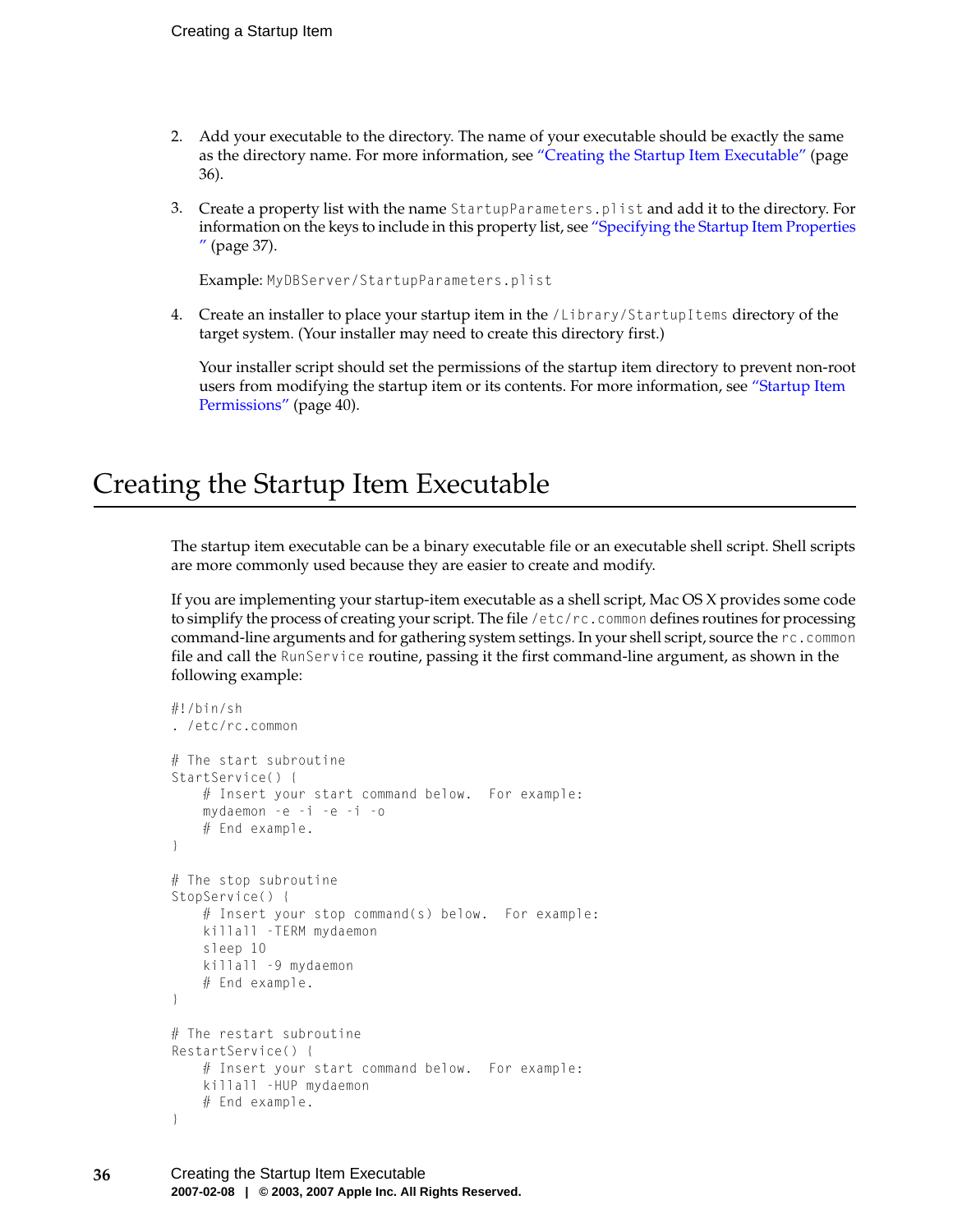RunService "\$1"

The RunService routine looks for StartService, StopService, and RestartService functions in your shell script and calls them to start, stop, or restart your services as needed. You must provide implementations for all three routines, although the implementations can be empty for routines whose commands your service does not support.

If your startup-item executable contains code that might take a long time to finish, consider spawning off a background process to run that code. Performing lengthy startup tasks directly from your scripts delays system startup. Your startup item script should execute as quickly as possible and then exit.

For more information about writing shell scripts, see *Shell Scripting Primer*.

Note: Most apple-provided startup items have a test in the script to check to see if a particular variable is set to prevent automatic starting of daemons unless they are enabled (usually in the System Preference sharing pane).

To enable or disable a daemon that does not have a GUI checkbox, you must add or modify these variables directly by editing the file /etc/hostconfig.

# <span id="page-36-2"></span><span id="page-36-0"></span>Specifying the Startup Item Properties

<span id="page-36-4"></span>The configuration property list of a startup item provides descriptive information about the startup item, lists the services it provides, and lists its dependencies on other services. Mac OS X uses the service and dependency information to determine the launch order for startup items. This property list is stored in ASCII format (as opposed to XML) and can be created using the Property List Editor application.

<span id="page-36-3"></span>**Note:** In Mac OS X v10.4 and later, the dependency information for many stubbed-out system startup items is still present in case other startup items depend on it.

<span id="page-36-1"></span>[Table](#page-36-1) 1 (page 37) lists the key-value pairs you can include in your startup item's StartupParameters.plist file. Each of the listed arrays contains string values. You can use the Property List Editor application that comes with the Xcode Tools to create this property list. When saving your property-list file, be sure to save it as an ASCII property-list file.

|  | Table 1 | StartupParameters.plist key-value pairs |  |
|--|---------|-----------------------------------------|--|
|--|---------|-----------------------------------------|--|

| Key         | <b>Type</b> | Value                                                                                                                                                                                                           |
|-------------|-------------|-----------------------------------------------------------------------------------------------------------------------------------------------------------------------------------------------------------------|
| Description | String      | A short description of the startup item, used by administrative tools.                                                                                                                                          |
| Provides    | Array       | The names of the services provided by this startup item. Although a startup<br>item can potentially provide multiple services, it is recommended that you<br>limit your startup items to only one service each. |
| Requires    | Array       | The services provided by other startup items that must be running before this<br>startup item can be started. If the required services are not available, this<br>startup item is not run.                      |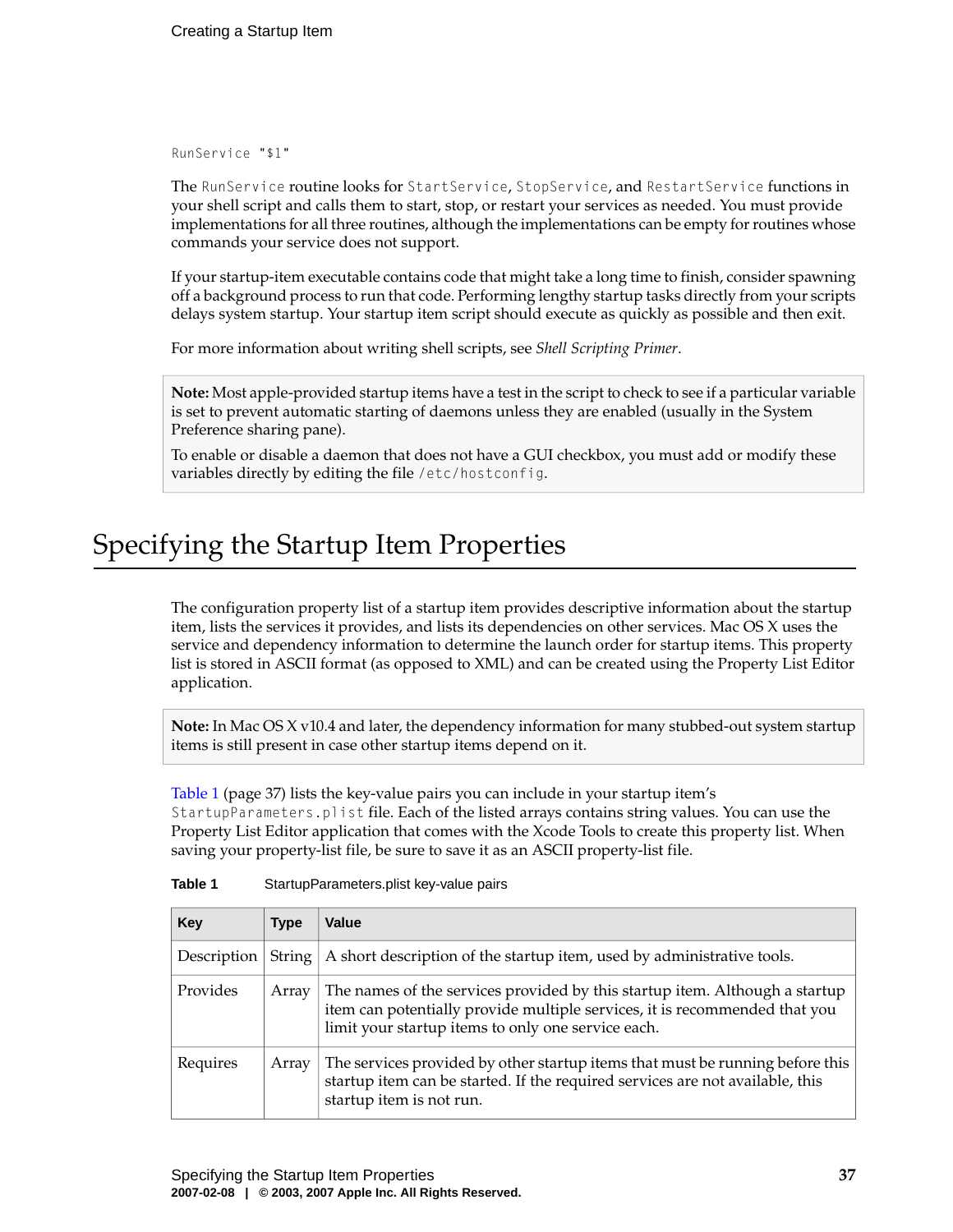| Key  | <b>Type</b> | Value                                                                                                                                                                                                                |
|------|-------------|----------------------------------------------------------------------------------------------------------------------------------------------------------------------------------------------------------------------|
| Uses | Arrav       | The services provided by other startup items that should be started before<br>this startup item, but which are not required. The startup item should be able<br>to start without the availability of these services. |

For example, here is an old-style plist:

```
{
 Description = "Software Update service";
 Provides = ("SoftwareUpdateServer");
 Required = ("Network");UseS = ("Network");
 OrderPreference = "Late";
 Messages ={
   start = "Starting Software Update service";
   stop = "Stopping Software Update service";
 };
}
```
#### And here is an XML plist example:

```
<?xml version="1.0" encoding="UTF-8"?>
<!DOCTYPE plist SYSTEM "file://localhost/System/Library/DTDs/PropertyList.dtd">
<plist version="0.9">
    <dict>
        <key>Description</key>
        <string>Apple Serial Terminal Support</string>
        <key>OrderPreference</key>
        <string>Late</string>
        <key>Provides</key>
        <array>
                <string>Serial Terminal Support</string>
        </array>
        <key>Uses</key>
        \langlearray\rangle<string>SystemLog</string>
        </array>
    </dict>
</plist>
```
<span id="page-37-0"></span>The service names you specify in the Requires and Uses arrays may not always correspond directly to the name of the startup item that provides that service. The Provides property specifies the actual name of the service provided by a startup item, and while this name usually matches the name of the startup item, it is not required to do so. For example, if the startup item launches multiple services, only one of those services can have the same name as the startup item.

If two startup items provide a service with the same name, the system runs only the first startup item it finds with that name. This is one of the reasons why your own startup items should launch only one service. If the name of only one of the services matches the name of another service, the entire startup item might not be executed and neither service would be launched.

The values of the Requires and Uses keys do not guarantee a particular launch order.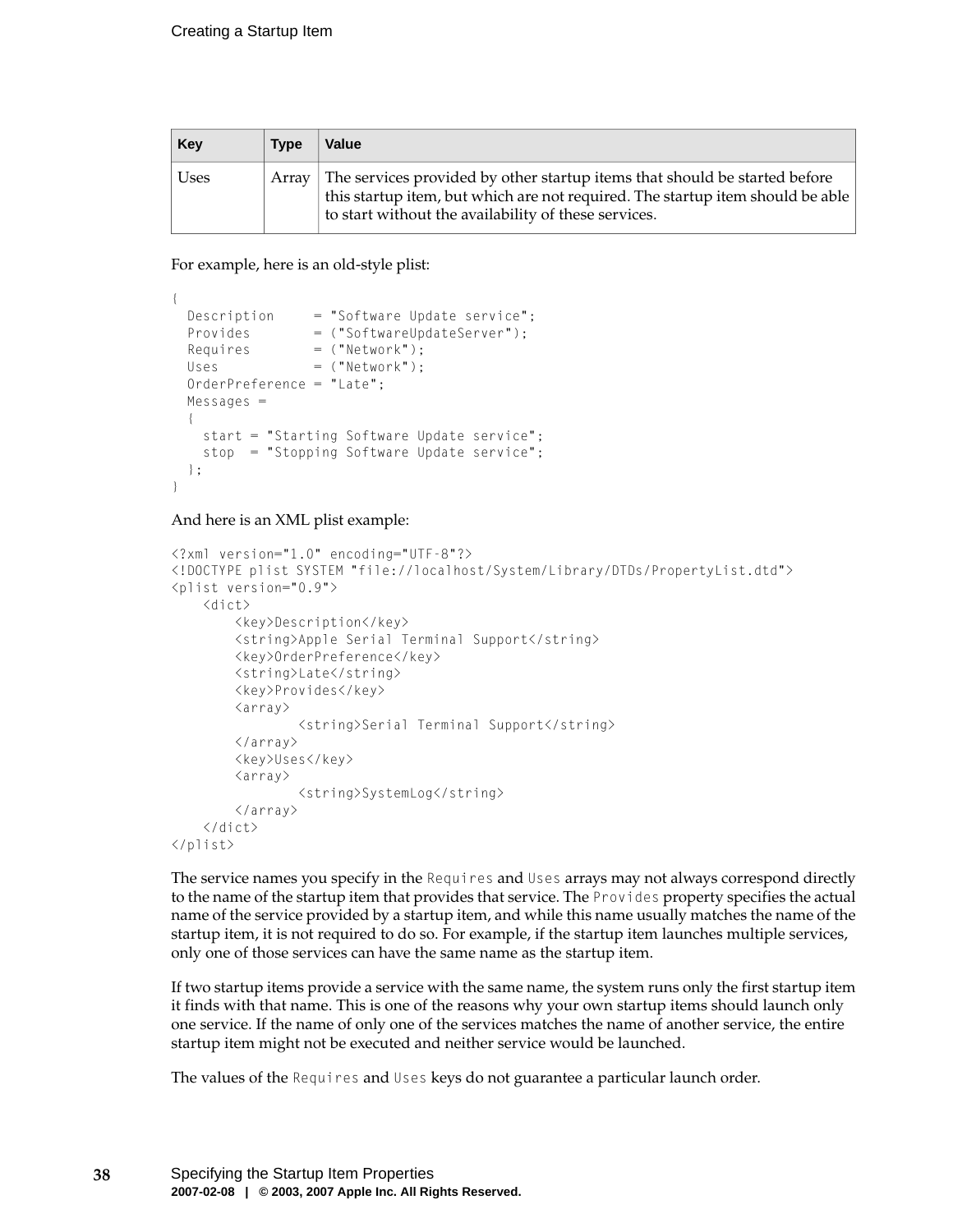In Mac OS X v10.4 and later, most low-level services are started with launchd. By the time your startup item starts executing, launchd is running, and any attempt to access any of the services provided by a launchd daemon will result in that daemon starting. Thus, you can safely assume (or at least pretend) that any of these services are running by the time your startup item is called.

For this reason, with few exceptions, the Requires and Uses keys are largely irrelevant after Mac OS X v10.3 except to support service dependencies between two or more third-party startup items.

## <span id="page-38-0"></span>Managing Startup Items

<span id="page-38-2"></span>During the boot process, the system launches the available startup items, passing a start argument to the startup item executable. After the boot process, the system may run the startup item executable again, this time passing it a restart or stop argument. Your startup item executable should check the supplied argument and act accordingly to start, restart, or stop the corresponding services.

**Note:** In general, with the exception of daemons provided with Mac OS X, the system will only run your startup script with start or stop arguments (at boot and shutdown, respectively). Users, however, may elect to use the restart argument.

You should not make any assumptions about the order in which daemons will be shut down.

If you want to start, restart, or stop startup items from your own scripts, you can do so using the SystemStarter program. To use SystemStarter, you must execute it with two parameters: the desired action and the name of the service provided by the startup item. For example, to restart the Apache Web server, you would execute the following command:

/sbin/SystemStarter restart "Web Server"

**Important:** You must have root authority to start, restart, or stop startup items.

Startup items should always respect the arguments passed in by SystemStarter. However, the response to those arguments is dependent on the startup item. The stop and restart options may not make sense in all cases. Your startup item could also support the restart option using the existing code for stopping and starting its service.

## <span id="page-38-1"></span>Displaying and Localizing a Startup Message

When your startup item starts at boot time, you may (if desired) display a message to the user. To do this, use the ConsoleMessage command. (You can use this command even if the computer is not starting up, but the user will not see it unless the Console application is running.)

#### For example:

ConsoleMessage "MyDaemon is running. Better go catch it."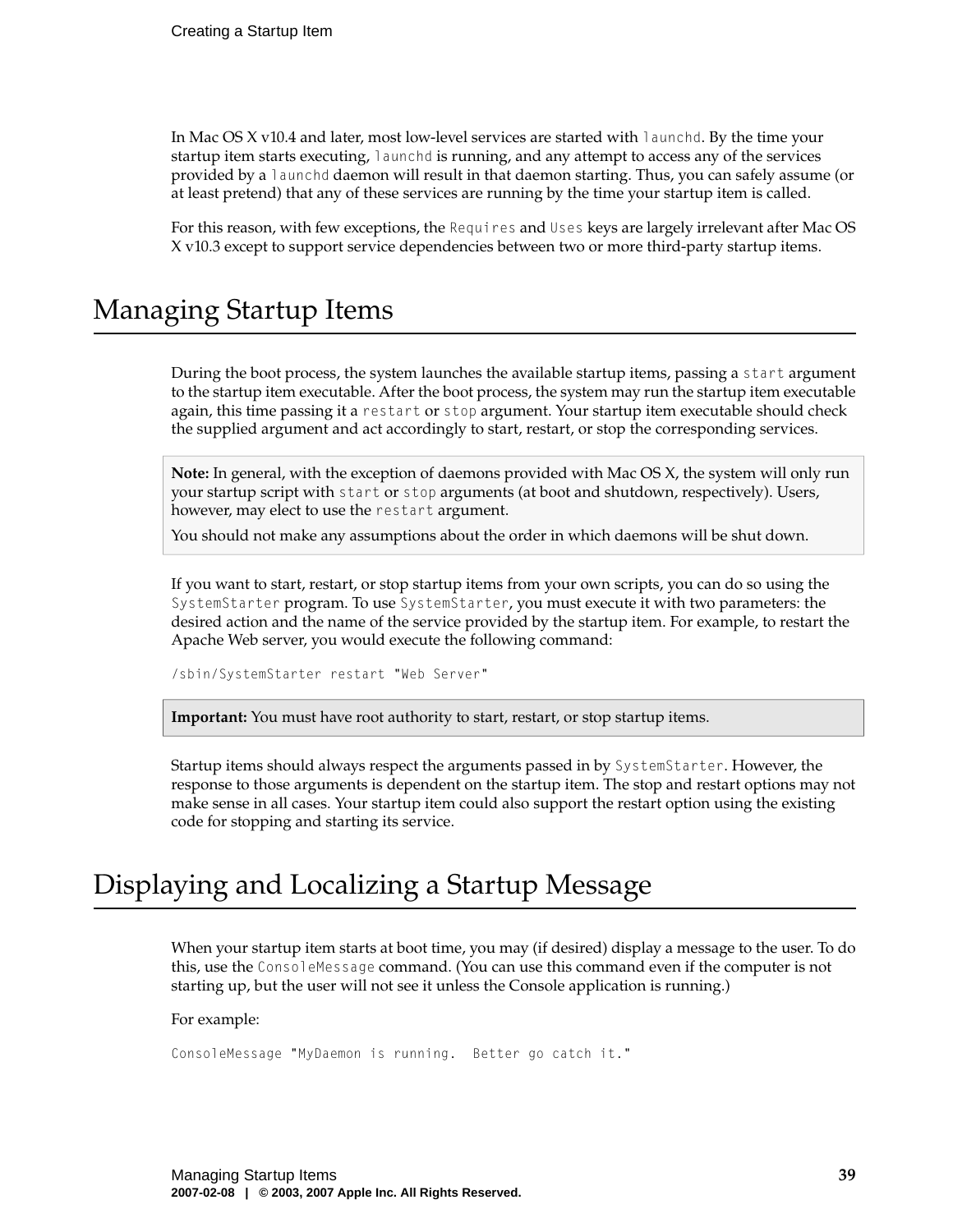If you want to localize the message displayed when a startup item starts, you must create a series of property list files with localized versions of the strings. Each of these files must be named Localizable.strings, and must be in a localized project directory whose name is based on the name of a language or locale code for the desired language. These folders, in turn, must be in a folder called Resources in the startup item folder.

For example, you might create a tree structure that looks like this:

MyDaemon

```
|
|- MyDaemon
|- StartupParameters.plist
|- Resources
        |
        |- English.lproj
        |- French.lproj
        |- German.lproj
        |- zh_CN.lproj
```
Within each of these localizable strings files, you must include a dictionary whose keys map an English string to a string in another language. For example, the French version of the PrintingServices localization file looks like this:

```
<?xml version="1.0" encoding="UTF-8"?>
<!DOCTYPE plist PUBLIC "-//Apple Computer//DTD PLIST 1.0//EN"
"http://www.apple.com/DTDs/PropertyList-1.0.dtd">
<plist version="1.0">
   <dict>
       <key>Starting printing services</key>
       <string>Démarrage des services d'impression</string>
   </dict>
</plist>
```
Whenever the ConsoleMessage command is passed the string "Starting printing services", if the user's language preference is French, the user will instead see "Démarrage des services d'impression" at startup. C'est très bien!

<span id="page-39-0"></span>The value of the *key* field must precisely match the english string printed by your startup item using ConsoleMessage.

See the manual page for locale for more information about locale codes.

## Startup Item Permissions

Because startup items run with root authority, you must make sure your startup item directory permissions are set correctly. For security reasons, your startup item directory should be owned by root, the group should be set to wheel, and the permissions for the directory should be 755 (rwxr-xr-x). This means that only the root user can modify the directory contents; other users can examine the directory view its contents but not modify them. The files inside the directory should have similar permissions and ownership. Thus, the file listing for the Apache startup item directory is as follows:

```
./Apache:
total 16
drwxr-xr-x 4 root wheel 136 Feb 14 14:33 .
```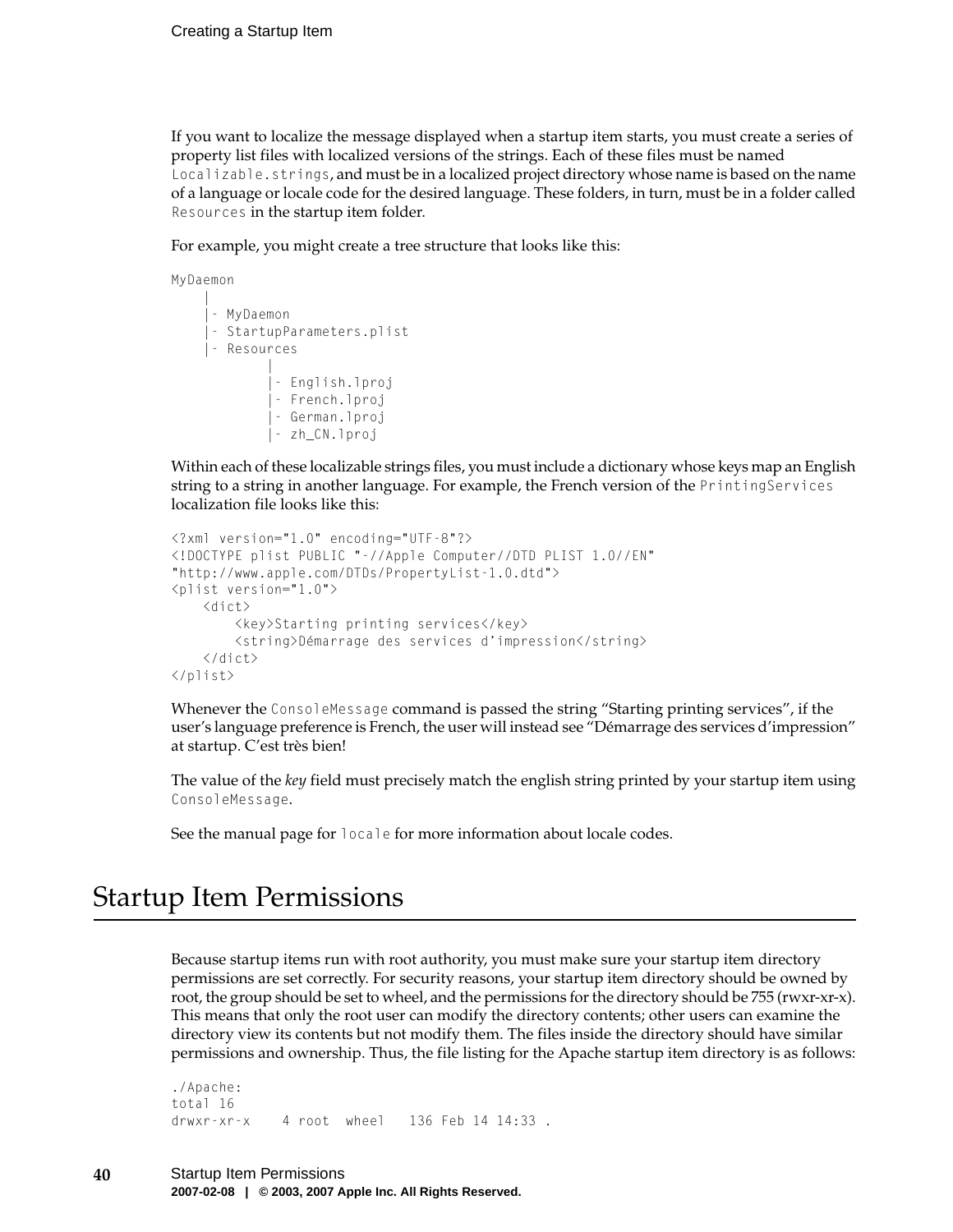drwxr-xr-x 21 root wheel 714 Feb 14 15:03 .. -rwxr-xr-x 1 root wheel 1253 Feb 10 19:31 Apache -rw-r--r-- 1 root wheel 152 Feb 10 19:31 StartupParameters.plist

**Important:** In Mac OS X version 10.4 and later, the system asks the user what to do about startup items with incorrect permissions. At this point, the user may choose to disable the startup item, which could have unexpected results for your software. To avoid this, be sure to set the permissions during installation.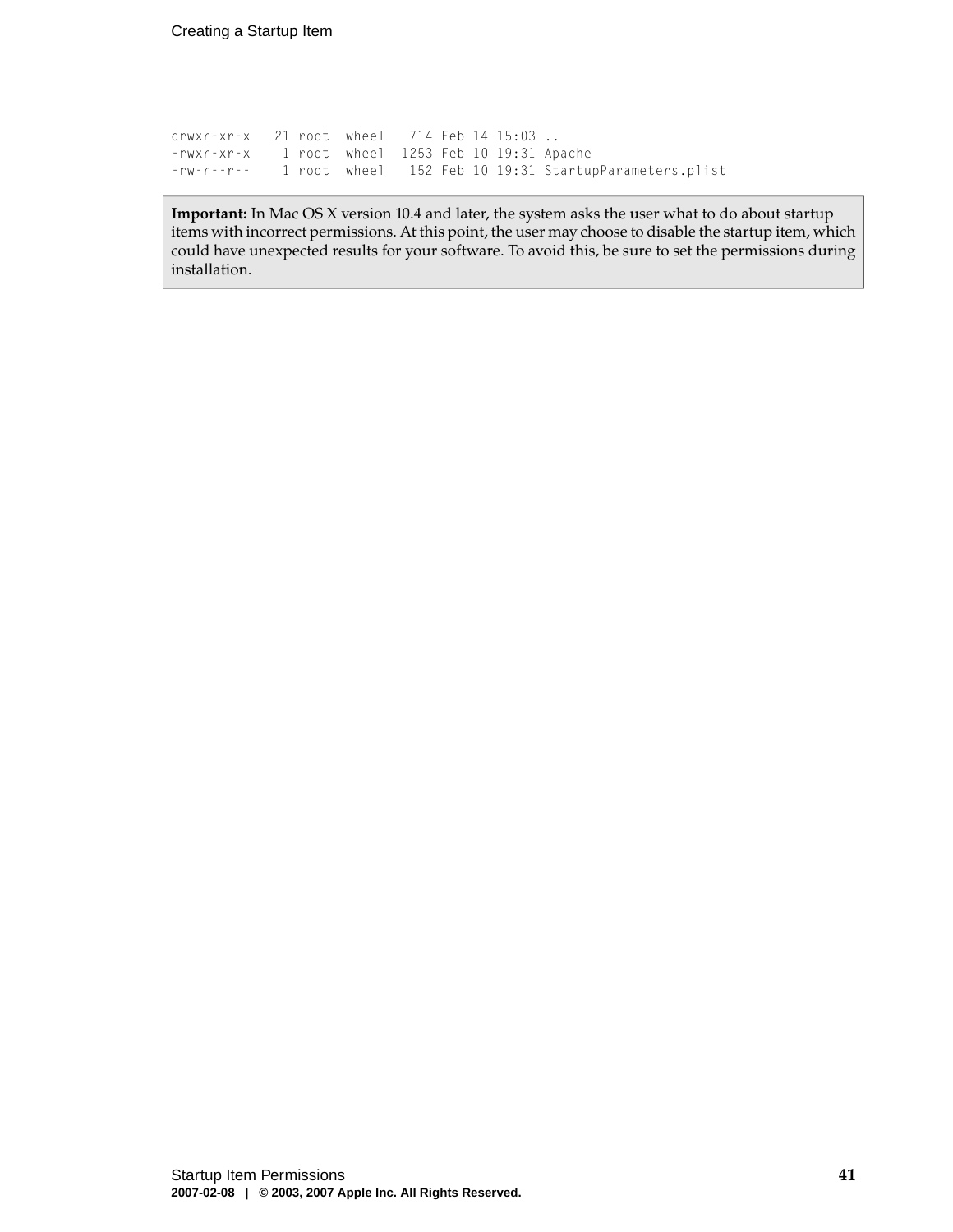Creating a Startup Item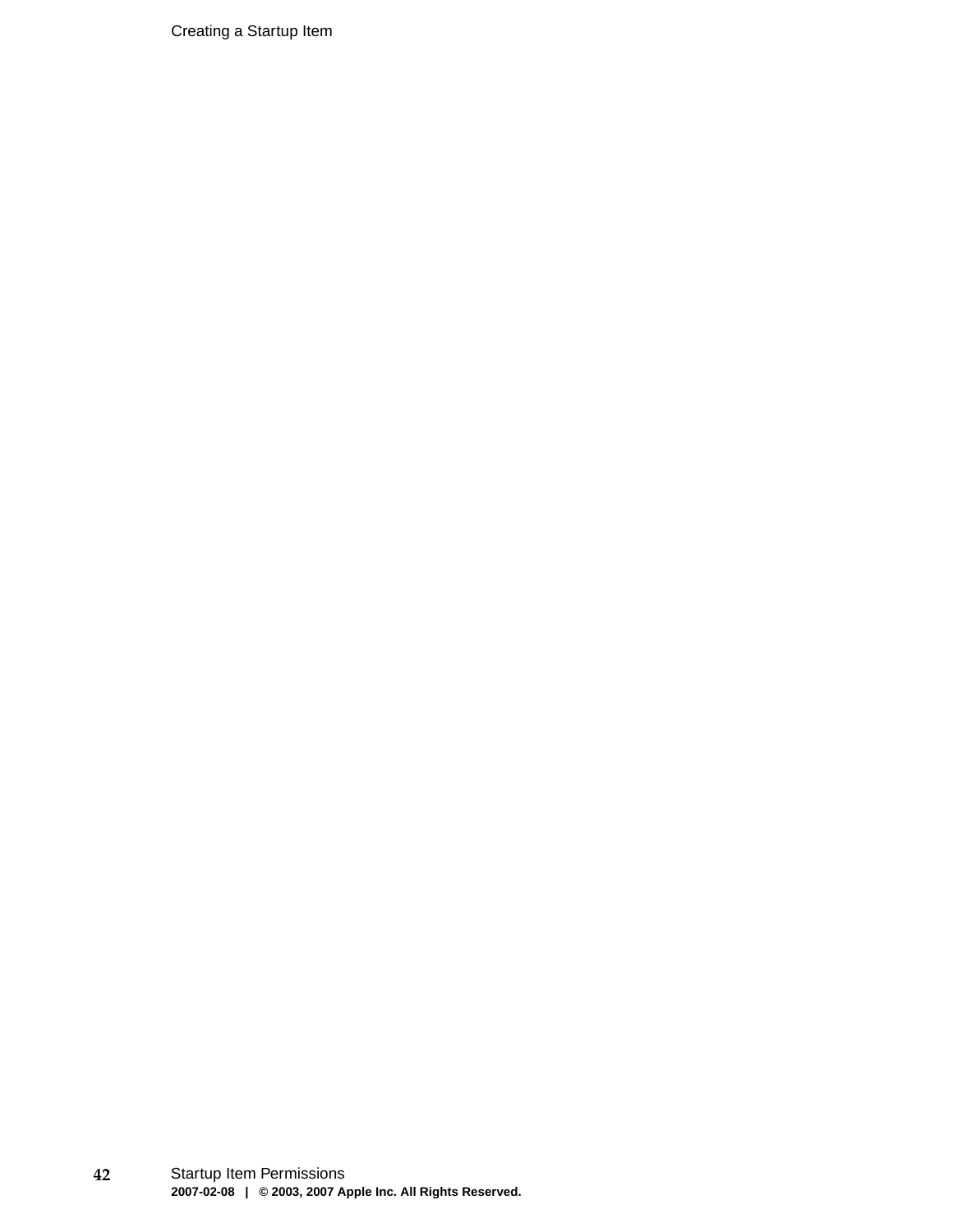# <span id="page-42-0"></span>Logging Errors and Warnings

You can use two major APIs in Mac OS X to log errors: syslog and asl. In addition, you can use a number of higher-level APIs built on top of these such as NSLog. However, because most daemons are written in C, you probably want to use the low-level APIs when writing code that executes at startup.

The syslog API is the most commonly used logging API on UNIX and Linux systems. For this reason, you should consider using it when writing cross-platform software. For software specific to Mac OS X, you should use the asl API because it provides more functionality.

If your daemon uses standard output or standard error to notify users of problems during startup, those error messages are not generally visible to a user. You can, of course, boot in verbose mode (by holding down Command-v at startup), but you may have a hard time reading the errors as they scroll by. To solve this problem, you should use system logging to record error conditions for later analysis by the user or system administrator.

## <span id="page-42-1"></span>Log Levels and Log Files

In Mac OS X (and other UNIX-based and UNIX-like operating systems), the system logger supports logging at a number of priority levels. The priority levels (and suggested uses for these levels) are:

- **Emergency (level 0):** The highest priority, usually reserved for catastrophic failures and reboot notices.
- **Alert (level 1):** A serious failure in a key system.
- **Critical (level 2):** A failure in a key system.
- **Error** (level 3): Something has failed.
- **Warning (level 4):** Something is amiss and might fail if not corrected.
- **Notice (level 5):** Things of moderate interest to the user or administrator.
- **Info** (level 6): The lowest priority that you would normally log, and purely informational in nature.
- **Debug** (level 7): The lowest priority, and normally not logged except for messages from the kernel.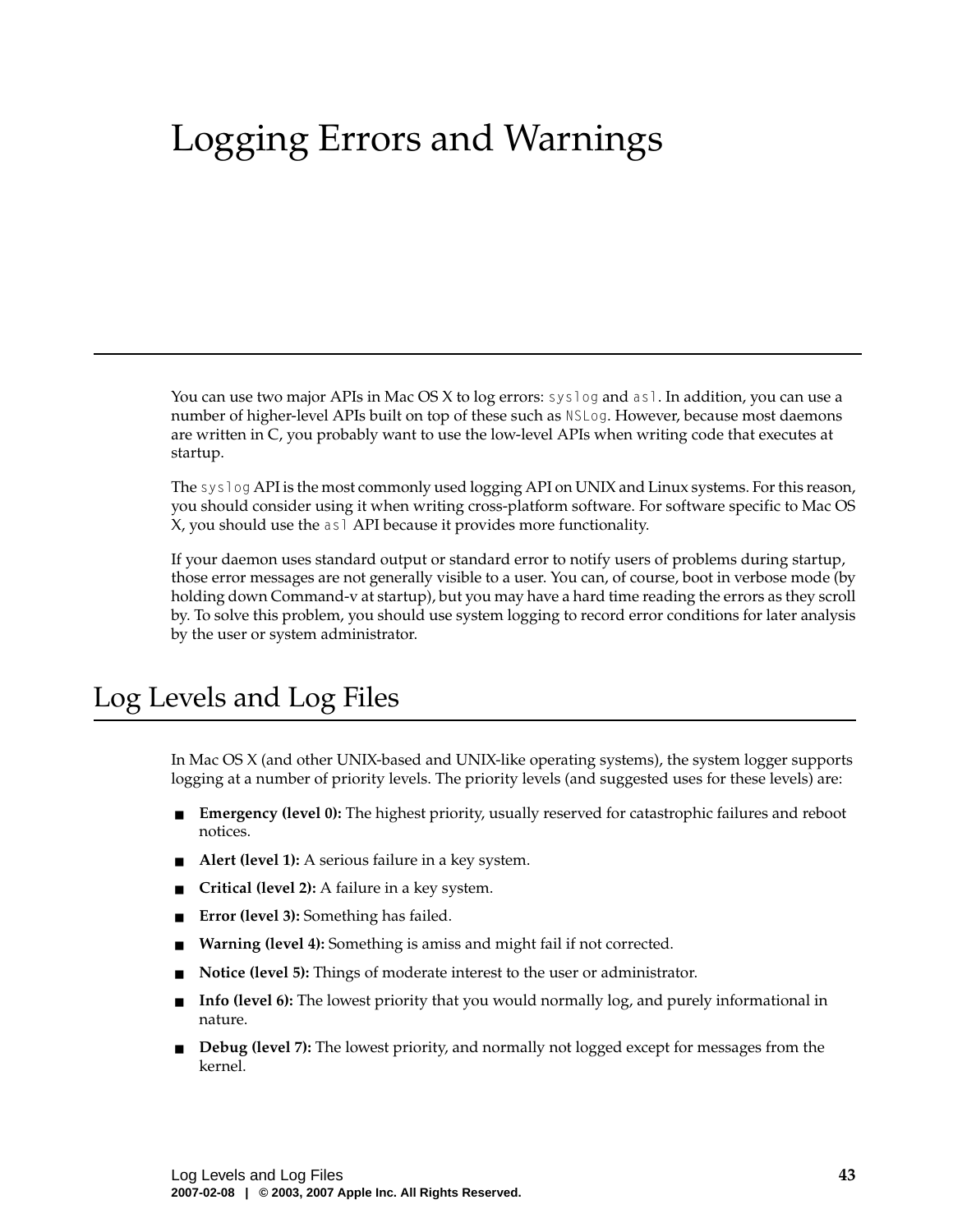The system logger in Mac OS X determines where to log messages at any given priority level based on the file /etc/syslog.conf.

**Note:** A daemon or application may mask low-priority messages before they even get to the system logger using the setlogmask function call. Thus, if you want to see these debugging messages in the system log, you may have to pass certain debugging flags to the daemon, regardless of how you have configured the system logger in /etc/syslog.conf.

## <span id="page-43-0"></span>Logging Errors Using the syslog API

The syslog API is relatively straightforward. It consists of five main functions:

```
void syslog(int priority, const char *message, ...);
void vsyslog(int priority, const char *message,
               va_list args);
void openlog(const char *ident, int logopt, int facility);
void closelog(void);
int setlogmask(int maskpri);
```
The first function you should call is openlog. This function associates future calls to syslog with a particular facility. You can find a list of facilities in the man page for syslog.

**Note:** Technically, you can call syslog without calling openlog, but as a rule, you *should* always call openlog to specify a facility and logging options. If you do not call openlog before you call syslog, the API will use the default facility, LOG\_USER.

Next, you should call syslog. This function actually logs your message at a specified priority level. The priority levels for log messages are LOG\_EMERG, LOG\_ALERT, LOG\_CRIT, LOG\_ERR, LOG\_WARNING, LOG\_NOTICE, LOG\_INFO, or LOG\_DEBUG, in decreasing order of importance. These correspond with the levels described in "Log [Levels](#page-42-1) and Log Files" (page 43).

**Warning:** It is very important to choose an appropriate priority level for log messages. The system logger discards most low-priority messages, depending on the facility specified. To find out how the system logger decides which facilities and priority levels to log in a given log file, look in the file /etc/syslog.conf.

If you need to write a wrapper function for the syslog function, you should use the function vsyslog instead. This function is identical to syslog except that it takes a variable argument list parameter instead of a series of individual parameters.

Finally, when your program exits (or when you need to specify a different facility), you should call closelog. This function resets the facility and logging options to the default settings as though you had never called openlog.

The following code example shows how to log a simple error message:

```
#include <fcntl.h>
#include <syslog.h>
```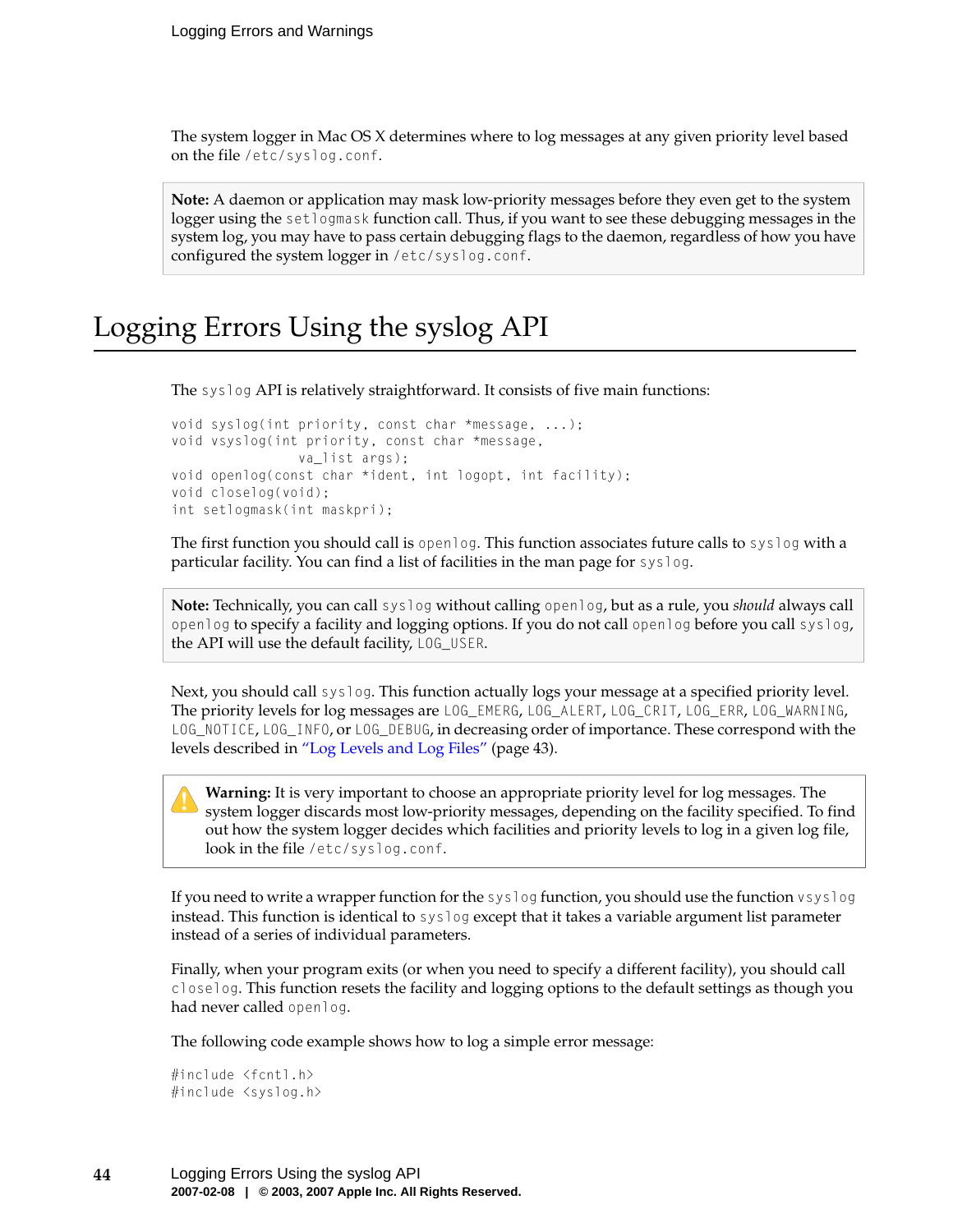```
main()
{
        int cause_an_error = open("/fictitious_file", O_RDONLY, 0); // sets
errno to ENOENT
        openlog("LogIt", (LOG_CONS|LOG_PERROR|LOG_PID), LOG_DAEMON);
        syslog(LOG_EMERG, "This is a silly test: Error %m: %d", 42);
        closelog();
}
```
The flags passed to openlog specify the following:

- **LOG\_CONS:** If the syslogd daemon is not running, the syslog function should print the message to the console.
- **LOG\_PERROR:** in *addition* to normal logging, the syslog function should also print the message to standard error.
- **LOG\_PID:** The syslog function should append the process ID after the process name at the beginning of the log message.

These and other flags are described in more detail in the syslog manual page.

In addition to the usual printf format flags, this command supports an additional flag, %m. If this flag appears in the log string, it is replaced by a string representation of the last error stored in errno. This is equivalent to what would be reported if you called perror or strerror directly.

Thus, the code sample above prints the following message to standard output:

LogIt[165]: This is a silly test: Error No such file or directory: 42

Then, the code sample tells the system logger to log that message. As a result, assuming you have not changed /etc/syslog.conf, the system logger broadcasts this message to all users:

```
Broadcast Message from user@My-Machine-Name.mycompany.com
       (no tty) at 13:28 PDT...
Jul 24 13:28:46 My-Machine-Name LogIt[601]: This is a silly test: Error No such
file or directory: 42
```
In this example, the process ID was  $601$ , and the process name was  $\text{LogIt}$ .

For additional control over what gets logged, you can use the function setlogmask to quickly enable or disable logging at various levels. For example, the following code disables logging of any messages below the LOG\_EMERG level (which is one higher than the LOG\_ALERT level):

<span id="page-44-0"></span>setlogmask(LOG\_UPTO(LOG\_ALERT));

You might, for example, use this function to disable logging of debug messages without recompiling your code or adding conditional statements.

## Logging Errors Using the asl API

The asl API is short for Apple System Logger. The Apple System Logger API is verysimilarto syslog but provides additional functionality.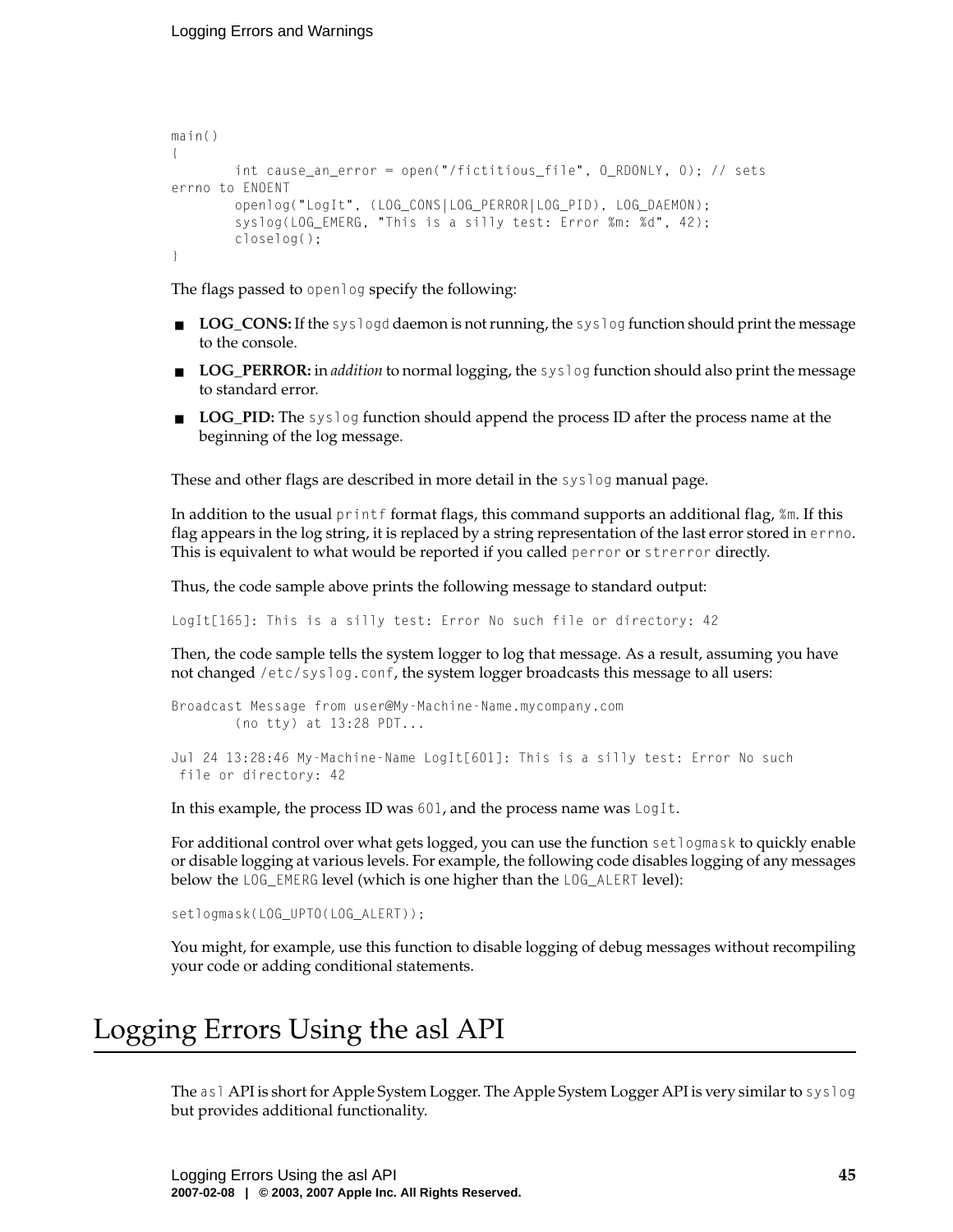There are a few key differences, though; the asl logging API:

- Uses a text string for the facility identifier for more precise filtering of log messages
- Provides functions for querying the log files
- Is safe for use in a multithreaded environment because it provides functions for obtaining a separate communication handle for each thread

The following sample code is equivalent to the code in ["Logging](#page-43-0) Errors Using the syslog API" (page 44), except that it uses as l for logging:

```
#include <fcntl.h>
#include <asl.h>
#include <unistd.h>
main()
{
        aslclient log_client;
       int cause_an_error = open("/fictitious_file", O_RDONLY, 0);
       log_client = asl_open("LogIt", "The LogIt Facility", ASL_OPT_STDERR);
       asl_log(log_client, NULL, ASL_LEVEL_EMERG, "This is a silly test: Error
%m: %d", 42);
       asl_close(log_client);
}
```
A complete explanation of the additional features of the  $a\bar{s}$  and  $\bar{P}I$  is beyond the scope of this document. For more information, see the asl manual page.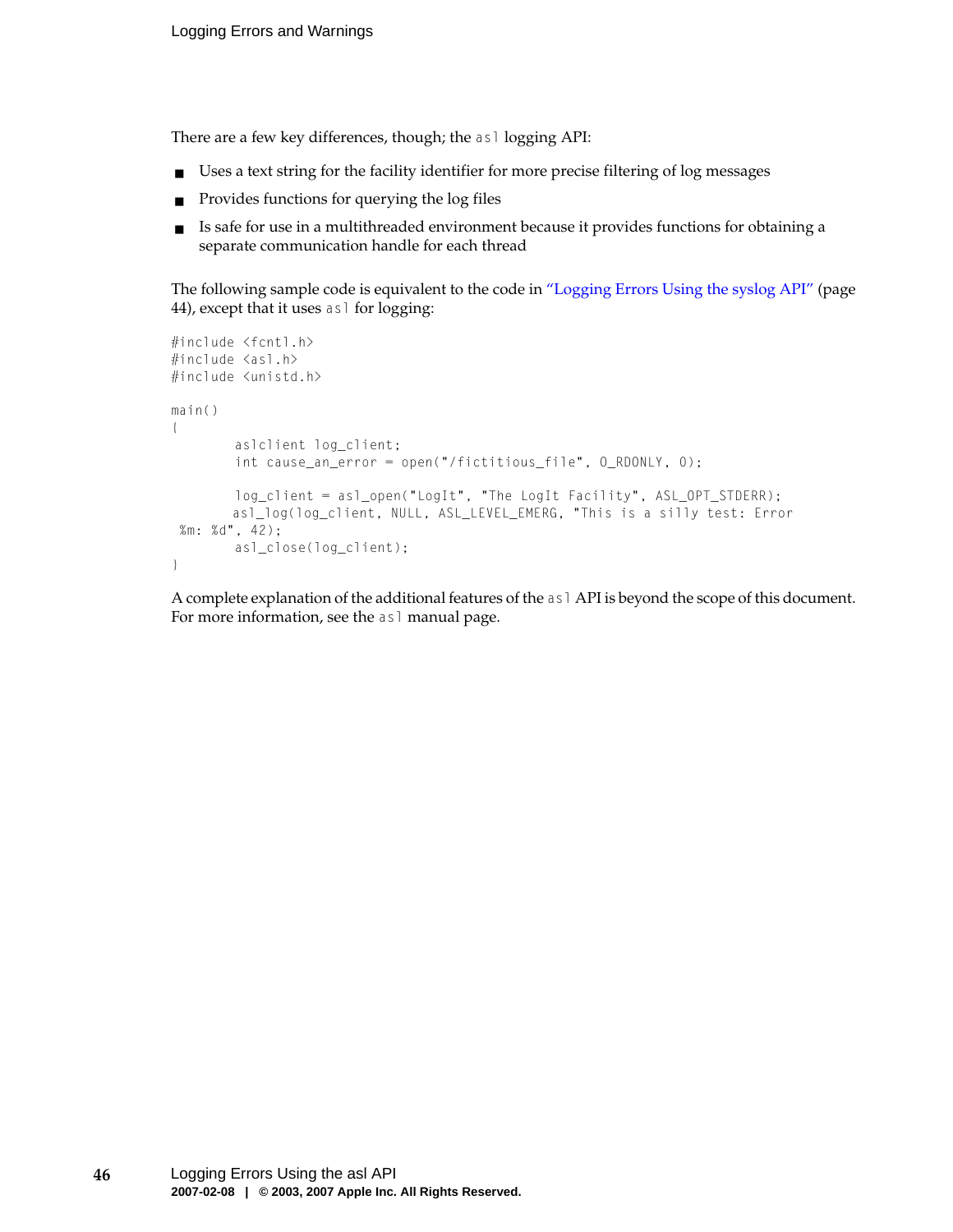# <span id="page-46-0"></span>Customizing Login and Logout

If you want to run custom scripts or applications when the user logs in, there are several ways to do it. You might use this feature to perform maintenance tasks or set up the operating environment for your own applications when the user first logs in.

## <span id="page-46-1"></span>Login Items

To launch an application each time the user logs in, use the Login items found in the Accounts system preference. Login items are appropriate for user-level applications, as opposed to applications that operate on behalf of the system. When you configure an application to be launched as a login item, you must remember that the user can disable the launching of your application via the Accounts system preference. Dependent applications must be able to respond appropriately if they detect the login-item application is not running.

<span id="page-46-2"></span>There are four ways to add a login item: Apple events, CFPreferences, from the command line using defaults, and by modifying property list files directly.

## Adding Login and Logout Items with Apple Events

<span id="page-46-3"></span>You can easily manipulate the list of login and logout items for the currently logged-in user using Apple events. This technique is described in the sample code *LoginItemsAE*.

## Adding Login and Logout Items with CFPreferences

Another technique for working with property lists is through the CFPreferences API in Core Foundation. Like the Apple Events technique, this only works for the current user. Unlike the Apple Events technique, however, that user does not need to be logged in on the console. Thus, this technique can be used to modify preferences for a different user by running this piece of code as that user using a setuid executable.

The following code snippet shows the basics:

```
CFArrayRef prefCFArrayRef =
CFPreferencesCopyAppValue(CFSTR("AutoLaunchedApplicationDictionary"),
CFSTR("loginwindow"));
```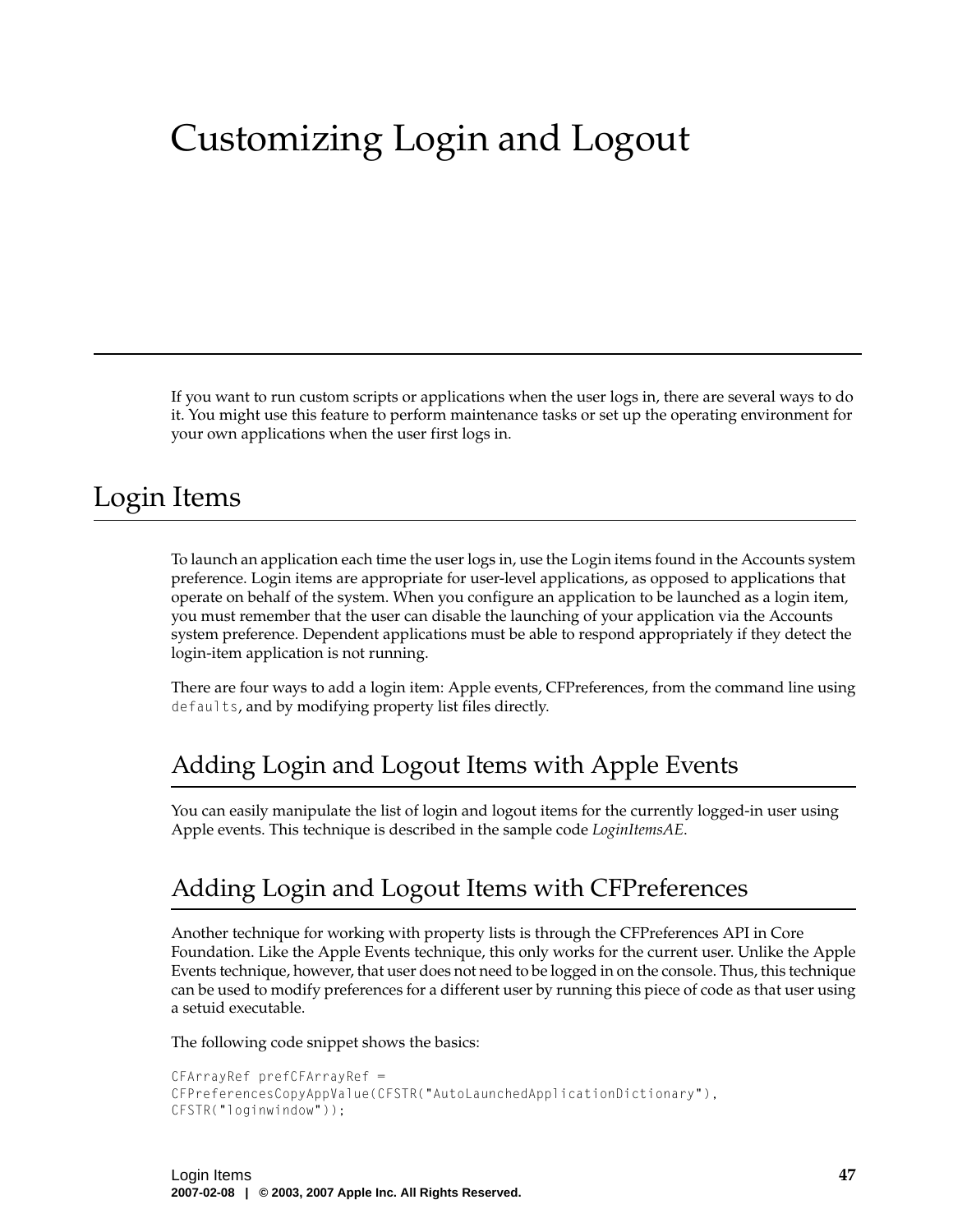```
CFMutableArrayRef tCFMutableArrayRef = CFArrayCreateMutableCopy(NULL, 0,
prefCFArrayRef);
/* Modify tCFMutableArrayRef here */
CFPreferencesSetAppValue(CFSTR("AutoLaunchedApplicationDictionary"),
tCFMutableArrayRef, CFSTR("loginwindow"));
```
For a more complete example, see the *CFPreferences* sample code.For additional documentation about the API itself, see *Core Foundation Framework Reference*.

## <span id="page-47-0"></span>Adding Login and Logout Items Manually

If you need to add applications manually to your list of Login items, you can modify the ~/Library/Preferences/loginwindow.plist property-list file of the desired user using the Property List Editor. Inside this file, add the desired application to the array of applications listed under the AutoLaunchedApplicationDictionary key.

### For example:

```
<?xml version="1.0" encoding="UTF-8"?>
<!DOCTYPE plist PUBLIC "-//Apple Computer//DTD PLIST 1.0//EN"
"http://www.apple.com/DTDs/PropertyList-1.0.dtd">
<plist version="1.0">
<dict>
        <key>AutoLaunchedApplicationDictionary</key>
        <array>
                <dict>
                        <key>Hide</key>
                        <true/>
                        <key>Path</key>
<string>/Applications/iTunes.app/Contents/Resources/iTunesHelper.app</string>
                </dict>
        </array>
        <key>BuildVersionStampAsNumber</key>
        <integer>17371360</integer>
        <key>BuildVersionStampAsString</key>
        <string>8J135</string>
        <key>SystemVersionStampAsNumber</key>
        <integer>168036096</integer>
        <key>SystemVersionStampAsString</key>
        <string>10.4.7</string>
</dict>
</plist>
```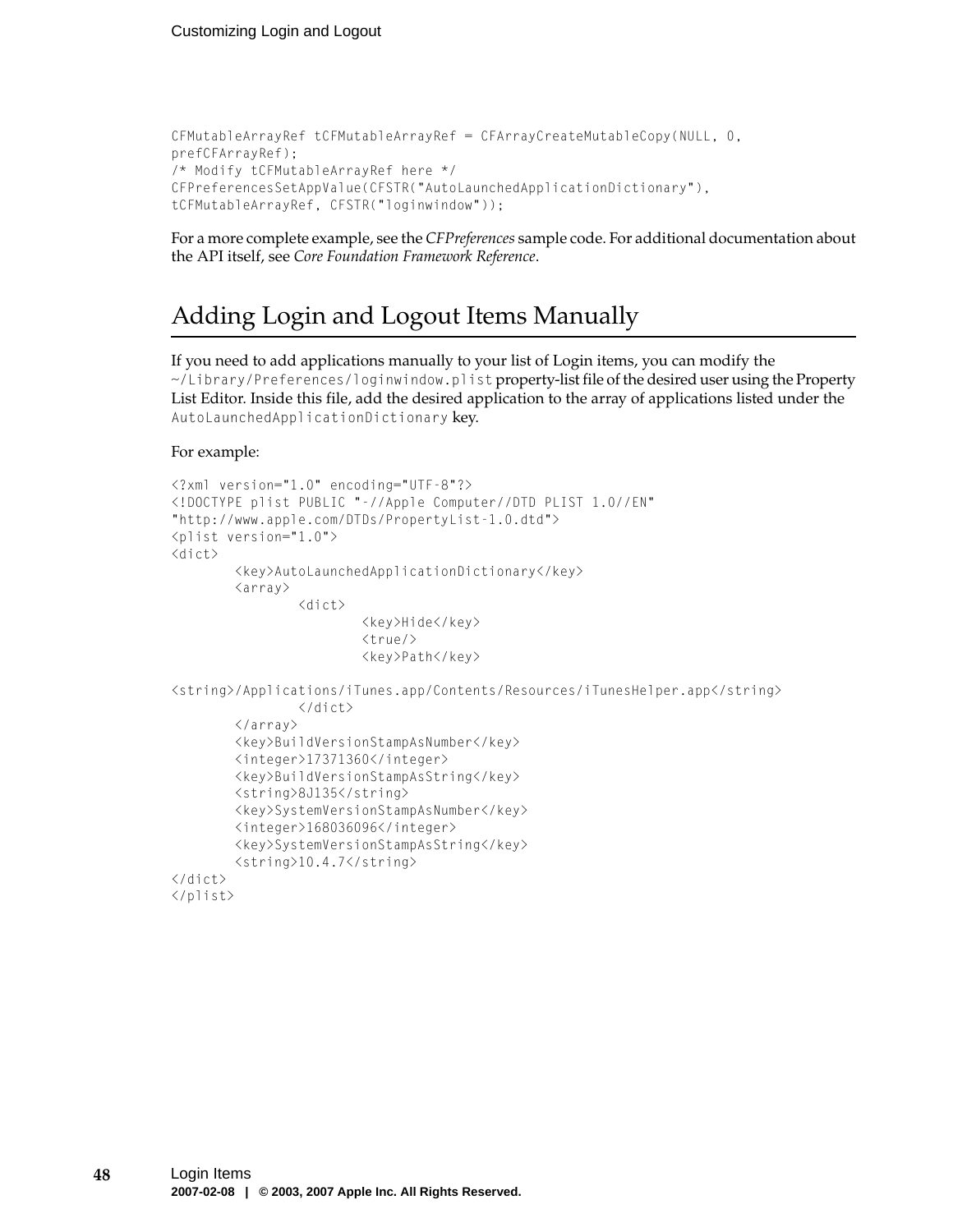**Note:** This file does not exist by default. It is created only when you change a setting from the default (for example, by adding a login item using System Preferences).

## <span id="page-48-0"></span>Loginwindow Scripts

Another way to run applications at login time is to launch them using a custom shell script. Mac OS X provides two options for launching scripts when the user logs in. When creating your script file, keep the following in mind:

- The permissions for your script file should include execute privileges for the appropriate users.
- Scripts launched by loginwindow are run as root. Therefore, you should thoroughly test your scripts before deploying them to make sure they do not adversely affect the user's system.
- In your script, the variable \$1 returns the short name of the user who is logging in.
- Other login actions wait until your hook finishes executing. Therefore, have your script do what it needs to do quickly and then exit.

<span id="page-48-1"></span>**Warning:** Only one of these hooks can be installed at a time. For this reason, login scripts are notrecommended for deployment. This information is provided as an aid to system administrators and should not be deployed in released software.

## Installing Scripts Using Defaults

In Mac OS  $X$  v10.3 and later, you can use the defaults tool to install your login script. This is the preferred technique for installing a login script.

Create the script file and put it in a directorythat is accessible to all users. In Terminal, use the following command to install the script (where /path/to/script is the full path to your script file):

sudo defaults write com.apple.loginwindow LoginHook /path/to/script

To remove this hook, you simply delete the property as follows:

sudo defaults delete com.apple.loginwindow LoginHook

When using the sudo command, you must be an administrator of the current system. When you run the preceding command, sudo prompts you to enter your password. You must provide a valid password before the hook can be installed.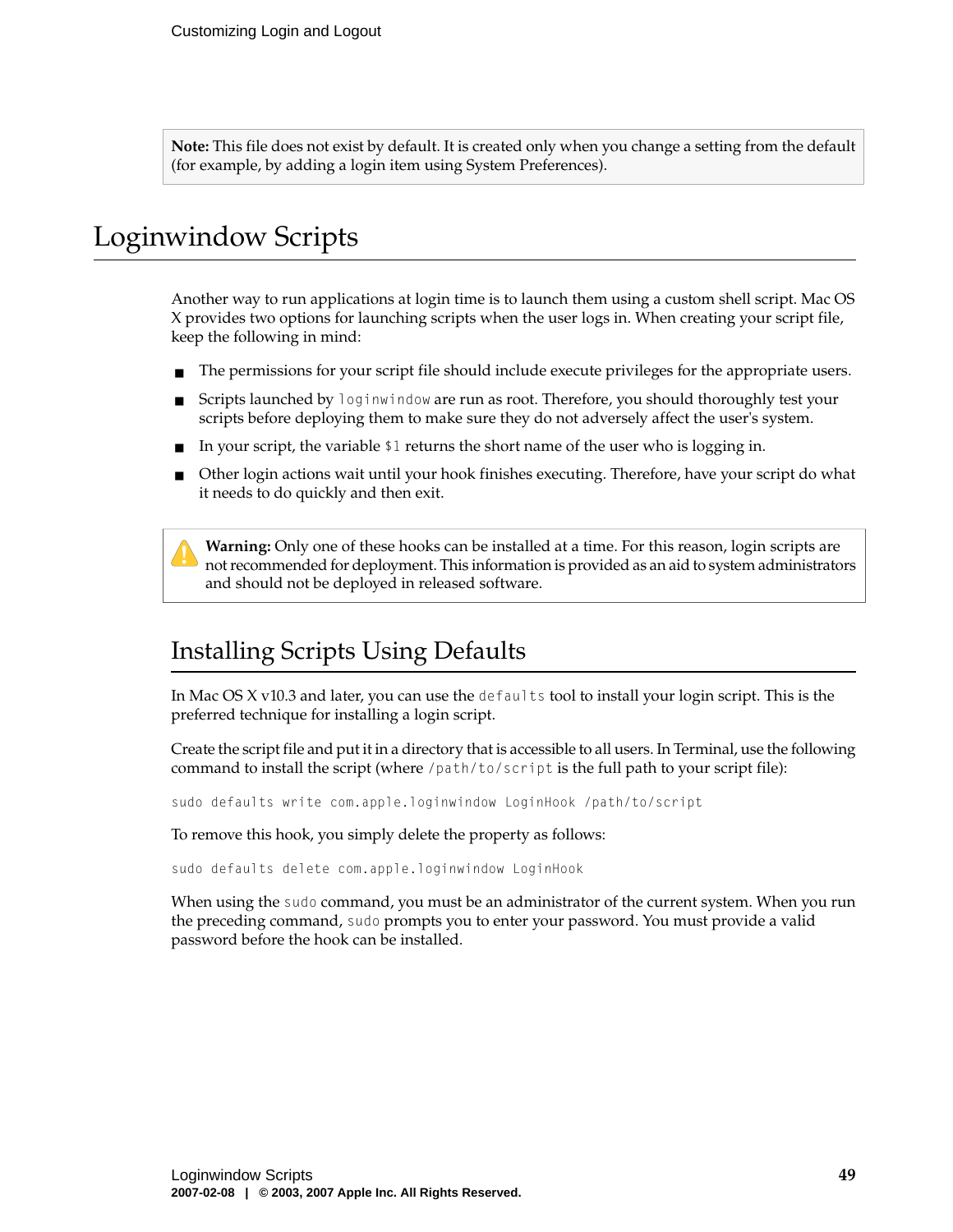**Note:** If no plist file exists for com.apple.loginwindow, this method will not work. This file (/Library/Preferences/com.apple.loginwindow.plist) does not exist on a fresh installation until the user changes a login window setting (such as turning on fast user switching).

If you must install startup scripts programmatically, you should consider providing a copy of this file containing the default configuration options. Then, if the file does not exist, copy that default configuration file into place before running defaults. Again, however, this technique is not recommended for use in applications because these hooks cannot coexist.

## <span id="page-49-0"></span>Installing Scripts Using Loginwindow Hooks

In Mac OS X v10.2 and v10.3, you can run your startup script by modifying the /etc/ttys file. In this file is the following line:

```
console "/System/Library/CoreServices/loginwindow.app/Contents/
   MacOS/loginwindow" vt100 on secure onoption="/usr/libexec/getty
   std.9600"
```
<span id="page-49-1"></span>This line tells the init program to launch loginwindow on the console terminal. Into this line, you can insert additional parameters for loginwindow to process. [Table](#page-49-1) 1 (page 50) lists the parameters that are supported by loginwindow.

<span id="page-49-3"></span>

| <b>Parameter</b>  | <b>Description of value</b>                                                                                                                                                                                                                                                                                                                                                                                                            |
|-------------------|----------------------------------------------------------------------------------------------------------------------------------------------------------------------------------------------------------------------------------------------------------------------------------------------------------------------------------------------------------------------------------------------------------------------------------------|
| -LoginHook        | The full path to a script or tool to run when a user successfully logs in.                                                                                                                                                                                                                                                                                                                                                             |
| -LogoutHook       | The full path to a script or tool to run when a user successfully logs out.                                                                                                                                                                                                                                                                                                                                                            |
| -PowerOffDisabled | If "YES," the Shut Down and Restart buttons in the login window are<br>disabled; also, pressing the computer's power button quits the Finder and<br>Dock applications but does not turn off the system. This feature prevents<br>users from casually powering down a system that provides some shared<br>service, such as a print server or file server. (This feature can also be controlled<br>from the Accounts system preference.) |

<span id="page-49-2"></span>**Table 1** loginwindow parameters

The -LoginHook and -LogoutHook parameters were particularly useful because they permit custom administrative, accounting, or security programs to run as part of the login and logout procedures. For example, your modified console definition in /etc/ttys might look similar to the following:

```
console "/System/Library/CoreServices/loginwindow.app/Contents/
   MacOS/loginwindow -PowerOffDisabled YES
    -LoginHook /Users/Administrator/Scripts/mailLoginToAdmin"
    vt100 on secure onoption="/usr/libexec/getty std.9600"
```
You should avoid using this technique to run your script in Mac OS X v10.4 and later. Instead, run your script using the defaults tool, as described in ["Installing](#page-48-1) Scripts Using Defaults" (page 49).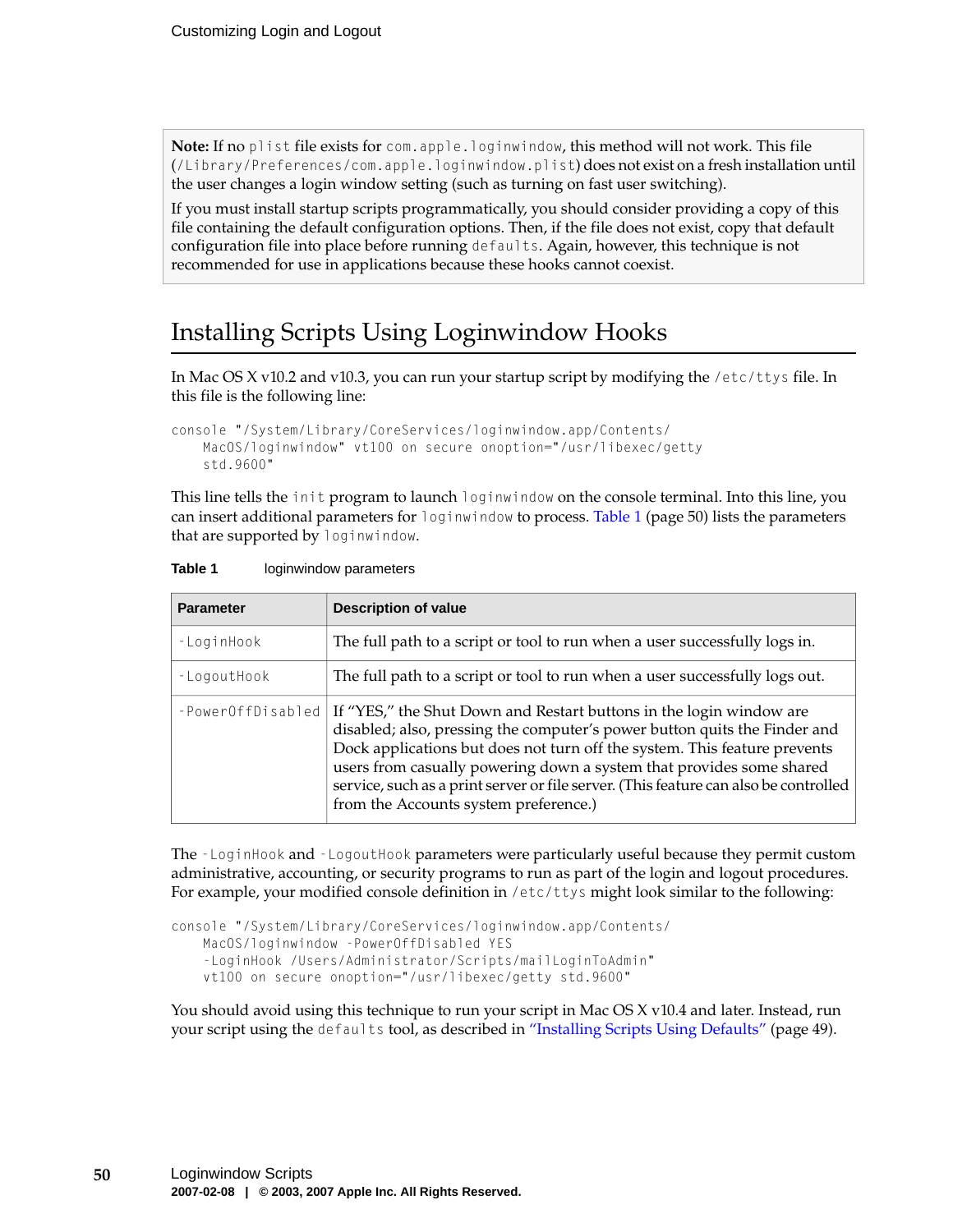## <span id="page-50-0"></span>Bootstrap Daemons

<span id="page-50-2"></span>In Mac OS X v10.3, a mechanism similar to launchd was introduced to allow the launching of programs either at system startup or on a per-user basis. The process involved placing a specially formatted property list file in either the /etc/mach\_init.d or the /etc/mach\_init\_per\_user.d directory.

**Important:** The use of bootstrap daemons is deprecated and should be avoided entirely. Launching of daemons through this process is currently limited to some Apple-specific programs and may be removed or eliminated in a future release of Mac OS X. If you need to launch daemons, use launchd. If you need to launch daemons on versions of Mac OS X prior to 10.4, use a startup item.

# <span id="page-50-1"></span>Launchd User Agents

In Mac OS X v10.4, launchd was added. This is the preferred means of adding background agents on a per-user basis. These are described in more detail in "The launchd Startup [Process"](#page-26-1) (page 27).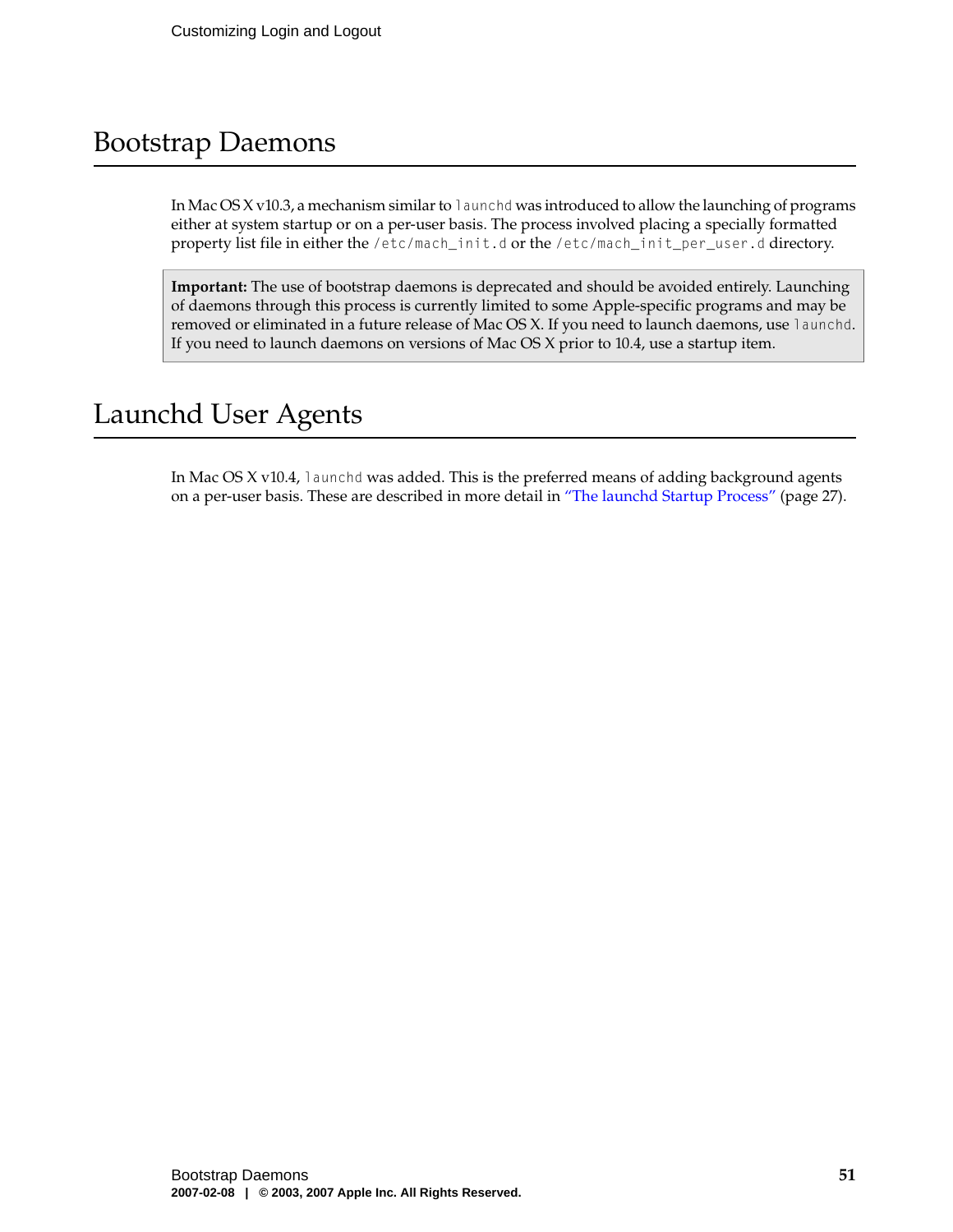Customizing Login and Logout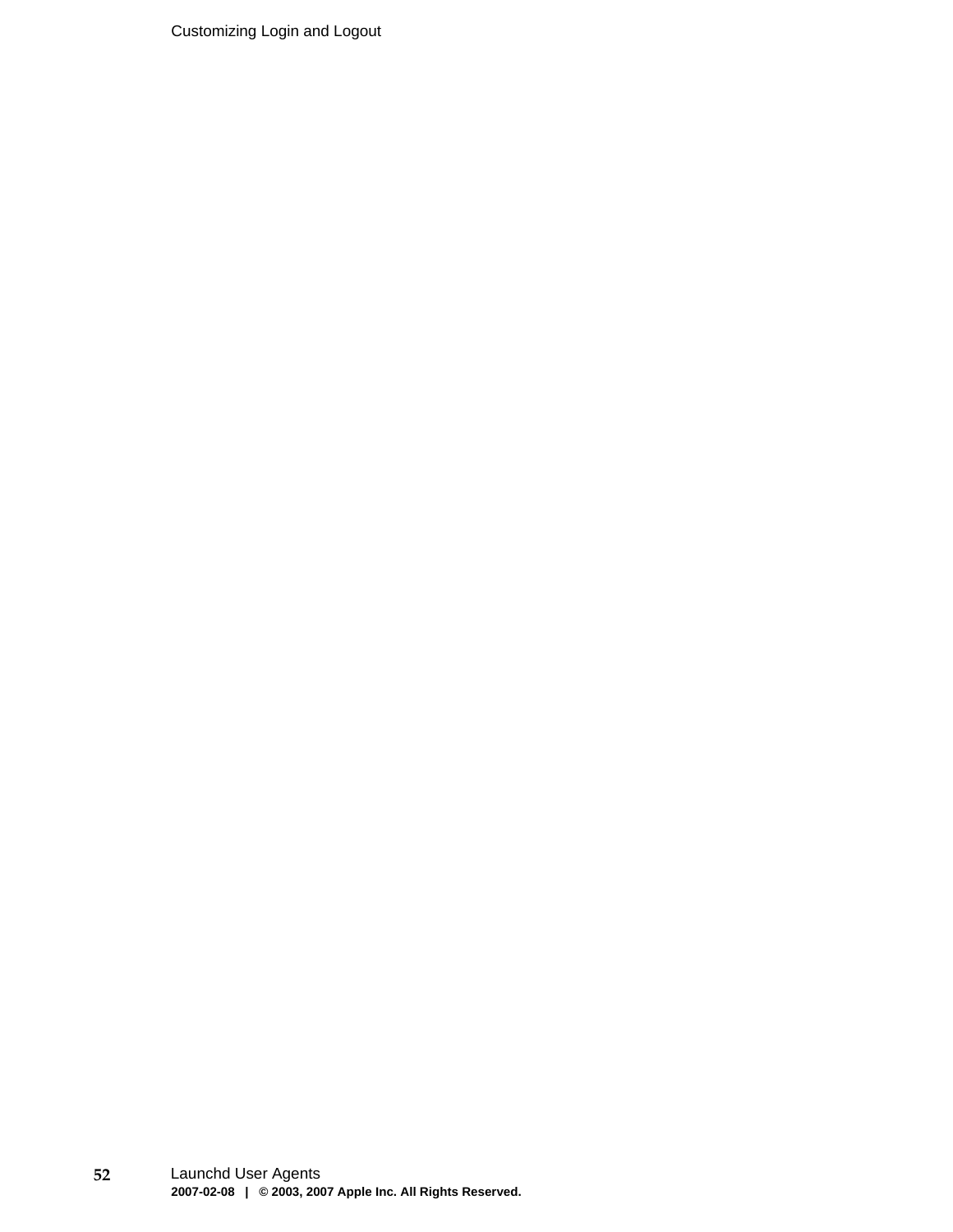# <span id="page-52-0"></span>Document Revision History

This table describes the changes to *System Startup Programming Topics*.

| <b>Date</b> | <b>Notes</b>                                                                                                                    |  |
|-------------|---------------------------------------------------------------------------------------------------------------------------------|--|
| 2007-02-08  | Clarified the explanation of launchd daemons versus startup items.                                                              |  |
| 2006-11-07  | Added mention of prelinked kernels and helper partitions.                                                                       |  |
| 2006-10-03  | Added information about Intel booting, launchd, and asl (logging).                                                              |  |
| 2005-08-11  | Updated guidance for customizing login and logout. Updated information<br>pertaining to Startup Item property-list files.       |  |
| 2005-04-29  | Updated for Mac OS X v10.4. Updated login/logout customization<br>information.                                                  |  |
|             | Added information about launch-on-demand daemons.                                                                               |  |
|             | Updated information related to the use of startup items.                                                                        |  |
| 2003-08-07  | First revision of this programming topic. Some information in this<br>programming topic originally appeared in System Overview. |  |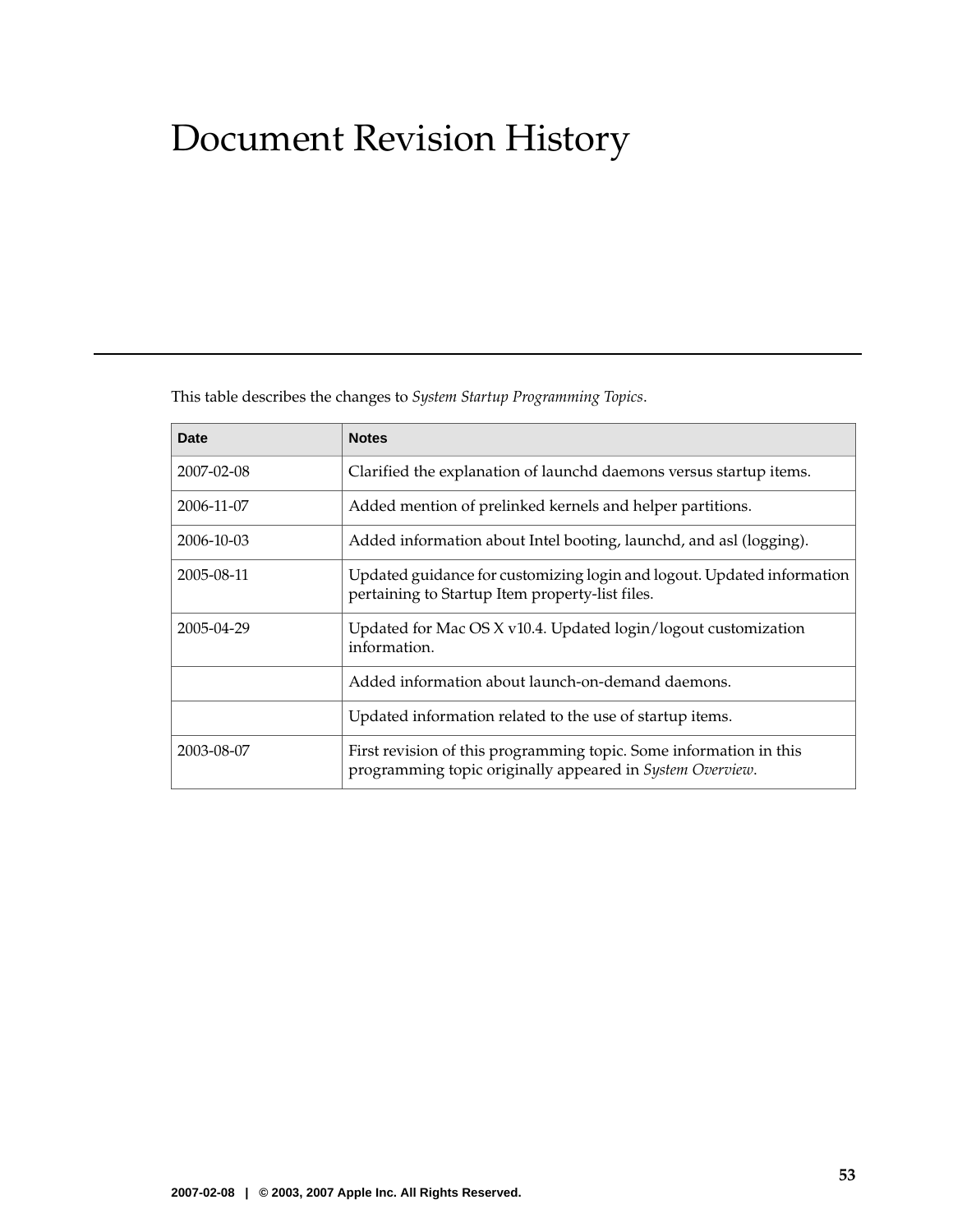Document Revision History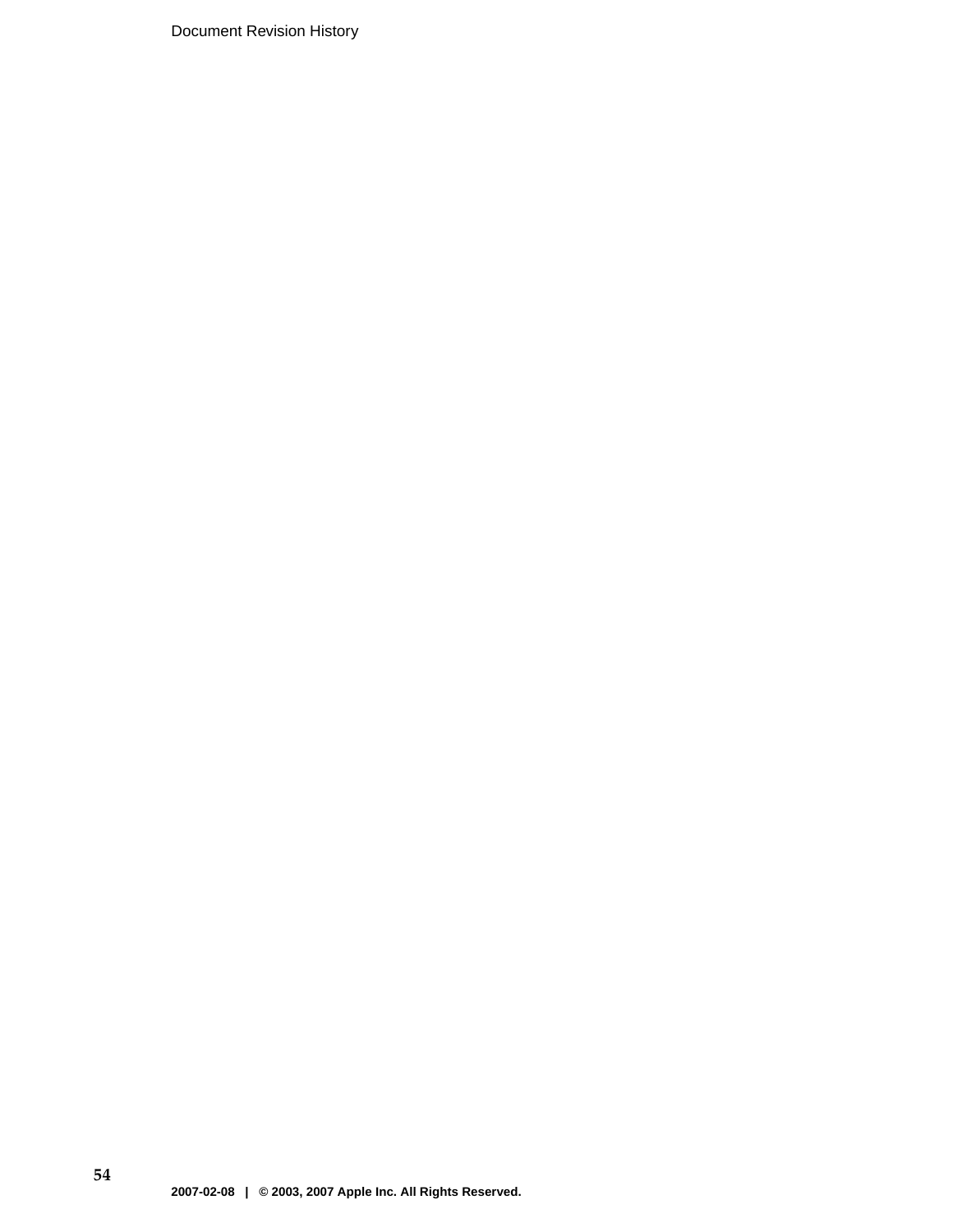# Index

### <span id="page-54-0"></span>A

Activity Monitor [18](#page-17-1) agents defined [23](#page-22-2) launching [23](#page-22-3) application responsibilities [14](#page-13-2) authenticating users [12](#page-11-2)

### B

background processes, terminating [15](#page-14-2) BootROM [9](#page-8-2) bootstrap daemons [51](#page-50-2) bootstrap port server [12](#page-11-3) BootX [10](#page-9-1)

## C

Classic environment [14](#page-13-3) configuration property list files [30–31](#page-29-2) configuring startup items [37](#page-36-2)

## D

daemon function [29](#page-28-1) daemons and startup items [25](#page-24-1) and users [17](#page-16-2) communicating with [17](#page-16-3) defined [17](#page-16-4) designing [23–25](#page-22-4) execution context [17,](#page-16-5) [23](#page-22-5) forking [28](#page-27-2) initializing [29](#page-28-2) man pages [19](#page-18-3)

recommended behaviors [29](#page-28-3) required behaviors [28](#page-27-3) running context [17,](#page-16-5) [23](#page-22-5) shutting down [31](#page-30-2) drivers, loading [10](#page-9-2)

### E

EFI [9](#page-8-3)

### F

Finder [12](#page-11-4) Force Quit window [13](#page-12-1) foreground processes, terminating [14](#page-13-4)

## G

group IDs [29](#page-28-4)

## I

 $I/O$  Kit  $10$ inetd-style daemons [25](#page-24-2) init process [11](#page-10-0)

## K

kAELogOut Apple event [14](#page-13-5) kAERestart Apple event [14](#page-13-6) kAEShowRestartDialog Apple event [14](#page-13-7) kAEShowShutdownDialog Apple event [14](#page-13-8) kAEShutDown Apple event [14](#page-13-9) kernel initialization [10](#page-9-4)